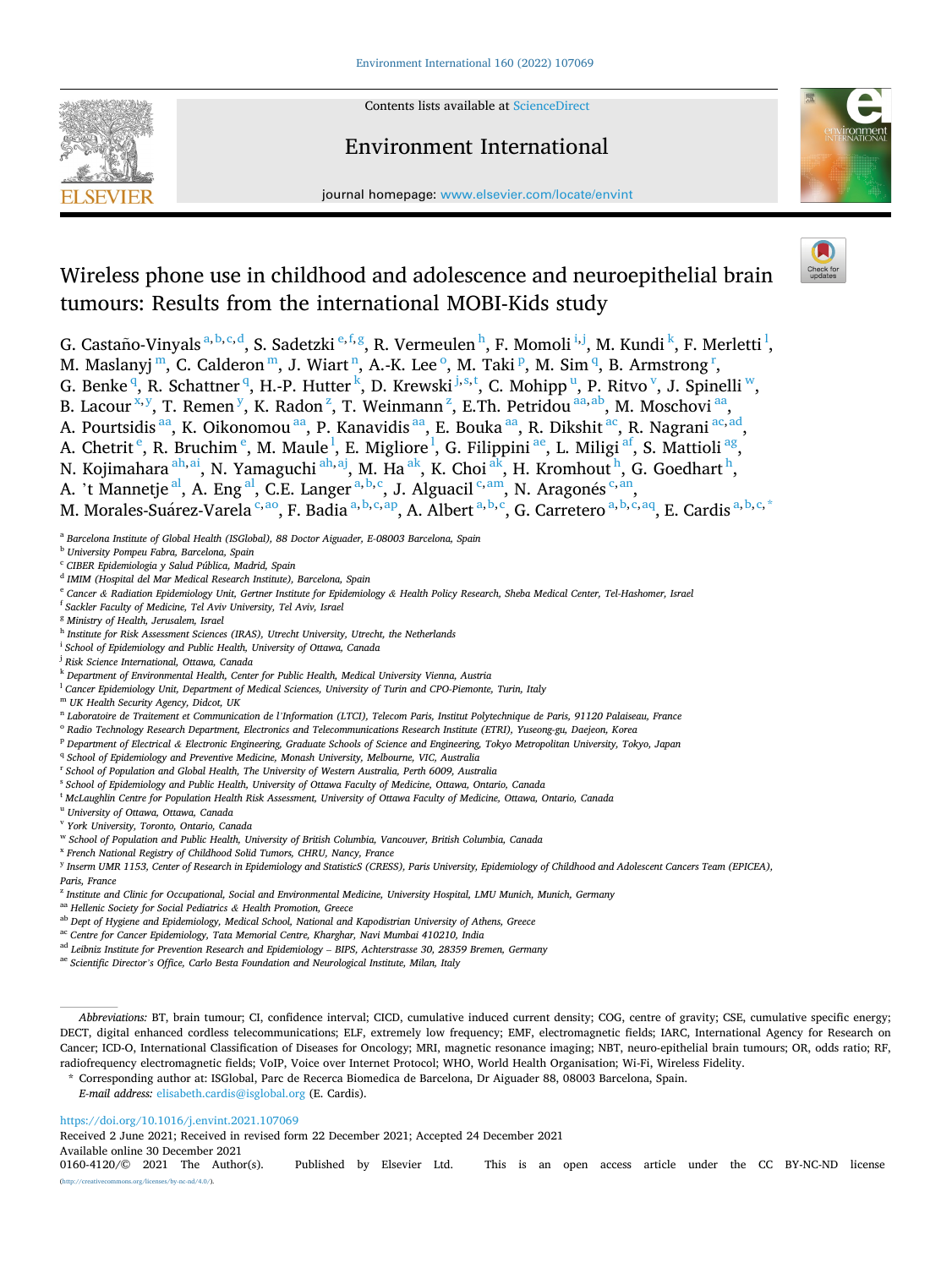<span id="page-1-0"></span>af *Environmental and Occupational Epidemiology Branch, Institute for Cancer Research, Prevention and Clinical Network (ISPRO), Florence, Italy* 

ag *Department of Medical and Surgical Sciences, Alma Mater Studiorum-University of Bologna, Italy* 

ah *Department of Public Health, Tokyo Women's Medical University, Tokyo, Japan* 

ai *Graduate School of Public Health, Shizuoka Graduate University of Public Health, Shizuoka, Japan* 

aj *Saiseikai Research Institute of Care and Welfare, Tokyo, Japan* 

ak *Department of Preventive Medicine, Dankook University College of Medicine, 119 Dandae-ro, Cheonan, Chungnam, South Korea* 

al *Centre for Public Health Research, Massey University, Wellington, New Zealand* 

<sup>am</sup> Centro de Investigación en Recursos Naturales, Salud y Medio Ambiente (RENSMA), Universidad de Huelva, Huelva, Spain

an *Epidemiology Section, Public Health Division, Department of Health of Madrid, 28035 Madrid, Spain* 

ao Unit of Public Health and Environmental Care, Department of Preventive Medicine and Public Health, Food Sciences, Toxicology and Forensic Medicine, University of

*Valencia, Valencia, Spain* 

<sup>ap</sup> Institut Cartogràfic i Geològic de Catalunya, Barcelona, Spain

aq *Institut Catala* ` *d'Oncologia, L'Hospitalet de Llobregat, Spain* 

#### ARTICLE INFO

Handling Editor: Adrian Covaci

*Keywords:*  Brain tumours Mobile phones Wireless phones Young people Radiofrequency radiation Extremely low frequency electromagnetic fields

#### ABSTRACT

In recent decades, the possibility that use of mobile communicating devices, particularly wireless (mobile and cordless) phones, may increase brain tumour risk, has been a concern, particularly given the considerable increase in their use by young people. MOBI-Kids, a 14-country (Australia, Austria, Canada, France, Germany, Greece, India, Israel, Italy, Japan, Korea, the Netherlands, New Zealand, Spain) case-control study, was conducted to evaluate whether wireless phone use (and particularly resulting exposure to radiofrequency (RF) and extremely low frequency (ELF) electromagnetic fields (EMF)) increases risk of brain tumours in young people. Between 2010 and 2015, the study recruited 899 people with brain tumours aged 10 to 24 years old and 1,910 controls (operated for appendicitis) matched to the cases on date of diagnosis, study region and age. Participation rates were 72% for cases and 54% for controls.

The mean ages of cases and controls were 16.5 and 16.6 years, respectively; 57% were males. The vast majority of study participants were wireless phones users, even in the youngest age group, and the study included substantial numbers of long-term (over 10 years) users: 22% overall, 51% in the 20–24-year-olds.

Most tumours were of the neuroepithelial type (NBT;  $n = 671$ ), mainly glioma. The odds ratios (OR) of NBT appeared to decrease with increasing time since start of use of wireless phones, cumulative number of calls and cumulative call time, particularly in the 15–19 years old age group. A decreasing trend in ORs was also observed with increasing estimated cumulative RF specific energy and ELF induced current density at the location of the tumour.

Further analyses suggest that the large number of ORs below 1 in this study is unlikely to represent an unknown causal preventive effect of mobile phone exposure: they can be at least partially explained by differential recall by proxies and prodromal symptoms affecting phone use before diagnosis of the cases. We cannot rule out, however, residual confounding from sources we did not measure.

Overall, our study provides no evidence of a causal association between wireless phone use and brain tumours in young people. However, the sources of bias summarised above prevent us from ruling out a small increased risk.

## **1. Introduction**

Mobile phone ownership and use has increased substantially in recent decades in all age groups of people. Worldwide, the number of mobile phone subscriptions almost doubled in the decade 2008–2018, from 4,1 to 7,9 billion subscribers overall ([Statista, 2021](#page-19-0)), corresponding to about 104 mobile phone subscriptions per 100 inhabitants. The increase was particularly apparent among children and adolescents. In the UK, 96% of young people between 16 and 24 years of age report owning a smartphone since 2017 ([Statista UK, 2021\)](#page-19-0), compared to 66% in 2012. In Korea, 87.2% of children aged 9 to 11 years reported owning a smart phone in 2011, compared to 55.3% in 2008 ([Byun et al., 2013](#page-18-0)). In Germany, over 80% of 12–19-year-olds used a smartphone by 2015, compared to 25% in 2011 (Statista [Germany, 2021](#page-19-0)).

Wireless phones – both mobile and cordless phones – are a source of exposure to electromagnetic fields (EMF), in particular radiofrequency fields (RF) used for communications [\(IARC, 2013\)](#page-18-0) and extremely low frequency (ELF) electromagnetic fields (Calderón [et al., 2014](#page-18-0)). Both ELF and RF have been classified as possibly carcinogenic to humans (group 2B) by the International Agency for Research on Cancer (IARC) of the World Health Organization (WHO) [\(IARC, 2013, 2002](#page-18-0)). The RF evaluation was based on limited evidence of carcinogenicity in humans (positive associations were reported between exposure to RF from wireless phones and risk of glioma and acoustic neuroma in adults) and in experimental animals ([Baan et al., 2011](#page-18-0)). The ELF evaluation was based on limited evidence of carcinogenicity in humans (associations between ELF magnetic fields and childhood leukaemia) and inadequate evidence in experimental animals [\(IARC, 2002\)](#page-18-0). The human evidence for ELF and brain tumours was judged to be inadequate.

Most studies of cancer risk from mobile phones have focused on brain tumours (BT), as the brain is the tissue which most absorbs RF energy emitted by mobile phones when they are held close to the head. Numerous analyses of time trends in brain tumours have been conducted in the last 15 years ([Chapman et al., 2016; Choi et al., 2021; Davis et al.,](#page-18-0)  [2020; de Vocht, 2019, 2016; de Vocht et al., 2011; Deltour et al., 2009;](#page-18-0)  [GBD 2016 Brain and Other CNS Cancer Collaborators, 2019; Hardell and](#page-18-0)  [Carlberg, 2017, 2015a; Karipidis et al., 2018; Keinan-Boker et al., 2018;](#page-18-0)  [Little et al., 2012; Lonn et al., 2004; Philips et al., 2018; Sato et al., 2016;](#page-18-0)  [Voisin et al., 2021; Zada et al., 2012\)](#page-18-0). Globally, the age-standardised incidence rates of brain and CNS cancer tumours has increased by about 17⋅3% between 1990 and 2016 (GBD 2016 Brain and Other CNS Cancer Collaborators, 2019), with important geographical variations. An important part of this increase is thought to be related to diagnostic improvements and changes in diagnostic classifications. Several studies have reported increases in the incidence of high grade tumours and/or tumours in specific anatomic locations, in particular the frontal and temporal lobe ([de Vocht, 2016; Philips et al., 2018; Zada et al., 2012\)](#page-18-0) and postulated these might be related to the use of mobile phones in the population. Further analyses and comparisons across countries and age groups suggest these may reflect improved data collection practices in surveillance systems, in particular at older ages, making any inference about possible effects of mobile phones difficult ([Chapman et al., 2016;](#page-18-0)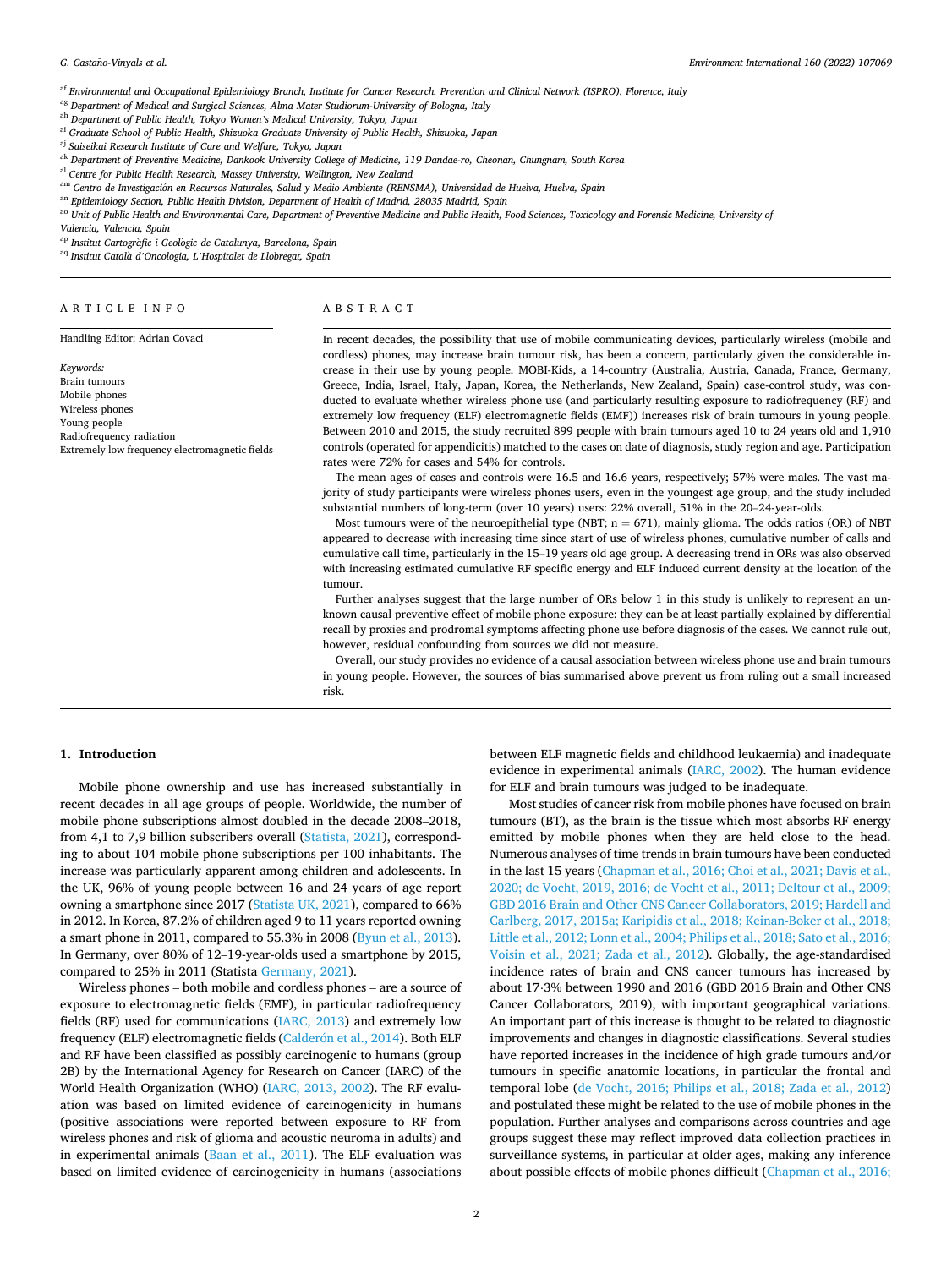[Davis et al., 2020; de Vocht, 2019; Hardell and Carlberg, 2017](#page-18-0)). Studies of time trends in young people are likely to be less prone to diagnostic uncertainties, but few studies are available. In Canada, no increase in paediatric brain tumours has been observed between 1992 and 2017 ([Voisin et al., 2021](#page-19-0)).

Analyses of large-scale cohort studies ([Benson et al., 2013; Frei et al.,](#page-18-0)  [2011\)](#page-18-0) have not shown an association between mobile phone use and BT risk. Despite large sample sizes, these studies have little power to rule out weak associations as the number of BT cases in long-term users remains small and the studies are subject to substantial exposure misclassification [\(Ahlbom et al., 2007; IARC, 2013\)](#page-18-0).

Research on BT risk in relation to mobile phone use presents major methodological challenges ([E. Cardis et al., 2011; Cardis and Sadetzki,](#page-18-0)  [2011;](#page-18-0) [Sadetzki et al., 2014\)](#page-19-0), in particular the important skewness of the exposure distribution and the fact that RF dose from mobile phones has been shown to be very localized, with most of the energy being absorbed in the outer layers of the temporal lobe in adults and decreasing rapidly with increasing depth ([Cardis et al., 2008\)](#page-18-0). Therefore, any increased risk related to EMF from mobile phones may affect only a small proportion of the brain and hence a small proportion of cases.

Carefully designed epidemiological studies with detailed mobile phone history and sufficient numbers of cases of the relatively rare outcome of interest (here BTs) are needed to adequately evaluate potential risks. Up to now, collection of detailed mobile phone history has only been possible in case-control studies. Though they are subject to limitations such as recall bias, large-scale case-control studies in the last decade have suggested a possible association between mobile phone use (and RF energy absorption in the brain) and risk of brain and CNS tumours. These findings are the basis for the IARC Monographs RF evaluation ([Baan et al., 2011\)](#page-18-0).

The largest of these case-controls studies, the INTERPHONE study, included a total of 2,708 glioma, 2,409 meningioma and 1,104 acoustic neuroma cases and their respective controls from 13 countries ([INTERPHONE Study Group, 2011, 2010](#page-18-0)). For all three tumour types, the vast majority of ORs related to levels of mobile phone use were below one, possibly due to selection bias or other methodological limitations ([Cardis and Sadetzki, 2011\)](#page-18-0). Increased ORs for glioma and acoustic neuroma were, however, found in the highest decile ( $\geq$ 1640 h) of lifetime use, with no evidence of a dose–response relationship. The OR was largest for tumours on the side of the head where the phone was reported to be used and, for glioma, for tumours in the temporal lobe, where RF dose is highest. Use of a probabilistic multiple-bias model to simultaneously adjust for potential selection bias and recall error had little effect on the risk estimates in the Canadian INTERPHONE data set ([Momoli et al., 2017\)](#page-19-0). Analyses of risk in relation to estimates of RF energy deposition at the tumour location in a subset of INTERPHONE countries showed a dose-related increased risk of glioma among the longest users (7 years or more) [\(E. Cardis et al., 2011\)](#page-18-0), suggesting a possible effect of RF. No association was seen between amount of phone use and distance from the tumour to the mobile phone axis in a case-case analysis in another subset of INTERPHONE countries, though an OR of 2 (95% CI 0.68, 5.85) was observed among long term users (10 years or more) for tumours with midpoint 5 cm or less from the mobile phone axis in a case-specular analysis, based on a small number of cases ([Larjavaara et al., 2011\)](#page-19-0). Further analyses of the entire INTERPHONE dataset showed an association between the intracranial distribution of gliomas and self-reported location of the phone, which, however, was independent of the amount of phone use ([Grell et al., 2016\)](#page-18-0).

In Sweden, Hardell and collaborators conducted several large-scale case-control studies of BTs in relation to mobile phone use. In a pooled analysis of glioma [\(Hardell and Carlberg, 2015b](#page-18-0)) including 1,498 cases and 3,530 controls an OR of 1.3 (95% CI 1.1–1.6) was reported for ever use of a wireless phone. The OR was higher among those who started using phones 15 years or more in the past (ranging from 1.7 to 3 among those who started use 15–20, 20–25 and 25 years or more in the past). The ORs increased with increasing cumulative use of phones, with

an OR of 2.0 (95% CI 1.6–2.6) among those in the highest quartile of reported use (over 1486 h of use). The OR was highest among those who started before the age of 20, for ipsilateral use and for tumours in the temporal lobe. A case-control study in France also reported increased ORs for glioma and meningioma among heaviest mobile phone users, with higher ORs for tumours in the temporal lobe [\(Coureau et al., 2014](#page-18-0)).

None of the studies published to date evaluated the possible effect of ELF from mobile phones on BT risk, but the possible association between ELF and brain tumour risk has been studied in residential and occupational settings. Studies of brain tumour risk in children from residential ELF exposures have been recently reviewed and a meta-analysis conducted [\(Seomun et al., 2021](#page-19-0)). Numbers of exposed cases were very small in each study, with a total of 28 and 10 cases with exposure levels above 0.2-μT and 0.4-μT, respectively. Estimated ORs were 0.95 (95% CI 0.59–1.56) and 1.25 (95% CI 0.93–1.61), respectively at these two exposure levels. Studies of the effects of exposure on risk of adult brain tumours are mixed, with a meta-analysis of occupational studies reporting an 18% increase in the risk of glioma for higher ELF exposure levels [\(Kheifets et al., 2008](#page-18-0)), with no clear pattern of risk, and conflicting results in relation to residential ELF exposure [\(Baldi et al., 2011;](#page-18-0)  [Carles et al., 2020; Elliott et al., 2013; Khan et al., 2021; Marcilio et al.,](#page-18-0)  [2011\)](#page-18-0).

With the considerable increase in use in children and adolescents in the last 15 years, an important question is the possible effect of mobile phones on BTs in young people. This is particularly important given that, if a risk exists, it may be greater for exposures at younger ages due to ongoing brain development. Furthermore, children who start using phones will have many more years of exposure to RF and ELF fields from communication devices than those who started as adults and, for RF at least, the most exposed parts of the brain may receive higher exposure when calling in children than in adults [\(Wiart et al., 2008\)](#page-19-0).

To date, only one study (CEFALO) of BT risk in relation to mobile phone use in young people has been published [\(Aydin et al., 2011\)](#page-18-0). This study, which included 352 cases and 646 controls aged 7–19 years, found an OR of 1.36 (95% CI: 0.92–2.02) for regular users vs. non-users, but no evidence of a trend in risk with amount of use. Study participants were young (median 13 years old) with limited duration of phone use (median 2.7 years); hence, the study provides insufficient information on a possible association between use of mobile phones in childhood and adolescence and risk of BTs.

To assess the possible association between BT risk and EMF dose from mobile communication technologies in childhood and adolescence, MOBI-Kids, a multinational case-control study of BTs in young people, was conducted in 14 countries: Australia, Austria, Canada, France, Germany, Greece, India, Israel, Italy, Japan, Korea, the Netherlands, New Zealand and Spain, using a common core protocol, with cases recruited over a period of rapidly increasing use of mobile communication devices in young people (2010–2015).

The current paper presents the results of the main MOBI-Kids analyses on risk of brain tumours in young people from use of wireless phones and the ELF and RF dose from them.

#### **2. Methods**

Cases were patients aged 10–24 years diagnosed with a benign or malignant BT (see Supplemental Table S1 for list of eligible diagnoses) between 2010 and 2015 in the participating countries. Cases were identified actively in the neurological and neurosurgical facilities in the study regions. All diagnoses were histologically confirmed or based on unequivocal diagnostic imaging. To maximise the statistical power to detect a risk related to RF dose if it exists, tumours originating in the middle of the brain, where little RF energy deposition from wireless phones is expected ([Cardis et al., 2008](#page-18-0)), were excluded. The other exclusion criteria were insufficient knowledge of the language(s) of the country of study and/or a known genetic syndrome related to BTs (e.g. neurofibromatosis).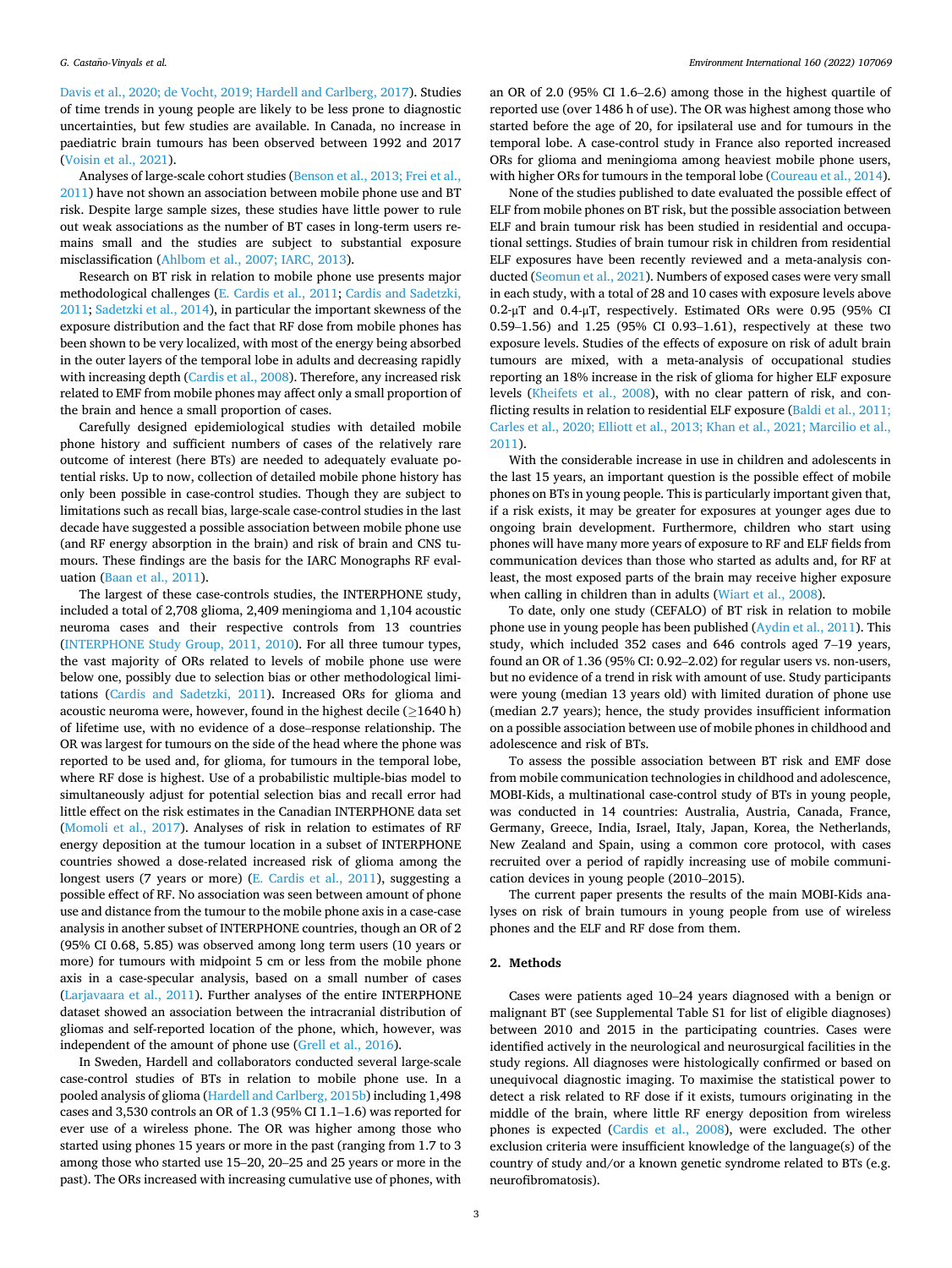Because participation was expected to be low in the general population, especially in the study's age range, the study used hospital controls, specifically patients operated for suspected appendicitis in general surgery departments covering the referral area for cases in the participating centres. Controls were individually matched to cases on sex, age  $(\pm 1$  year for cases below 17 years and  $\pm$  2 years for cases aged 17 and over), date of interview  $(\pm 1$  year) and region (large geographical areas within countries, e.g. Province in Canada, Autonomous Community in Spain). Two controls per case were recruited. The detailed MOBI-Kids methods are described elsewhere ([Sadetzki et al 2014\)](#page-19-0).

All eligible subjects were invited to participate in the study. Subjects who declined to participate were asked to complete a short nonparticipation questionnaire to assess the possibility of a nonparticipation selection bias [\(Turner et al., 2019\)](#page-19-0).

The study was approved by the ethical committees of all participating hospitals. Cases and controls gave consent to be included in the study; in the case of minors, parents consented on their behalf.

## *2.1. Collection of information*

Each participant responded to a face-to-face questionnaire administered by a trained interviewer mainly at the hospital (during hospitalisation or at the time of a check-up) or at home. Only for a small percentage of participants (4% of cases and 6% of controls) was the interview conducted over the phone. The questionnaire collected detailed information on history of use of mobile communication devices (mobile and cordless Digital Enhanced Cordless Telecommunications (DECT) phones) and Wi-Fi, exposure to domestic sources of EMF such as induction cookers and chargers, occupational history with specific questions on exposure to EMF sources, medical radiation exposure history, medical history, residential history, contact with animals and, in a subset of countries, information on sources of drinking water. Interviewers were asked to report the responsiveness of the interviewee at the end of each interview, separately for the mobile phone use section and the other sections of the interview. The interviewer also handed a mobile phone to the subject and asked to act as if s/he had to call, to validate the information on laterality of use reported in the questionnaire.

Parents were asked to complete a questionnaire regarding exposures that might have occurred prior to conception, during pregnancy, and in the first year of life of the participant.

Information regarding tumour characteristics was collected from medical records in a clinical questionnaire. This included information regarding symptoms prior to diagnosis, diagnostic procedures and surgical and pathological information on the tumour ([Zumel-Marne et al.,](#page-19-0)  [2020\)](#page-19-0).

Tumour location was assessed by one neuroradiologist in each country who reviewed the diagnosing MRI (or CT if MRI was not available) of the cases and marked the location of the tumours on a 3D Grid, using the XGridMaster software developed by Telecom Paris, an adaption of the software used in the INTERPHONE study ([E Cardis et al.,](#page-18-0)  [2011\)](#page-18-0). This software allows locating the tumour in 1 cm cubic cells in 4 different brain models (children: 8, 11 and 14 years and adult: 34 years), depending on the age of the case (Calderón [et al., n.d.](#page-18-0)). This information was projected onto a reference brain with all brain structures (temporal, frontal, parietal, occipital lobes, cerebellum and structures in the middle brain). We assigned the tumour to the anatomical structure in which the majority of its cells were located for analyses of tumour location.

To validate reported mobile phone use, two validation studies were conducted. The first, including both cases and controls, consisted of obtaining records of mobile phone operator for all consenting subjects and comparing number and duration of calls from these with those reported in the questionnaire. About 25% of subjects agreed to participate in this study [\(van Wel et al., 2021](#page-19-0)). In the second study, MOBI-Expo, controls and general population volunteers were asked to install a software application, XMobiSense, developed by Telecom Paris, on their

phone to record their phone use over four weeks. The app recorded number and duration of voice calls, number of text messages, amount of data transferred, laterality (percentage of call time the phone was near the right or left side of the head, or neither) and hands-free usage. Participants were asked to report their phone use during this period using a minimally modified version of the MOBI-Kids questionnaire 6 and 18 months after using the application and reported use was compared to the information recorded by the app ([Goedhart et al.,](#page-18-0)  [2018\)](#page-18-0).

All study centres sent the anonymized electronic questionnaire data to the coordinating centre of the study (ISGlobal, Spain), where they were validated and combined into a central database.

#### *2.2. Exposure assessment*

Two complementary main analyses were conducted to assess the association between BT risk and exposures to EMF from mobile communication technologies in young people:

- analyses of BT risk in relation to the history of use of wireless communication devices (mobile and cordless phones); and
- analyses of BT risk in relation to estimates of RF and ELF dose from use of wireless phones (see below).

Regular phone use was defined as having made or received calls at least once a week for a period of 3 months or more. For regular users, the main phone use variables considered were time since start of use (in years), lifetime cumulative number of calls and lifetime cumulative call time (in hours) excluding hands-free use. These variables were calculated separately for mobile and cordless phones. Time since start of use of wireless phones was calculated as the earliest of the dates of start mobile phone use and cordless phone use. The cumulative number of calls (and cumulative call time) with wireless phones was calculated as the sum of the cumulative number of calls (call time) made with mobile phones and those made with cordless phones. To allow for a latency period of one year and prevent a possible reverse causation bias, all variables, except time since first use, were censored at 1 year before the reference date. The date of diagnosis of the case (defined as the date of the first image showing a space-occupying lesion) was used as the reference date for cases and their matched controls.

A common protocol was applied to impute missing data for cases and controls. Briefly, the study questionnaire allowed ranges to be given instead of exact answers to several questions, including number and duration of calls and dates of start and end of wireless phone use. In such instances, analyses were based on the mid-point of the reported range. If data on the age at start or stop of wireless phone or number or duration of calls were missing, these were imputed based on the average of each variable among the participants in the same country, sex and age.

For periods when a subject reported using hands-free devices or the speaker of their mobile or cordless phone, the amount of use was reduced by 18.5%, 7% or 3.5%, depending on whether the devices were used half the time or more, less than half the time, or never or rarely. These values were determined from the results of the MOBI-Expo validation study ([Goedhart et al., 2018](#page-18-0)). Similarly, if hands-free use was through a Bluetooth device, the reduction factors were 10%, 1% and 0% respectively.

Since results of the MOBI-Expo validation study show that laterality was poorly recalled by study participants, analyses of BT risk in relation to mobile phone history did not take reported laterality into account. Laterality was, however, taken into account in the ELF and RF dose estimates; for these, laterality of phone use was attributed as follows, based on the results of the validation study: 70% and 30%, respectively, on the right and left side, for subjects who reported use mainly on the right side of the head; 50% and 50% for those who reported use predominantly on the left; and 60% and 40% for subjects who reported using the phone on both sides of the head.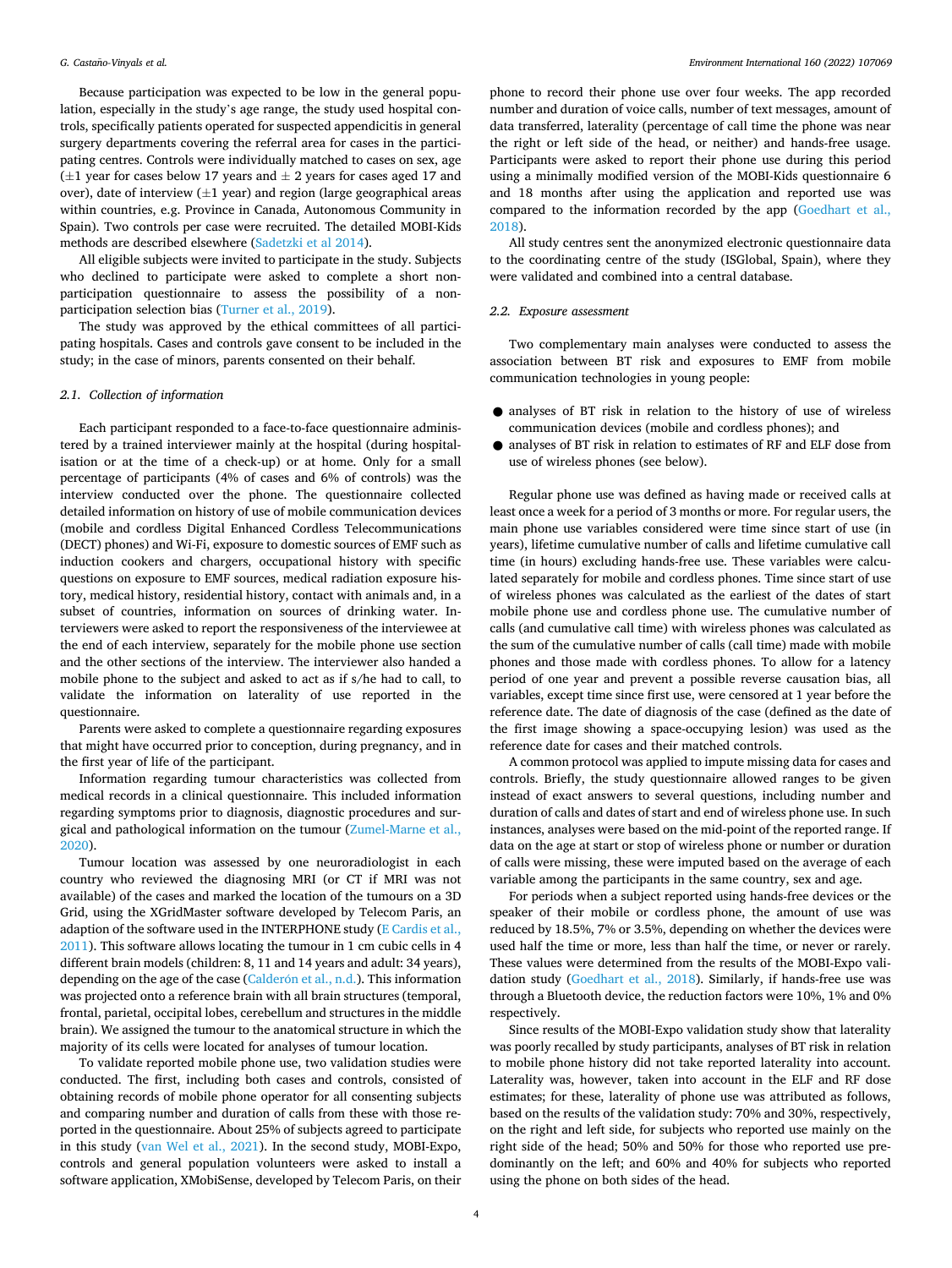Analyses in relation to ELF and RF dose from wireless phones were based on the algorithms developed in MOBI-Kids to estimate cumulative and time-weighted average ELF-induced current density (CICD) and cumulative RF specific energy (CSE) absorbed at the centre of gravity (COG) of the tumour of the cases (Calderón [et al., n.d.](#page-18-0)). The algorithms took into account the entire wireless phone history of the subjects, combining the reported information on duration of calls in different time periods with the characteristics of the networks and telephones reported to have been used, as these influence the amount and distribution of ELF and RF dose across the brain. The algorithms also take into account the use of hands-free devices and the reported laterality using the assumptions described above. For these analyses, controls were assigned the tumour location of the case to which they had been matched. These algorithms were applied to estimate ELF CICD and RF CSE from mobile phones and cordless phones separately; the resulting quantities were summed over phone type to obtain the overall ELF CICD and RF CSE.

## *2.3. Age*

The study recruited cases aged 10 to 24 years old, a range in which mobile phone use varies greatly. Most of the youngest subjects had low use of mobile phones, falling mostly in the lowest quintiles of mobile phone use in the study; conversely, most of the older subjects were in the highest quintiles of use. Since age was taken into account in the analyses through the matching, there was little variability of use at any given age. To address this issue, study participants were categorized into three groups 10–14, 15–19 and 20–24 years of age – and age-specific quintiles of use (and of ELF and RF dose) were derived, allowing comparison of risk across quintiles of use within each age category, with possible different susceptibility to RF/ELF-induced BT at different stages of brain development.

As non-regular users (NRUs) represented only 3% and 1% of all participants, respectively, in the  $15-19$  and  $20 +$  years age groups, they were included in the lowest quintile of use (and of ELF or RF dose) in analyses by level of use or dose. NRUs were grouped together with subjects reporting *<*1 year of use when analysing time since start.

#### *2.4. Post hoc matching*

Though the study protocol required that 2 matched controls be selected for each case, it was not always possible to identify controls fulfilling the matching criteria. To minimize the number of cases without controls, and ensure that matching was as close as possible, *posthoc* matching was performed, drawing from the pool of all controls recruited for the study. The criteria used for this matching were: same sex and country; age difference at date of diagnosis of the case *<*1 year for subjects younger than 17 and up to 2 years for those who were older; and difference in interview dates between the case and the control *<*1 year. The matching on study region required in the original study design was not taken into account as it would have left too many cases without controls and study region was not thought to be related to wireless phone use. The three most closely matched controls were selected for each case (where there were more than 3 eligible controls) and controls could be matched to more than one case (repeat sampling). Ninety nine percent of cases were matched – controls could not be found for only 5 cases.

#### *2.5. Statistical methods*

The analyses presented in this paper focus on past wireless (mobile and cordless) phone use as reported by the study participants, as well as on estimated ELF and RF dose as described above. We also analysed other uses of mobile phones at the time of interview: number of text messages sent per day; amount of time (minutes/day) spent sending email, video, files and downloading music and movies; and amount of use of VoIP and of Wi-Fi (minutes/day).

The main analyses were based on conditional logistic regression for matched sets [\(Breslow and Day, 1987\)](#page-18-0), using the post-hoc matched sets described above to ensure close matching both on age and time period. All analyses were adjusted for parental education (defined as the higher of the mother's and father's achieved education level) and difference between the start date of interviews in the study centre and the date of each participant's interview, within country and region, in categories of 6-month intervals.

Subjects who completed the questionnaire 1 year or more after diagnosis were excluded from the analysis. Furthermore, subjects were excluded if the main section of their questionnaire related to the use of the mobile phone was not completed.

The main analyses focused on NBT, which represented the vast ma-jority (76%) of tumours [\(Zumel-Marne et al., 2020\)](#page-19-0). Analyses were conducted for NBT as a group, as well as for the glioma subgroup and for high and low grade NBT classified according to the World Health Organization grading (high grade  $=$  III and IV; low grade  $=$  I and II). Additional analyses are shown of embryonal tumours, the second largest group of cases in the study (14%). It was not possible to analyse other tumour types (meningioma, other non-neuroepithelial) because of the small number of cases in each group. It was decided a priori not to conduct analyses of all BTs as a group due to the high biological diversity of the tumour types in the age-range under study.

Analyses were conducted overall and by age group: 10–14, 15–19 and 20–24 years of age, using age-specific quintiles of the exposure variables. In some analyses by age group, the number of subjects was too small to show all the categories in the time since start variable, so some categories were collapsed. Trends in ORs by level of exposure were tested by fitting the categorical variables as a continuous ordinal variable.

Because absorption of RF energy from mobile phones is highly localized [\(Cardis et al., 2008; Lee et al., 2019, 2017; Wiart, 2016; Wiart](#page-18-0)  [et al., 2008](#page-18-0)), analyses of wireless phone use variables were also conducted according to the anatomical location of the tumour: temporal lobe, frontal or parietal lobes, cerebellum, and others (occipital and middle brain structures). The main analyses were based on the anatomical location of the majority of tumour cells in the XGridmaster.

For analyses of ELF and RF dose, the main analyses were based on the estimated cumulative induced ELF current density (in  $\mu$ A\*hours/m<sup>2</sup>) and RF specific energy (in J/kg) at the centre of gravity of the tumour of the cases.

All analyses were carried out for all countries combined and for each country separately.

To account for potential participation bias related to mobile phone use, we conducted an additional analysis of the data using inverse probability of selection weights (Cole and Hernán, 2008), estimated based on the results of the non-participation questionnaire ([Turner et al](#page-19-0)  [2019\)](#page-19-0), taking into account mobile phone use, age, sex, maternal education and case-control status. For this, we assumed that all nonparticipants had the same pattern of phone use as those who responded to the non-participation questionnaire.

No formal analysis was conducted to take into account a possible differential recall bias, since the results of the operators' validation study provided no evidence for differential recall between cases and controls [\(van Wel et al., 2021\)](#page-19-0).

A series of sensitivity analyses was carried out to evaluate the robustness of the results: use of general quintiles (calculated for participants of all ages together) instead of age-specific quintiles; excluding subjects with imputations; excluding subjects who reported implausible amounts of phone use (more than 50,000 calls or 5,000 h of call over their life), interviewed by less experienced interviewers (with *<*10 interviews), or interviewed more than 3 and 6 months after diagnosis; adjusting for other uses of phones and communication systems (current use of phone for texting, sending emails and videos and downloading; use of Wi-Fi); use of the original matching of the study; analyses in which each control is matched to only one case to minimise re-use of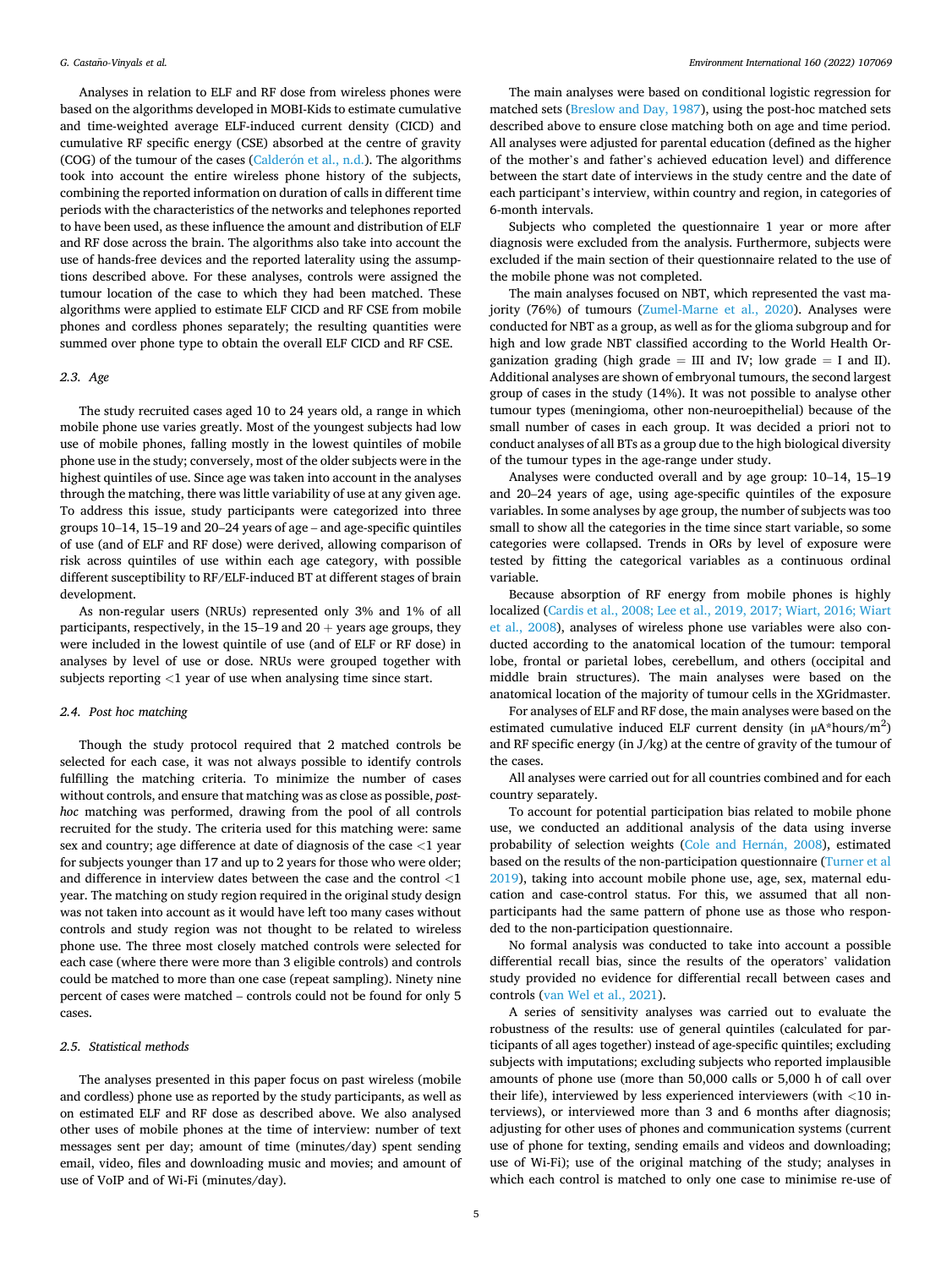controls; excluding mobile phone use in the 5 years before diagnosis to rule out a possible prodromal effect, with symptoms of the BT affecting phone use before diagnosis of the cases; by type of respondent (study subject, proxy, both); using strata of sex, age-category and country (with and without stratification on education level) instead of the matched sets in the conditional logistic regression; using unconditional logistic regression; stratified by how well the subjects appeared to recall their mobile phone use according to the interviewers (in two categories: not well/not at all vs. very well/well); by anatomical location based on the topography code of the ICD-O diagnosis; by tumour type; analyses of mobile and cordless phones uses separately; and analyses of the influence of individual countries, sequentially dropping one country at a time.

For analyses of ELF and RF dose, sensitivity analyses were conducted based on the estimated average and maximum induced ELF current density and RF specific energy over the entire tumour of the cases, as well as analyses of ELF and RF dose from mobile and cordless phones separately.

Statistical analysis was conducted using Stata version 14.1 and R version 3.3.

## **3. Results**

The study identified 1,257 eligible cases and 3,539 controls. From those, 899 cases and 1,910 controls participated and completed the interview, mainly at the hospital (56% of cases and 48% of controls) or at home, and mainly after surgery (94% of cases and 98% of controls). The response rate was 72% for cases, ranging from 51 to 96% depending on the country, and 54% for controls, ranging from 34 to 97% (Supplemental Table S2). Participation was similar in females and males and tended to decrease with increasing age. Participation was lower among those whose mothers had a high school education or less, both among cases (37%) and controls (32%), compared to respondents to the nonparticipation questionnaire (49% cases; 50% controls) (not shown). The main reason for non-participation in the study was refusal (49% of non-responding cases and 59% of non-responding controls), either by the subject or their parents. Additional reasons for non-participation among non-responding cases were unable to locate (41%), deceased or too ill to be interviewed (4%), medical doctor's refusal (3%) and other reasons (4%). For non-responding controls, apart from direct refusal, 39% could not be located and 2% did not participate for other reasons. Additionally, 3 cases and 12 controls were excluded from the analyses because the questionnaire section regarding wireless phone use was not completed. Among participants who were regular wireless phone users, imputations for missing values had to be made for between 0.3% of subjects for approximate duration of calls (6 cases and 3 controls) and 1.7% for start or stop year related to change of operator (7 cases and 32 controls).

The main characteristics of cases and their controls are presented in Table 1, for all BTs as a group and NBTs specifically. There were slightly more males than females (55 vs 45% among NBT cases) as expected in this age range, and more younger subjects (aged 10–14) than older subjects (15–19 or 20–24), reflecting the higher incidence rates in this age group, as well as different participation rates. Parents of controls had higher educational levels, with 37% reporting university education versus 31% of cases' parents. Ease of recall, as assessed by the interviewer, was better in controls, with over 67% of controls judged to recall their mobile phone history well or very well compared to 59% of cases. Twenty-seven percent of cases vs 44% of controls answered the questionnaire on their own; the identity of the respondent varied by age: 11% of cases and 21% of controls responded themselves in the 10–14 years age group compared to 54% and 83% respectively in the 15–19 and 20–24 years age groups (not shown).

The main analyses included 671 NBT cases and 1,889 controls. Use of wireless phones differed greatly by age ([Table 2\)](#page-6-0): among 10–14 years olds, 77% were regular users, compared to 97% and 99%, respectively,

**Table 1**  Main characteristics of the study participants.

|               | All                 |                   | Neuroepithelial |                     |
|---------------|---------------------|-------------------|-----------------|---------------------|
|               | Cases               | Controls          | Neuroepithelial | Matched<br>Controls |
|               | $N(%^{1}) =$<br>899 | $N = 1910$        | $N = 671*$      | $N =$<br>1889**†    |
| Sex           |                     |                   |                 |                     |
| Female        | 387<br>$(43.0\%)$   | 830<br>(43.5%)    | 300 (44.7%)     | 845<br>(44.7%)      |
| Male          | 512<br>$(57.0\%)$   | 1080<br>(56.5%)   | 371 (55.3%)     | 1044<br>(55.3%)     |
| Age category  |                     |                   |                 |                     |
| $10-14$ years | 378<br>$(42.0\%)$   | 783<br>$(41.0\%)$ | 287 (42.8%)     | 805<br>$(43.6\%)$   |
| $15-19$ years | 290<br>(32.3%)      | 636<br>(33.3%)    | 217 (32.3%)     | 616<br>(32.6%)      |
| $20-24$ years | 231<br>(25.7%)      | 491<br>(25.7%)    | 167 (24.9%)     | 468<br>$(25.8\%)$   |
| $\sim$ $\sim$ |                     |                   |                 |                     |

|                          | $(43.0\%)$ | (43.5%)    |             | (44.7%)    |
|--------------------------|------------|------------|-------------|------------|
| Male                     | 512        | 1080       | 371 (55.3%) | 1044       |
|                          | $(57.0\%)$ | (56.5%)    |             | (55.3%)    |
| Age category             |            |            |             |            |
| $10-14$ years            | 378        | 783        | 287 (42.8%) | 805        |
|                          | $(42.0\%)$ | $(41.0\%)$ |             | $(43.6\%)$ |
| $15-19$ years            | 290        | 636        | 217 (32.3%) | 616        |
|                          |            |            |             |            |
|                          | (32.3%)    | (33.3%)    |             | (32.6%)    |
| 20–24 years              | 231        | 491        | 167 (24.9%) | 468        |
|                          | (25.7%)    | (25.7%)    |             | (25.8%)    |
| Country                  |            |            |             |            |
| Australia                | 24 (2.7%)  | 47 (2.5%)  | 17 (2.5%)   | 36 (1.9%)  |
| Austria                  | 24 (2.7%)  | 49 (2.6%)  | 18 (2.7%)   | 49 (2.6%)  |
| Canada                   | 23 (2.6%)  | 24 (1.3%)  | 18 (2.7%)   | 27 (1.4%)  |
| France                   | 102        | 186        | 75 (11.2%)  | 224        |
|                          | (11.4%)    | $(9.7\%)$  |             | $(11.9\%)$ |
| Germany                  | 84 (9.3%)  | 135        | 68 (10.1%)  | 200        |
|                          |            | $(7.1\%)$  |             | $(10.6\%)$ |
| Greece                   | 54 (6.0%)  | 87 (4.5%)  | 39 (5.8%)   | 96 (5.1%)  |
| India                    | 24 (2.7%)  | 37 (1.9%)  | 16 (2.4%)   | 30 (1.6%)  |
| Israel                   | 99         | 192        | 74 (11.0%)  | 220        |
|                          | $(11.0\%)$ | $(10.1\%)$ |             | (11.7%)    |
| Italy                    | 160        | 342        | 123 (18.3%) | 367        |
|                          | (17.8%)    | (17.9%)    |             | $(19.4\%)$ |
| Japan                    | 30 (3.3%)  | 224†       | 24 (3.6%)   | 72 (3.8%)  |
|                          |            | (11.7%)    |             |            |
| Korea                    | 30 (3.3%)  | 98 (5.1%)  | 24 (3.6%)   | 65 (3.4%)  |
| New Zealand              |            |            |             |            |
|                          | 16 (1.8%)  | 29 (1.5%)  | 13 (1.9%)   | 30 (1.6%)  |
| Spain                    | 208        | 422        | 145 (21.6%) | 435        |
|                          | $(23.1\%)$ | (22.1%)    |             | $(23.0\%)$ |
| The Netherlands          | 21 (2.3%)  | 38 (2.0%)  | 17 (2.5%)   | 38 (2.0%)  |
| <b>Educational level</b> |            |            |             |            |
| of parents               |            |            |             |            |
| High school or less      | 313        | 547        | 225 (33.5%) | 548        |
|                          | $(34.8\%)$ | $(28.6\%)$ |             | $(29.0\%)$ |
| Medium level tech/       | 250        | 454        | 196 (29.2%) | 446        |
| prof school              | (27.8%)    | $(23.8\%)$ |             | (23.6%)    |
| University               | 219        | 538        | 162 (24.1%) | 498        |
|                          | $(24.4\%)$ | (28.2%)    |             | (26.4%)    |
| Post-graduate            | 59 (6.6%)  | 171        | 44 (6.6%)   | 188        |
| university               |            | $(9.0\%)$  |             | $(10.0\%)$ |
| Other                    | 8 (0.9%)   | 11 (0.6%)  | 7 (1.1%)    | 14 (0.7%)  |
| Don't know               | 50 (5.6%)  | 189        | 37 (5.5%)   | 195        |
|                          |            | $(9.9\%)$  |             | $(10.3\%)$ |
| <b>Recall of mobile</b>  |            |            |             |            |
| phone use                |            |            |             |            |
| No use of mobile         | 119        | 199        | 85 (12.7%)  | 197        |
| phone                    |            |            |             |            |
|                          | $(13.2\%)$ | $(10.4\%)$ |             | $(10.4\%)$ |
| Very well or well        | 531        | 1312       | 394 (58.7%) | 1275       |
|                          | $(59.1\%)$ | (68.7%)    |             | (67.5%)    |
| Fairly well              | 159        | 280        | 124 (18.5%) | 291        |
|                          | (17.7%)    | (14.7%)    |             | (15.4%)    |
| Not well or not at all   | 84 (9.3%)  | 91 (4.8%)  | 65 (9.7%)   | 109 (5.8%) |
| Don't know               | 6(0.7%)    | 28 (1.5%)  | 3(0.4%)     | 17 (0.9%)  |
| Interviewee              |            |            |             |            |
| Index                    | 250        | 910        | 182 (27.1%) | 836        |
|                          | (27.8%)    | (47.7%)    |             | (44.3%)    |
| Parent(s)                | 135        | 124        | 96 (14.3%)  | 132 (7.0%) |
|                          | $(15.0\%)$ | $(6.5\%)$  |             |            |
| Both                     | 503        | 845        | 384 (57.2%) | 899        |
|                          | $(56.0\%)$ | (44.2%)    |             | (47.6%)    |
| Other/don't know         | 11 (1.2%)  | 31 (1.6%)  | $9(1.4\%)$  | 22 (1.2%)  |
| Morphology               |            |            |             |            |
| Neuroepithelial          |            |            |             |            |
|                          |            |            |             |            |
|                          |            |            |             |            |
| tumours                  |            |            |             |            |
| Glioma                   | 556        | NA         | 551 (82.1%) | NA         |
|                          | (61.8%)    |            |             |            |
|                          |            | NA         | 120 (17.9%) | NA         |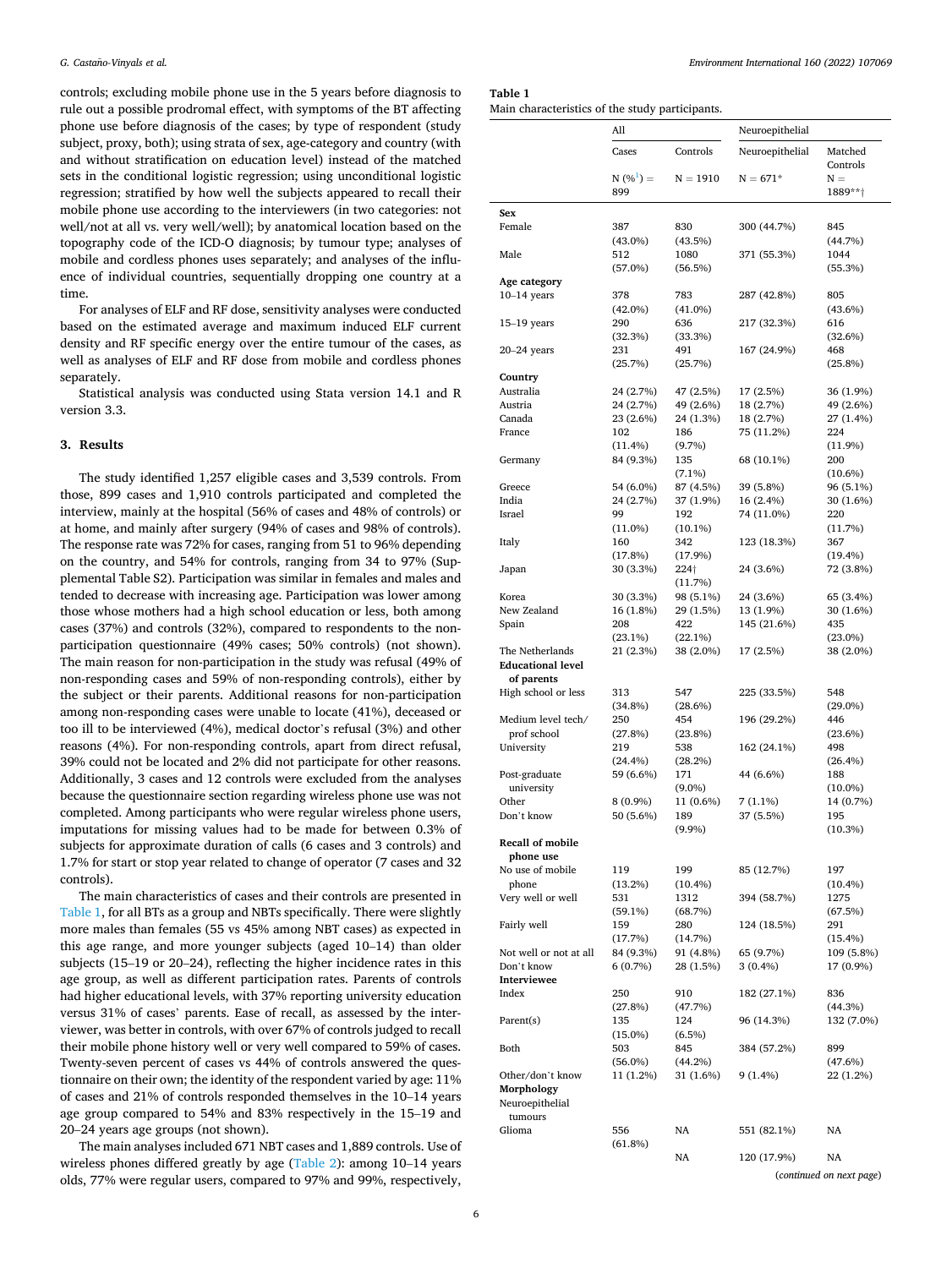#### <span id="page-6-0"></span>**Table 1** (*continued* )

|                                | All        |                        | Neuroepithelial |                     |  |  |
|--------------------------------|------------|------------------------|-----------------|---------------------|--|--|
|                                | Cases      | Controls               | Neuroepithelial | Matched<br>Controls |  |  |
|                                | 899        | $N(\%^{1}) = N = 1910$ | $N = 671*$      | $N =$<br>1889**†    |  |  |
| Other                          | 120        |                        |                 |                     |  |  |
| neuroepithelial                | $(12.9\%)$ |                        |                 |                     |  |  |
| Non-neuroepithelial<br>tumours |            |                        |                 |                     |  |  |
| Embryonal                      | 129        | NA                     | NA              | NA                  |  |  |
|                                | (14.3%)    |                        |                 |                     |  |  |
| Meninges                       | 47         | NA                     | NA              | <b>NA</b>           |  |  |
|                                | (5.23%)    |                        |                 |                     |  |  |
| Choroid plexus                 | 15         | NA                     | NA              | NA                  |  |  |
| tumours                        | (1.67%)    |                        |                 |                     |  |  |
| Cranial paraspinal             | 21         | NA                     | NA              | NA                  |  |  |
| nerves                         | $(2.34\%)$ |                        |                 |                     |  |  |
| Other                          | 11         | NA                     | NA              | <b>NA</b>           |  |  |
|                                | $(1.22\%)$ |                        |                 |                     |  |  |

<sup>1</sup>Percentages shown are by column (% by sex, age group, country, etc).

\*This includes only neuroepithelial BT cases with at least one matched control (671 of the 676 NBT cases).

\*\* This includes repeated controls: the same control could be matched to more than one case.

†The large number of controls in Japan is due to the selection of large numbers of potential frequency matched controls at the onset of the project.

in the 15–19 and 20–24 years age groups. Differences were also seen in time since start of use: the median was 5 years before diagnosis among the youngest subjects vs 10 years in the oldest group. Long-term users (10 years or more) represented 22.5% of subjects overall; 7, 21 and 51%, respectively in the 10–14, 15–19 and 20–24 years age groups. Similar differences were seen between age groups in cumulative number of calls and cumulative call time. Median lifetime number of calls reported was 3,156, ranging from 1,075 in the younger age group to 8,427 in the older age group (20–24 years). A similar pattern was seen for total reported duration of calls, with a median of 177 h, ranging from 53 h in the youngest age group to 655 in the oldest. Controls tended to report slightly higher uses of phones than cases.

## *3.1. Analyses by history of wireless phone use*

Results of analyses by history of wireless phone use are shown in [Table 3](#page-7-0). The OR for NBTs related to having used wireless phones regularly was 0.85 (95% CI 0.62–1.18). ORs were below one in virtually all categories of wireless phone use. A monotonic decreasing trend in ORs was seen with increasing number of years since start of wireless phone use overall, mainly driven by the 15–19 years age group [\(Table 3](#page-7-0) and Supplemental Table S3). Cumulative number of calls was not associated with NBT risk, except in the 15–19 years old group where a trend of

Distribution of wireless phone use among NBT cases and controls (combined), overall and by age group.

decreasing risk with increasing number of calls was seen. ORs were around 0.7 in the three highest quintiles of cumulative call time, and a decreasing trend in ORs was seen overall and in the 15–19 years age group. Results using general quintiles of use (Supplemental Table S4) show a similar decreasing trend overall in ORs as a function of cumulative call time, again based on decreasing trends in the 15–19 years age group for cumulative call time, as well as in the 20–24 years age group. For cumulative number of calls, a decreasing trend was observed only in the 15–19 years age group.

Results were similar in females and males and when mobile phone and cordless phone use were analysed separately (Supplemental Table S3). No single country appeared to unduly influence the results ([Fig. 1\)](#page-8-0). Little change in ORs was seen when removing parental education from the model, using the original matching or post-hoc matching with controls matched to one case only (Supplemental Table S5), excluding subjects with imputed phone use (Supplemental Table S6), using unconditional logistic regression or excluding subjects who reported implausible amounts of phone use, subjects interviewed by less experienced interviewers (who conducted *<*10 interviews) and subjects interviewed more than 3 or 6 months after diagnosis (not shown).

ORs were around 1 when analyses were adjusted for phone data and Wi-Fi use (Supplemental Table S6). Analyses of other uses of phones at the time of interview (not shown) showed a trend in decreasing ORs with increasing use of text messages and increased ORs in the second and third tertiles of VoIP use, based on small number of subjects having reported this use. Use of phones for text messages was strongly correlated with wireless phone history variables (not shown).

Adjusting for a possible participation bias using inverse probability weighting had little impact on the ORs (Supplemental [Table 6](#page-10-0)). Results changed little when restricting analyses to subjects reported by the interviewers to have recalled their mobile phone use history well or very well (Supplemental Table S7). Analyses by respondent type overall (Supplemental Table S8) and by age group (not shown) showed ORs that were consistently below 1 when the respondent was a parent only, with ORs around 1 when the respondent was the index (i.e. the case or control him or herself) or the index with a parent.

Excluding interviews where the respondent was a proxy only (parent or otherwise) gave ORs quite close to 1 for all categories of time since start of use and for cumulative number of calls, as did adjusting for a possible prodromal effect (excluding use in the five years before the reference date). Analyses excluding both proxy only interviews and recent phone use gave ORs distributed around 1 in all categories of the mobile phone use variables ([Table 4\)](#page-8-0).

Analyses by tumour location based on the location of the tumours as assessed by neuroradiologists using the XGridmaster are shown in [Table 5](#page-9-0). There was no apparent association between time since start of use (and systematically reduced ORs for cumulative number of calls and cumulative call time – not shown) and risk of temporal lobe tumours overall, though ORs appeared to increase with increasing time since

|                              | <b>OVERALL</b>    | $10-14$ years    | $15-19$ years     | $20-24$ years    | Cases             | Controls        |  |  |
|------------------------------|-------------------|------------------|-------------------|------------------|-------------------|-----------------|--|--|
| Regular users <sup>*</sup> : |                   |                  |                   |                  |                   |                 |  |  |
| N                            | 2274              | 840              | 806               | 628              | 590               | 1684            |  |  |
| $\%$                         | 89%               | 77%              | 97%               | 99%              | 88%               | 89%             |  |  |
| Time since start             |                   |                  |                   |                  |                   |                 |  |  |
| Median (range)               | $7.5(1.1-24.7)$   | $5.0(1.1-14.6)$  | $7.3(1.2 - 18.7)$ | $10.2(1.7-24.7)$ | $7.3(1.2 - 24.7)$ | $7.6(1.1-24.5)$ |  |  |
| 90th percentile              | 12.3              | 9.9              | 12.0              | 14.3             | 12.8              | 12.3            |  |  |
| Cumulative number of calls   |                   |                  |                   |                  |                   |                 |  |  |
| Median (range)               | 3156 (1.5-201968) | 1075 (1.5-77416) | 3563 (14-70835)   | 8247 (15-201968) | 3026 (4-201968)   | 3209 (2-168000) |  |  |
| 90th percentile              | 18.961            | 6812             | 17,090            | 31,411           | 18,242            | 19,404          |  |  |
| Cumulative call time (hours) |                   |                  |                   |                  |                   |                 |  |  |
| Median (range)               | 177 (0-33051)     | 53 (0-10735)     | 199 (0-13743)     | 655 (0-33051)    | 163 (1-21283)     | 188 (1-33051)   |  |  |
| 90th percentile              | 425<br>1758       |                  | 1452              | 3722             | 1551              | 1875            |  |  |

\* Regular use was defined as having made or received calls at least once a week for a period of 3 months or more.

NBT: neuro-epithelial brain tumours.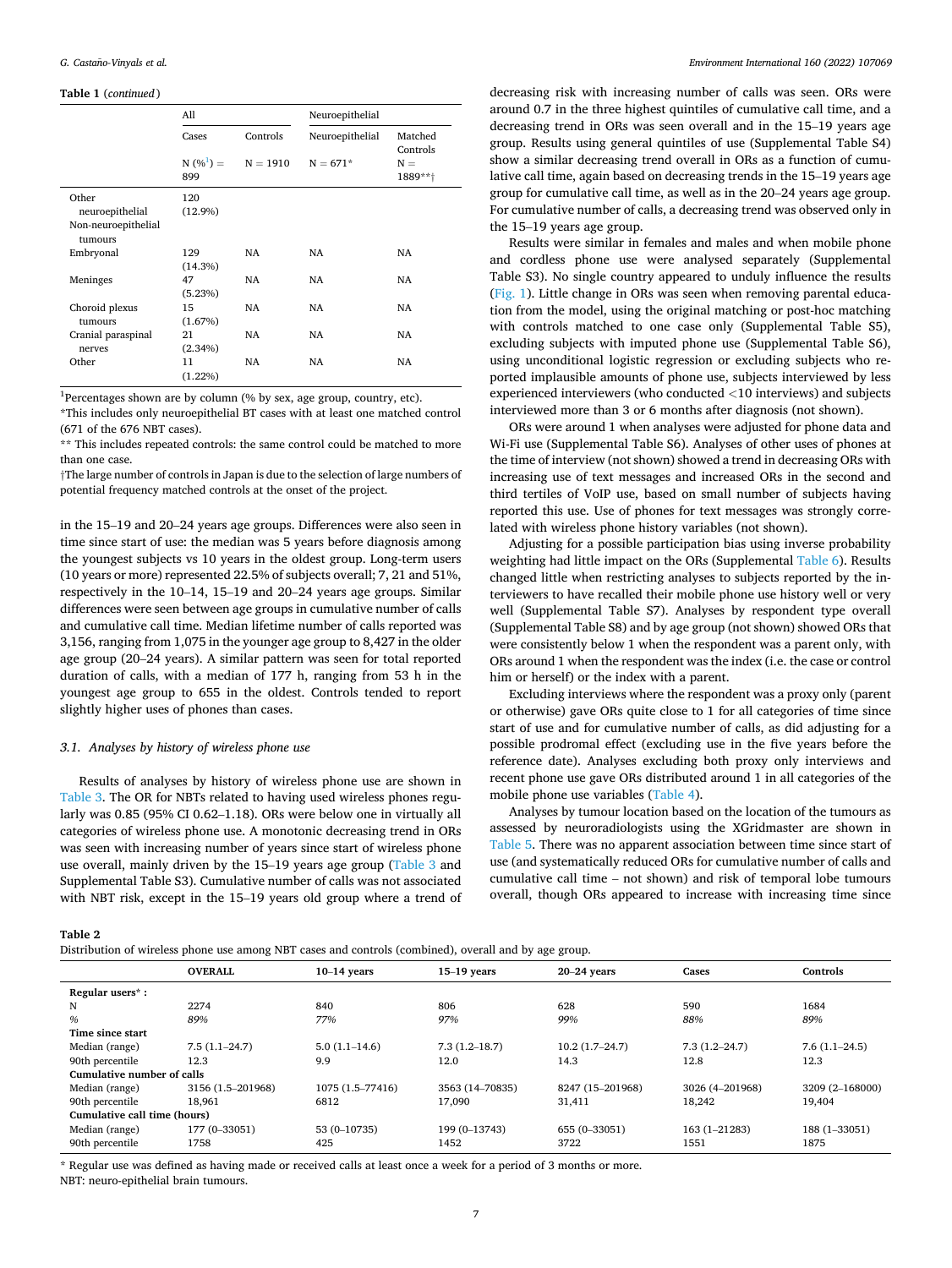<span id="page-7-0"></span>

| Table 3                                                                                                                                   |  |
|-------------------------------------------------------------------------------------------------------------------------------------------|--|
| Risk of NBT in relation to time since start of wireless phone use: overall and by age category. Analyses adjusted for parental education. |  |

|                                                                                          | Overall |       |           |        |      | $10-14$ years |       |                     |      |       | $15-19$ years |           |        |      |       | $20-24$ years  |           |        |      |       |
|------------------------------------------------------------------------------------------|---------|-------|-----------|--------|------|---------------|-------|---------------------|------|-------|---------------|-----------|--------|------|-------|----------------|-----------|--------|------|-------|
|                                                                                          | Cases   | Cont. | <b>OR</b> | 95% CI |      | Cases         | Cont. | 95% CI<br><b>OR</b> |      | Cases | Cont.         | <b>OR</b> | 95% CI |      | Cases | Cont.          | <b>OR</b> | 95% CI |      |       |
| Regular wireless phone user 1 year before diagnosis                                      |         |       |           |        |      |               |       |                     |      |       |               |           |        |      |       |                |           |        |      |       |
| No                                                                                       | 81      | 205   | 1.00      |        |      | 70            | 182   | 1.00                |      |       | 9             | 18        | 1.00   |      |       | 2              | 5         | 1.00   |      |       |
| Yes                                                                                      | 590     | 1684  | 0.85      | 0.62   | 1.18 | 217           | 623   | 0.87                | 0.61 | 1.25  | 208           | 598       | 0.62   | 0.26 | 1.45  | 165            | 463       | 1.06   | 0.19 | 5.83  |
| Time since start of use of wireless phones (years)                                       |         |       |           |        |      |               |       |                     |      |       |               |           |        |      |       |                |           |        |      |       |
| $<$ 1 year                                                                               | 81      | 205   | 1.00      |        |      | 70            | 182   | 1.00                |      |       | 9             | 18        | 1.00   |      |       | $\overline{2}$ | 5         | 1.00   |      |       |
| $1-4$ years                                                                              | 165     | 450   | 0.88      | 0.63   | 1.24 | 106           | 318   | 0.82                | 0.55 | 1.20  | 53            | 120       | 0.79   | 0.32 | 1.94  | 6              | 12        | 1.76   | 0.25 | 12.53 |
| 5-9 years                                                                                | 283     | 800   | 0.83      | 0.58   | 1.19 | 93            | 243   | 0.98                | 0.65 | 1.49  | 116           | 344       | 0.55   | 0.23 | 1.34  | 74             | 213       | 0.97   | 0.17 | 5.43  |
| $10 + \text{years}$                                                                      | 142     | 434   | 0.75      | 0.50   | 1.13 | 18            | 62    | 0.82                | 0.43 | 1.55  | 39            | 134       | 0.45   | 0.18 | 1.13  | 85             | 238       | 1.02   | 0.18 | 5.81  |
| Linear trend test                                                                        | 0.17    |       |           |        |      | 0.85          |       |                     |      |       | 0.02          |           |        |      |       | 0.85           |           |        |      |       |
| Age specific quintiles of cumulative number of calls with wireless phones <sup>1</sup>   |         |       |           |        |      |               |       |                     |      |       |               |           |        |      |       |                |           |        |      |       |
| NRU,1st Q                                                                                | $204^2$ | 543   | 1.00      |        |      | 110           | 307   | 1.00                |      |       | 60            | 138       | 1.00   |      |       | 34             | 98        | 1.00   |      |       |
| 2nd <sub>Q</sub>                                                                         | 141     | 335   | 1.13      | 0.85   | 1.48 | 51            | 124   | 1.04                | 0.68 | 1.59  | 48            | 119       | 0.94   | 0.57 | 1.54  | 42             | 92        | 1.55   | 0.87 | 2.78  |
| 3rd <sub>Q</sub>                                                                         | 97      | 338   | 0.71      | 0.53   | 0.96 | 35            | 125   | 0.72                | 0.45 | 1.15  | 36            | 120       | 0.62   | 0.37 | 1.05  | 26             | 93        | 0.87   | 0.46 | 1.63  |
| 4th <sub>Q</sub>                                                                         | 114     | 335   | 0.85      | 0.63   | 1.13 | 40            | 124   | 0.88                | 0.56 | 1.38  | 45            | 119       | 0.78   | 0.46 | 1.30  | 29             | 92        | 0.92   | 0.49 | 1.72  |
| 5th Q                                                                                    | 113     | 338   | 0.84      | 0.61   | 1.15 | 49            | 125   | 1.09                | 0.67 | 1.76  | 28            | 120       | 0.47   | 0.26 | 0.84  | 36             | 93        | 1.15   | 0.61 | 2.15  |
| Linear trend test                                                                        | 0.07    |       |           |        |      | 0.81          |       |                     |      |       | 0.01          |           |        |      |       | 0.74           |           |        |      |       |
| Age specific quintiles of cumulative call time with wireless phones (hours) <sup>3</sup> |         |       |           |        |      |               |       |                     |      |       |               |           |        |      |       |                |           |        |      |       |
| NRU,1st_Q                                                                                | 226     | 543   | 1.00      |        |      | 115           | 307   | 1.00                |      |       | 61            | 138       | 1.00   |      |       | 50             | 98        | 1.00   |      |       |
| 2nd <sub>Q</sub>                                                                         | 127     | 335   | 0.90      | 0.68   | 1.19 | 52            | 124   | 1.04                | 0.68 | 1.57  | 45            | 119       | 0.79   | 0.48 | 1.30  | 30             | 92        | 0.77   | 0.43 | 1.38  |
| 3rd <sub>Q</sub>                                                                         | 105     | 338   | 0.73      | 0.55   | 0.98 | 34            | 125   | 0.76                | 0.48 | 1.21  | 40            | 120       | 0.67   | 0.39 | 1.13  | 31             | 93        | 0.70   | 0.40 | 1.21  |
| 4th <sub>Q</sub>                                                                         | 102     | 335   | 0.68      | 0.51   | 0.92 | 42            | 124   | 0.90                | 0.58 | 1.42  | 32            | 119       | 0.52   | 0.30 | 0.91  | 28             | 92        | 0.57   | 0.32 | 1.03  |
| 5th <sub>Q</sub>                                                                         | 111     | 338   | 0.74      | 0.55   | 0.99 | 44            | 125   | 0.84                | 0.53 | 1.34  | 39            | 120       | 0.61   | 0.36 | 1.04  | 28             | 93        | 0.65   | 0.36 | 1.17  |
| Linear trend test                                                                        | 0.01    |       |           |        |      | 0.36          |       |                     |      |       | 0.03          |           |        |      |       | 0.07           |           |        |      |       |

NBT: neuro-epithelial brain tumours; Cont.: controls; Q: quintile; OR: odds ratio; CI: confidence interval.

<sup>1</sup> Age specific quintiles for cumulative number of calls (Q1 to Q5): Age10-14 years: <282; 282-<750; 750-<1620; 1620-<3891;  $\geq$ 8891. Age 15-19 years: <1103; 1103-<2738; 2738-<5076.8; 5076.8-<10802;  $\geq$ 10802. Age 20–24: *<*2959; 2950-*<*6582; 6582-*<*11340; 11340-*<*19876; ≥19876.

 $2^2$  Two cases and their two controls excluded as it was not possible to calculate number of calls.

 $\infty$ 

<sup>3</sup> Age specific quintiles for cumulative call time (hours) (Q1 to Q5): Age 10–14 years: <10.5; 10.5-<36, 36-<82; 82-<220.7; >220.7. Age 15–19 years: <47.6; 47.6-<142.7; 142.7-<361; 361-<850; >850; Age 20–24 years: *<sup>&</sup>lt;*216; 216-*<*492;492-*<*1022; 1022–2303; ≥2303.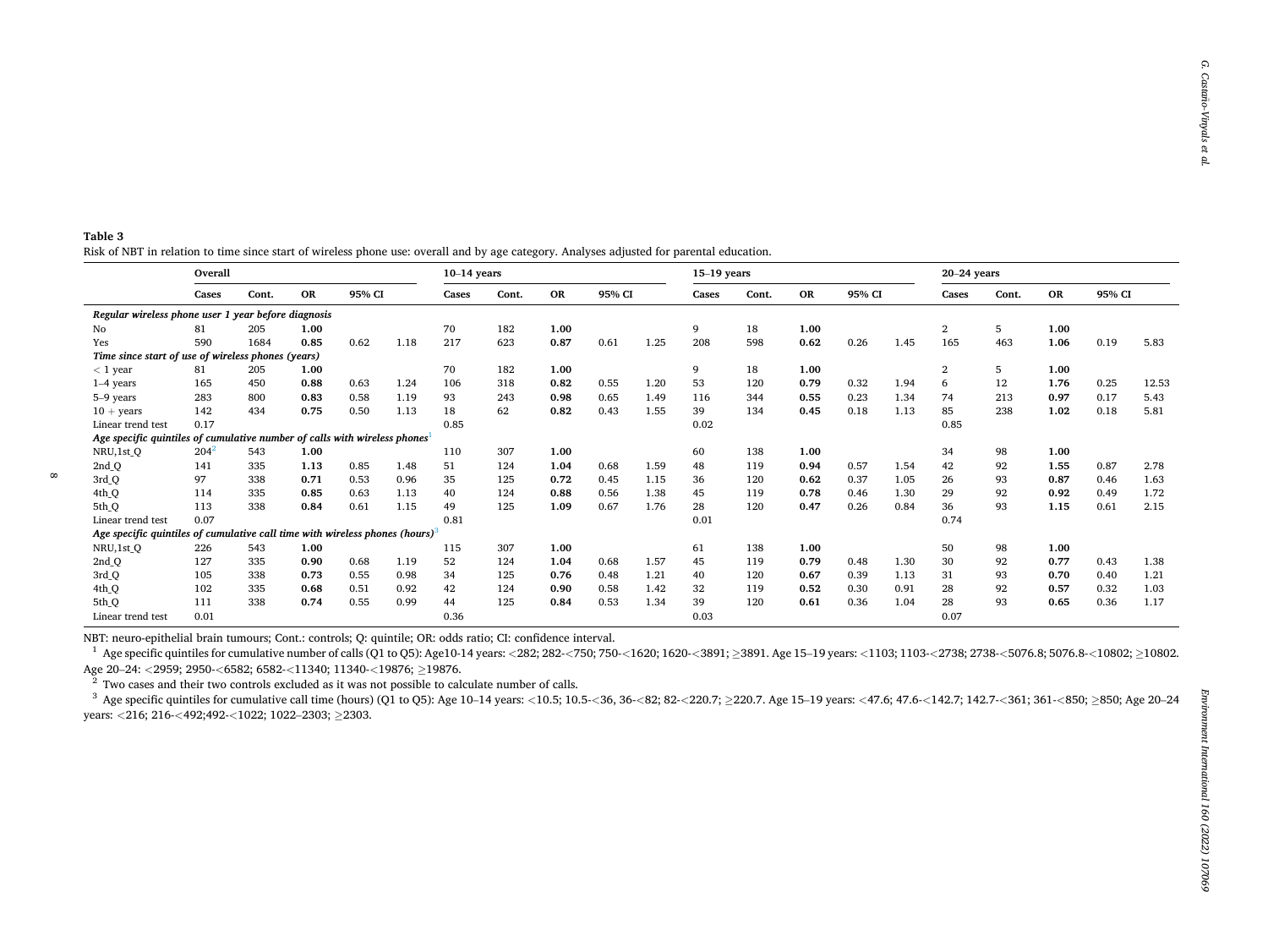<span id="page-8-0"></span>

**Fig. 1.** Risk of NBT in relation to time since first use of wireless phones (in years) – analyses dropping one country at a time. Analyses adjusted for parental education. NBT: neuro-epithelial brain tumours; OR: odds ratio.

## **Table 4**

Risk of NBT related to wireless phone use, overall, using age-specific quintiles – analysis taking into account the main factors influencing the results.

|                                                                             | <b>Excluding proxy interviews</b> |       |           |        |      |       | Excluding use in the 5 years before the<br>reference date |           |        |      |       | AND proxy interviews |           |        | Excluding use in the 5 years before the reference date |
|-----------------------------------------------------------------------------|-----------------------------------|-------|-----------|--------|------|-------|-----------------------------------------------------------|-----------|--------|------|-------|----------------------|-----------|--------|--------------------------------------------------------|
|                                                                             | Cases                             | Cont. | <b>OR</b> | 95% CI |      | Cases | Cont.                                                     | <b>OR</b> | 95% CI |      | Cases | Cont.                | <b>OR</b> | 95% CI |                                                        |
| Time since start of use of wireless phones (years)                          |                                   |       |           |        |      |       |                                                           |           |        |      |       |                      |           |        |                                                        |
| $<$ 1 year                                                                  | 53                                | 133   | 1.00      |        |      |       |                                                           |           |        |      |       |                      |           |        |                                                        |
| $1-4$ years                                                                 | 130                               | 349   | 0.97      | 0.64   | 1.46 | 246   | 655                                                       | 1.00      |        |      | 185   | 553                  | 1.00      |        |                                                        |
| 5-9 years                                                                   | 248                               | 668   | 0.99      | 0.65   | 1.51 | 283   | 800                                                       | 0.92      | 0.72   | 1.17 | 249   | 763                  | 1.02      | 0.78   | 1.34                                                   |
| $10 + \text{years}$                                                         | 132                               | 376   | 0.96      | 0.60   | 1.54 | 142   | 434                                                       | 0.82      | 0.60   | 1.13 | 132   | 419                  | 0.99      | 0.70   | 1.40                                                   |
| Linear trend test                                                           | 0.95                              |       |           |        |      | 0.23  |                                                           |           |        |      | 0.96  |                      |           |        |                                                        |
| Age specific quintiles of cumulative number of calls with wireless phone    |                                   |       |           |        |      |       |                                                           |           |        |      |       |                      |           |        |                                                        |
| NRU,1st Q                                                                   | 152                               | 410   | 1.00      |        |      | 317   | 903                                                       | 1.00      |        |      | 247   | 785                  | 1.00      |        |                                                        |
| 2nd Q                                                                       | 120                               | 281   | 1.23      | 0.90   | 1.67 | 106   | 246                                                       | 1.21      | 0.90   | 1.61 | 91    | 230                  | 1.25      | 0.91   | 1.70                                                   |
| 3rd Q                                                                       | 83                                | 282   | 0.78      | 0.56   | 1.08 | 73    | 247                                                       | 0.84      | 0.61   | 1.16 | 66    | 242                  | 0.86      | 0.61   | 1.21                                                   |
| 4th Q                                                                       | 106                               | 277   | 1.02      | 0.74   | 1.41 | 77    | 246                                                       | 0.87      | 0.63   | 1.20 | 72    | 243                  | 0.97      | 0.69   | 1.36                                                   |
| 5th Q                                                                       | 101                               | 275   | 1.01      | 0.71   | 1.43 | 98    | 247                                                       | 1.13      | 0.83   | 1.53 | 90    | 235                  | 1.32      | 0.94   | 1.84                                                   |
| Linear trend test                                                           | 0.69                              |       |           |        |      | 0.95  |                                                           |           |        |      | 0.40  |                      |           |        |                                                        |
| Age specific quintiles of cumulative call time with wireless phones (hours) |                                   |       |           |        |      |       |                                                           |           |        |      |       |                      |           |        |                                                        |
| NRU,1st Q                                                                   | 174                               | 418   | 1.00      |        |      | 335   | 903                                                       | 1.00      |        |      | 267   | 784                  | 1.00      |        |                                                        |
| 2nd Q                                                                       | 111                               | 276   | 0.97      | 0.72   | 1.32 | 89    | 247                                                       | 0.96      | 0.71   | 1.30 | 79    | 235                  | 0.97      | 0.70   | 1.33                                                   |
| 3rd Q                                                                       | 91                                | 280   | 0.81      | 0.59   | 1.12 | 76    | 246                                                       | 0.79      | 0.58   | 1.09 | 66    | 243                  | 0.79      | 0.56   | 1.12                                                   |
| 4th Q                                                                       | 88                                | 280   | 0.73      | 0.53   | 1.02 | 78    | 246                                                       | 0.84      | 0.61   | 1.14 | 71    | 240                  | 0.87      | 0.62   | 1.22                                                   |
| 5th Q                                                                       | 99                                | 272   | 0.84      | 0.61   | 1.17 | 93    | 247                                                       | 0.98      | 0.72   | 1.34 | 83    | 233                  | 1.08      | 0.77   | 1.51                                                   |
| Linear trend test                                                           | 0.10                              |       |           |        |      | 0.48  |                                                           |           |        |      | 0.88  |                      |           |        |                                                        |

 $^{\rm 1}$  in analyses excluding use in the 5 years before the reference date, the reference category is NRU and  $<$  5 years users.

NBT: neuro-epithelial brain tumours; Cont.: controls; Q: quintile; OR: odds ratio; CI: confidence interval.

start of use in the 10–14 years age group and an increased OR was seen for use 10 years or more in the past in the 20–24 years age group, but not in the 15–19 years age group. ORs in the temporal lobe were below 1 in virtually all categories of cumulative number of calls and cumulative call time, with no clear trend by level of dose overall (not shown).

Monotonically decreasing trends with increasing time since start were seen for tumours in the cerebellum, in the frontal or parietal lobes and in other parts of the brain; only in the frontal/parietal lobe in the 15–19 years age group was an increased OR seen for use 10 years or more in the past, but the confidence intervals are very wide. Results of analyses of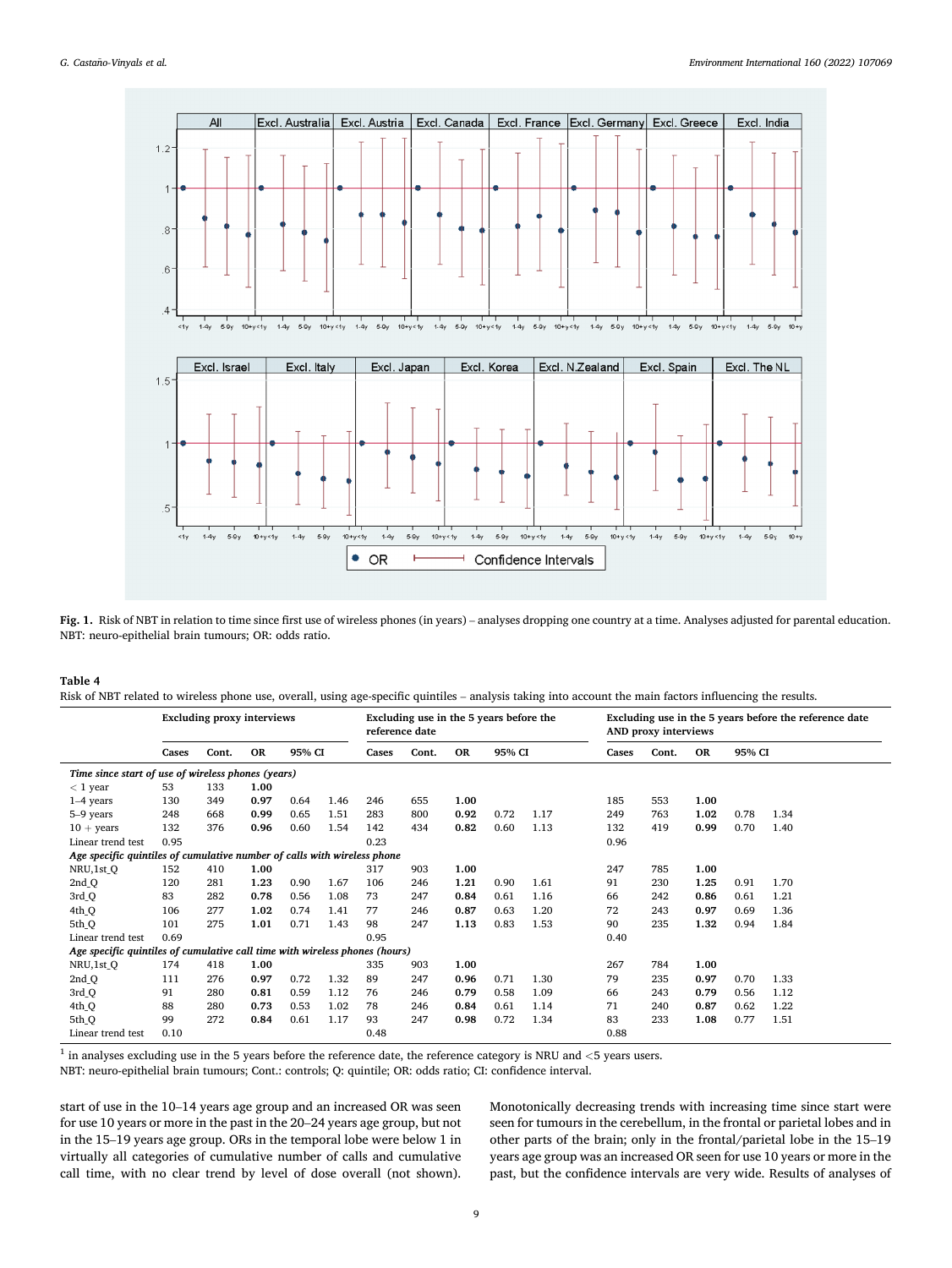<span id="page-9-0"></span>

| Table 5 |                                                                                                                                                                       |  |
|---------|-----------------------------------------------------------------------------------------------------------------------------------------------------------------------|--|
|         | Risk of NBT and time since start of wireless phone use, overall and by age category: analyses by anatomical location of the tumour (adjusted for parental education). |  |

|                                                         | Temporal |       |           |        |       |       | <b>Frontal or Parietal</b> |      |      |        | Cerebellum     |       |               |           |      | Others (including NOS) |     |           |        |      |  |
|---------------------------------------------------------|----------|-------|-----------|--------|-------|-------|----------------------------|------|------|--------|----------------|-------|---------------|-----------|------|------------------------|-----|-----------|--------|------|--|
|                                                         | Cases    | Cont. | <b>OR</b> | 95% CI |       | Cases | Cont.                      | OR   |      | 95% CI |                | Cont. | <b>OR</b>     | 95% CI    |      | Cases<br>Cont.         |     | <b>OR</b> | 95% CI |      |  |
| <b>OVERALL</b>                                          |          |       |           |        |       |       |                            |      |      |        |                |       |               |           |      |                        |     |           |        |      |  |
| Regular wireless phone user 1 year before diagnosis     |          |       |           |        |       |       |                            |      |      |        |                |       |               |           |      |                        |     |           |        |      |  |
| No                                                      | 12       | 24    | 1.00      |        |       | 22    | 62                         | 1.00 |      |        | 15             | 40    | 1.00          |           |      | 28                     | 65  | 1.00      |        |      |  |
| Yes                                                     | 59       | 176   | 0.85      | 0.33   | 2.20  | 226   | 637                        | 1.00 | 0.55 | 1.83   | 83             | 239   | 0.84          | 0.40      | 1.78 | 181                    | 521 | 0.75      | 0.43   | 1.30 |  |
| Time since start of use of wireless phones (years)      |          |       |           |        |       |       |                            |      |      |        |                |       |               |           |      |                        |     |           |        |      |  |
| $<$ 1 year                                              | 12       | 24    | 1.00      |        |       | 22    | 62                         | 1.00 |      |        | 15             | 40    | 1.00          |           |      | 28                     | 65  | 1.00      |        |      |  |
| $1-4$ years                                             | 15       | 56    | 0.70      | 0.24   | 1.98  | 47    | 131                        | 1.04 | 0.55 | 1.96   | 35             | 82    | 0.97          | 0.43      | 2.17 | 54                     | 156 | 0.74      | 0.41   | 1.33 |  |
| 5-9 years                                               | 26       | 77    | 0.91      | 0.32   | 2.57  | 114   | 304                        | 1.00 | 0.52 | 1.94   | 34             | 108   | 0.72          | 0.30      | 1.71 | 91                     | 252 | 0.79      | 0.42   | 1.46 |  |
| $10 + \text{years}$                                     | 18       | 43    | 1.52      | 0.43   | 5.38  | 65    | 202                        | 0.83 | 0.41 | 1.70   | 14             | 49    | 0.64          | 0.23      | 1.80 | 36                     | 113 | 0.66      | 0.32   | 1.37 |  |
| Linear trend test                                       | 0.45     |       |           |        |       | 0.45  |                            |      |      |        | 0.31           |       |               |           |      | 0.38                   |     |           |        |      |  |
| 10-14 YEARS                                             |          |       |           |        |       |       |                            |      |      |        |                |       |               |           |      |                        |     |           |        |      |  |
| Regular wireless phone user 1 year before diagnosis     |          |       |           |        |       |       |                            |      |      |        |                |       |               |           |      |                        |     |           |        |      |  |
| Nο                                                      |          | 21    | 1.00      |        |       | 21    | 50                         | 1.00 |      |        | 13             | 39    | 1.00          |           |      | 27                     | 60  | 1.00      |        |      |  |
| Yes                                                     | 25       | 67    | 1.66      | 0.43   | 6.48  | 54    | 164                        | 0.69 | 0.35 | 1.37   | 48             | 134   | 0.97          | 0.44      | 2.16 | 79                     | 233 | 0.68      | 0.38   | 1.24 |  |
| Time since start of use of wireless phones (years)      |          |       |           |        |       |       |                            |      |      |        |                |       |               |           |      |                        |     |           |        |      |  |
| $<$ 1 year                                              |          | 21    | 1.00      |        |       | 21    | 50                         | 1.00 |      |        | 13             | 39    | 1.00          |           |      | 27                     | 60  | 1.00      |        |      |  |
| $1-4$ years                                             | 10       | 40    | 1.12      | 0.25   | 5.04  | 28    | 87                         | 0.63 | 0.30 | 1.33   | 28             | 71    | 0.98          | 0.41      | 2.32 | 32                     | 109 | 0.59      | 0.31   | 1.14 |  |
| $5 + \text{years}$                                      | 15       | 27    | 2.90      | 0.62   | 13.44 | 26    | 77                         | 0.78 | 0.35 | 1.73   | 20             | 63    | 0.96          | 0.39      | 2.37 | 47                     | 124 | 0.82      | 0.42   | 1.61 |  |
| Linear trend test                                       | 0.08     |       |           |        |       | 0.61  |                            |      |      |        | 0.94           |       |               |           |      | 0.71                   |     |           |        |      |  |
| <b>15-19 YEARS</b>                                      |          |       |           |        |       |       |                            |      |      |        |                |       |               |           |      |                        |     |           |        |      |  |
| Regular wireless phone user 10 years before diagnosis * |          |       |           |        |       |       |                            |      |      |        |                |       |               |           |      |                        |     |           |        |      |  |
| $<$ 10 years                                            | 3        | 3     | 1.00      |        |       |       | 9                          | 1.00 |      |        | $\overline{2}$ |       | 1.00          |           |      |                        | 4   | 1.00      |        |      |  |
| $10 + \text{years}$                                     | 20       | 61    | 0.78      | 0.10   | 6.05  | 83    | 229                        | 2.75 | 0.33 | 22.55  | 18             | 57    | $\mathbf{NA}$ | <b>NA</b> | NA   | 68                     | 192 | 0.96      | 0.10   | 8.98 |  |
| <b>20-24 YEARS</b>                                      |          |       |           |        |       |       |                            |      |      |        |                |       |               |           |      |                        |     |           |        |      |  |
| Regular wireless phone user 10 years before diagnosis * |          |       |           |        |       |       |                            |      |      |        |                |       |               |           |      |                        |     |           |        |      |  |
| $<$ 10 years                                            | 5        | 24    | 1.00      |        |       | 45    | 121                        | 1.00 |      |        | 10             | 20    | 1.00          |           |      | 18                     | 48  | 1.00      |        |      |  |
| $10 + \text{years}$                                     | 11       | 24    | 4.16      | 0.61   | 28.24 | 44    | 126                        | 0.93 | 0.55 | 1.57   | $\overline{7}$ | 28    | 0.79          | 0.23      | 2.72 | 16                     | 49  | 0.51      | 0.18   | 1.44 |  |

\*For the age groups 15–19 and 20–24 years, we only show results for Regular Phone Users 10 years before diagnosis because for some locations the numbers were too low. For the age group 10–14 years, there were only a few participants in the category  $10 +$  years of use, only the category  $5 +$  years of use is shown.

NBT: neuro-epithelial brain tumours; Cont.: controls; OR: odds ratio; CI: confidence interval; NA: not available – it was not possible to run the analyses due to the low number of cases and controls in this group; NOS: Not otherwise specified.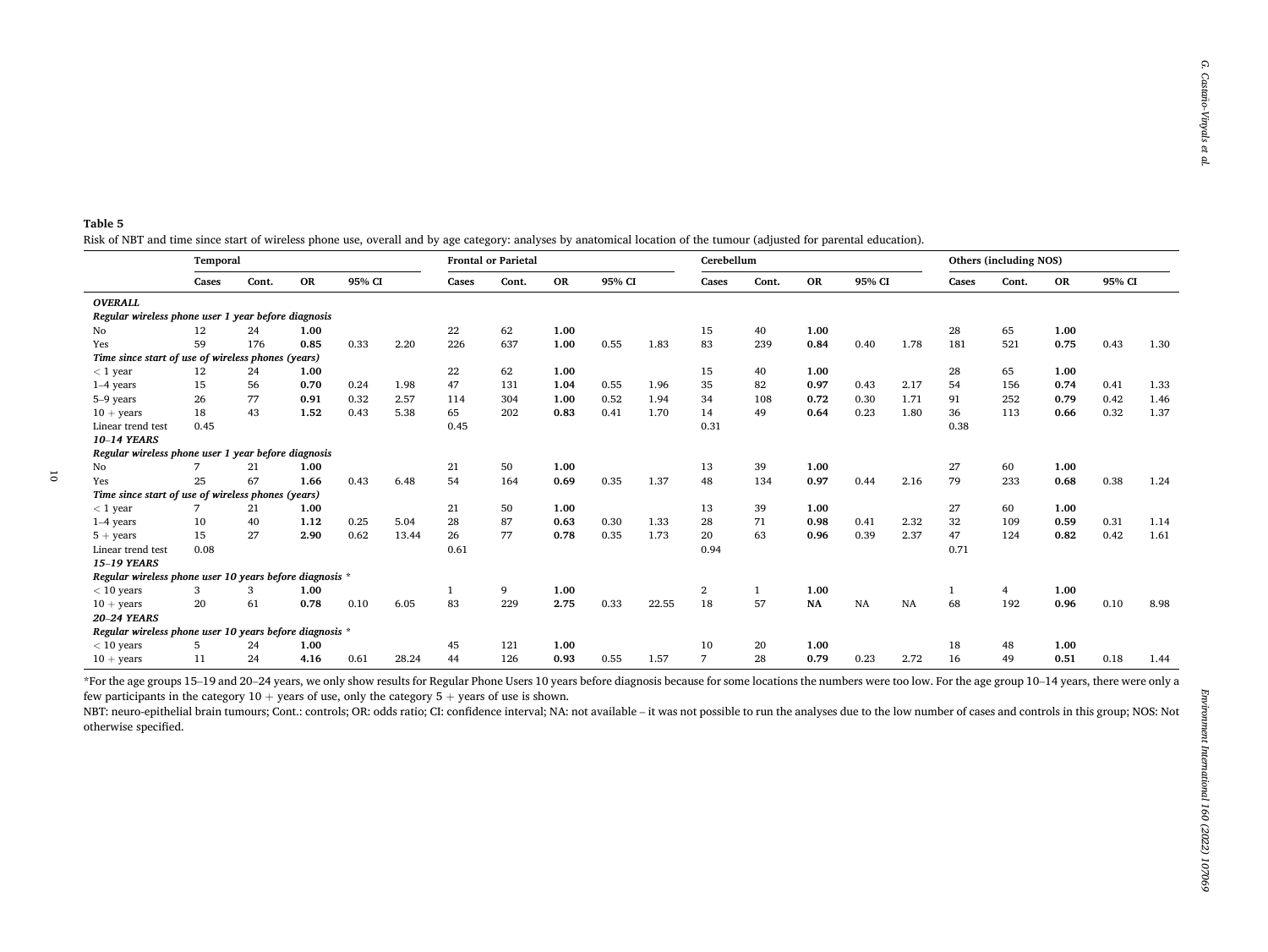## <span id="page-10-0"></span>**Table 6**  Risk of NBT and time since start of wireless phone use, overall and by age category: analyses by tumour type (adjusted for parental education).

 $\overline{\phantom{0}}$ 

|                                                         |        | Neuro-epithelial tumours |           |        |      |                |       |           |        |      |                |       |           |        | Non-neuro-epithelial tumours |                |                          |           |        |      |
|---------------------------------------------------------|--------|--------------------------|-----------|--------|------|----------------|-------|-----------|--------|------|----------------|-------|-----------|--------|------------------------------|----------------|--------------------------|-----------|--------|------|
|                                                         | Glioma |                          |           |        |      | All high-grade |       |           |        |      | All low-grade  |       |           |        |                              |                | <b>Embryonal tumours</b> |           |        |      |
|                                                         | Cases  | Cont.                    | <b>OR</b> | 95% CI |      | Cases          | Cont. | <b>OR</b> | 95% CI |      | Cases          | Cont. | <b>OR</b> | 95% CI |                              | Cases          | Cont.                    | <b>OR</b> | 95% CI |      |
| <b>OVERALL</b>                                          |        |                          |           |        |      |                |       |           |        |      |                |       |           |        |                              |                |                          |           |        |      |
| Regular wireless phone user 1 year before diagnosis     |        |                          |           |        |      |                |       |           |        |      |                |       |           |        |                              |                |                          |           |        |      |
| No.                                                     | 62     | 150                      | 1.00      |        |      | 26             | 59    | 1.00      |        |      | 55             | 146   | 1.00      |        |                              | 26             | 55                       | 1.00      |        |      |
| Yes                                                     | 489    | 1401                     | 0.83      | 0.58   | 1.20 | 178            | 512   | 0.74      | 0.41   | 1.33 | 412            | 1172  | 0.92      | 0.62   | 1.36                         | 103            | 314                      | 0.58      | 0.31   | 1.11 |
| Time since start of use of wireless phones (years)      |        |                          |           |        |      |                |       |           |        |      |                |       |           |        |                              |                |                          |           |        |      |
| $<$ 1 year                                              | 62     | 159                      | 1.00      |        |      | 26             | 59    | 1.00      |        |      | 55             | 146   | 1.00      |        |                              | 26             | 55                       | 1.00      |        |      |
| $1-4$ years                                             | 138    | 363                      | 0.89      | 0.61   | 1.31 | 43             | 125   | 0.81      | 0.42   | 1.53 | 122            | 325   | 0.94      | 0.62   | 1.42                         | 42             | 102                      | 0.83      | 0.39   | 1.73 |
| 5-9 years                                               | 231    | 669                      | 0.78      | 0.52   | 1.17 | 82             | 247   | 0.66      | 0.34   | 1.25 | 201            | 553   | 0.95      | 0.62   | 1.46                         | 42             | 150                      | 0.50      | 0.24   | 1.05 |
| $10 + \text{years}$                                     | 120    | 360                      | 0.72      | 0.45   | 1.14 | 53             | 140   | 0.77      | 0.36   | 1.61 | 89             | 294   | 0.74      | 0.45   | 1.21                         | 19             | 62                       | 0.50      | 0.20   | 1.23 |
| Linear trend test                                       | 0.13   |                          |           |        |      | 0.47           |       |           |        |      | 0.23           |       |           |        |                              | 0.05           |                          |           |        |      |
| <b>10-14 YEARS</b>                                      |        |                          |           |        |      |                |       |           |        |      |                |       |           |        |                              |                |                          |           |        |      |
| Regular wireless phone user 1 year before diagnosis     |        |                          |           |        |      |                |       |           |        |      |                |       |           |        |                              |                |                          |           |        |      |
| No                                                      | 56     | 141                      | 1.00      |        |      | 24             | 51    | 1.00      |        |      | 46             | 131   | 1.00      |        |                              | 21             | 49                       | 1.00      |        |      |
| Yes                                                     | 177    | 513                      | 0.78      | 0.52   | 1.16 | 52             | 161   | 0.58      | 0.29   | 1.16 | 165            | 4642  | 1.02      | 0.66   | 1.57                         | 51             | 155                      | 0.67      | 0.32   | 1.39 |
| Time since start of use of wireless phones (years)      |        |                          |           |        |      |                |       |           |        |      |                |       |           |        |                              |                |                          |           |        |      |
| $<$ 1 year                                              | 56     | 141                      | 1.00      |        |      | 24             | 51    | 1.00      |        |      | 46             | 131   | 1.00      |        |                              | 21             | 49                       | 1.00      |        |      |
| $1-4$ years                                             | 87     | 264                      | 0.73      | 0.48   | 1.13 | 22             | 80    | 0.55      | 0.25   | 1.18 | 84             | 238   | 0.95      | 0.60   | 1.52                         | 31             | 72                       | 1.10      | 0.45   | 2.70 |
| 5-9 years                                               | 75     | 199                      | 0.86      | 0.54   | 1.37 | 23             | 67    | 0.58      | 0.26   | 1.33 | 70             | 176   | 1.24      | 0.75   | 2.05                         | 17             | 71                       | 0.53      | 0.21   | 1.38 |
| $10 + \text{years}$                                     | 15     | 50                       | 0.74      | 0.36   | 1.50 | 7 <sup>7</sup> | 14    | 0.89      | 0.28   | 2.83 | 11             | 48    | 0.72      | 0.33   | 1.60                         | 3              | 12                       | 0.46      | 0.09   | 2.41 |
| Linear trend test                                       | 0.56   |                          |           |        |      | 0.49           |       |           |        |      | 0.84           |       |           |        |                              | 0.13           |                          |           |        |      |
| <b>15-19 YEARS</b>                                      |        |                          |           |        |      |                |       |           |        |      |                |       |           |        |                              |                |                          |           |        |      |
| Regular wireless phone user 1 year before diagnosis     |        |                          |           |        |      |                |       |           |        |      |                |       |           |        |                              |                |                          |           |        |      |
| No                                                      | 5      | 13                       | 1.00      |        |      | $\overline{2}$ | 6     | 1.00      |        |      | $\overline{7}$ | 12    | 1.00      |        |                              | $\overline{4}$ | 5                        | 1.00      |        |      |
| <b>Yes</b>                                              | 166    | 470                      | 0.78      | 0.26   | 2.34 | 59             | 166   | 1.09      | 0.21   | 5.62 | 149            | 432   | 0.55      | 0.20   | 1.54                         | 36             | 110                      | 0.29      | 0.05   | 1.69 |
| Time since start of use of wireless phones (years)      |        |                          |           |        |      |                |       |           |        |      |                |       |           |        |                              |                |                          |           |        |      |
| $<1\,\,\rm{year}$                                       | 5      | 13                       | 1.00      |        |      | 2              | 6     | 1.00      |        |      | 7              | 12    | 1.00      |        |                              | $\overline{4}$ | 5                        | 1.00      |        |      |
| $1-4$ years                                             | 45     | 87                       | 1.12      | 0.36   | 3.54 | 18             | 36    | 1.60      | 0.28   | 9.23 | 35             | 84    | 0.67      | 0.23   | 1.94                         | 10             | 28                       | 0.33      | 0.04   | 2.91 |
| 5-9 years                                               | 92     | 281                      | 0.64      | 0.20   | 2.00 | 33             | 101   | 0.98      | 0.18   | 5.25 | 83             | 243   | 0.50      | 0.17   | 1.47                         | 16             | 58                       | 0.20      | 0.02   | 1.61 |
| $10 + \text{years}$                                     | 29     | 102                      | 0.49      | 0.15   | 1.63 | 8              | 29    | 0.70      | 0.11   | 4.56 | 31             | 105   | 0.42      | 0.14   | 1.26                         | 10             | 24                       | 0.39      | 0.05   | 3.28 |
| Linear trend test                                       | 0.01   |                          |           |        |      | 0.22           |       |           |        |      | 0.07           |       |           |        |                              | 0.58           |                          |           |        |      |
| <b>20-24 YEARS</b>                                      |        |                          |           |        |      |                |       |           |        |      |                |       |           |        |                              |                |                          |           |        |      |
| Regular wireless phone user 10 years before diagnosis * |        |                          |           |        |      |                |       |           |        |      |                |       |           |        |                              |                |                          |           |        |      |
| $< 10$ years                                            | 71     | 206                      | 1.00      |        |      | 29             | 90    | 1.00      |        |      | 53             | 140   | 1.00      |        |                              | 11             | 24                       | 1.00      |        |      |
| $10 + \text{years}$                                     | 76     | 208                      | 1.09      | 0.71   | 1.68 | 38             | 97    | 1.32      | 0.67   | 2.58 | 47             | 141   | 0.86      | 0.52   | 1.42                         | 6              | 26                       | 0.37      | 0.09   | 1.48 |

\*For the age groups 20–24 years, we only show results for Regular Phone Users 10 years before diagnosis because numbers of subjects were too low in the other time categories. NBT: neuro-epithelial brain tumours; Cont.: controls; OR: odds ratio; CI: confidence interval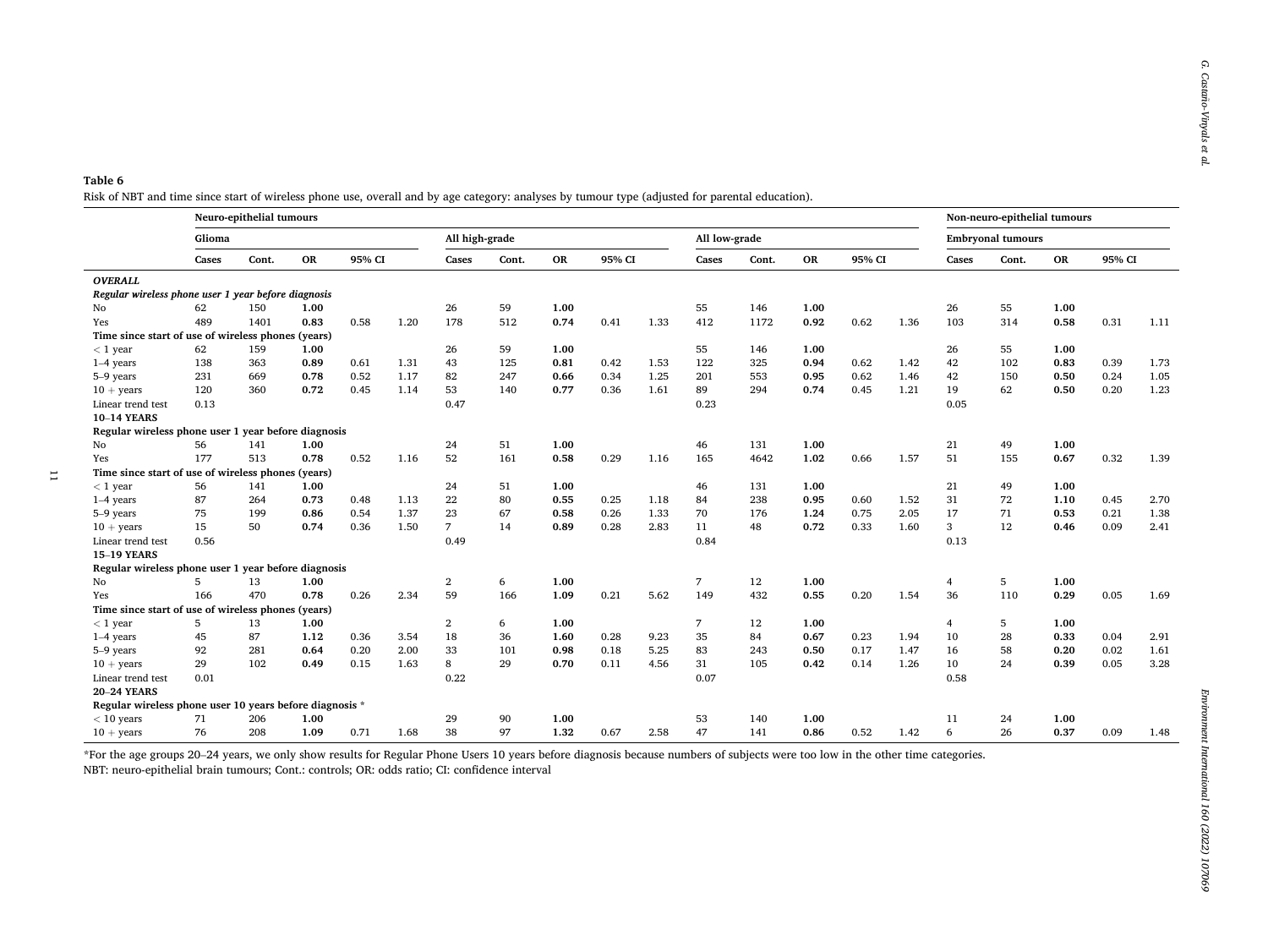tumour location based on the topography code of the ICD-O diagnosis registered in the clinical records showed similar results (Supplemental Table S9).

We observed similar associations when analysis was limited to gliomas or when stratified to high-grade and low-grade tumours [\(Table 6](#page-10-0)). Odds ratios were more variable in the age-specific analyses.

[Table 6](#page-10-0) also shows the results of analyses of embryonal tumours, the second most frequent type of BTs in this study. Regular wireless phone use was associated with a reduced OR for embryonal tumours (OR 0.58, 95% CI 0.31–1.11) overall, and in all time since start of use categories. Results by age group were similar, based on very small numbers of subjects.

#### *3.2. Analyses by ELF and RF dose level*

ELF and RF dose estimates could be derived for 604 out of 671 NBT cases for whom diagnosing MRIs could be obtained and reviewed by neuroradiologists to identify the location of the tumour on the XGridmaster, as well as for their 1701 controls. The characteristics of these subjects were very similar to those of all NBT cases included in the analyses of wireless phone history (Supplemental Table S10).

[Table 7](#page-12-0) shows the results of analyses of risk by age-specific quintile of cumulative RF specific energy (CSE) and ELF induced current density (CICD) at the centre of gravity of the tumour and, as a sensitivity analysis, in the XGridmaster cell of the tumour with the highest RF CSE and ELF CICD respectively. A monotonically decreasing trend in risk was observed overall for RF [\(Table 7\)](#page-12-0), as well as in the 15–19 years old age group. For ELF, a decreasing trend was also seen overall and in the 15–19 years old age group, with reduced ORs at all levels of ELF CICD in the 20–24 years old age group ([Table 7\)](#page-12-0). Analyses of RF CSE and ELF CICD from mobile and cordless phones separately (Supplemental Table S11) showed similar patterns of ORs. Analyses by ELF timeweighted average CICD showed similar results to the cumulative CICD analysis (not shown).

Adjusting for a possible participation bias using inverse probability weighting had little impact on the ORs (not shown). Adjusting for recall by excluding interviews where the respondent was a proxy only (parent or otherwise) gave ORs quite close to 1 for all categories of RF and ELF dose ([Table 8\)](#page-13-0), as did adjusting for a possible prodromal effect. Excluding both proxy only interviews and recent use gave ORs distributed around 1 in all categories of RF CSE and ELF CICD [\(Table 8\)](#page-13-0).

Analyses by tumour type are shown in Supplemental Table S12. ORs for glioma, and high- and low-grade NBT were mostly below one, with no clear overall trend. For embryonal tumours, reduced ORs were seen in the highest quintiles of RF CSE and ELF CICD.

Analyses restricted to subjects judged by the interviewer to recall their phone use well or very well showed a decreasing trend for RF CSE and reduced ORs in all categories of ELF CICD (Supplemental Table S13), while analyses using different analytical strategies (original matching, post-hoc matching with each control being matched to one case only, unconditional logistic regression, stratifying on age-category, sex and country rather than using the matched set in conditional logistic regression) and analyses excluding subjects with implausible levels of use, subjects interviewed by less experienced interviewers and subjects interviewed more than 3 and 6 months after diagnosis had little impact on the risk estimates (not shown).

Though laterality of use was not used in the analyses of wireless phone history – and reliance on laterality was limited in the development of the RF and ELF algorithms (see Methods section for laterality assignment), it is noteworthy that agreement between reported laterality of use and laterality as observed by the interviewer is very good – 98 and 99% respectively for cases and controls who reported use of the phone on the right side of the head; 74 and 88%, respectively for use on the left side of the head when the subject started using mobile phones – and 86 and 92% for current use of the left side of the head (not shown). Only a small proportion of subjects (3% of cases and 2% of controls)

reported changes in laterality of phone use.

### **4. Discussion**

The overall pattern of ORs in this study suggest no increased risk of NBT in relation to either use of wireless devices (or mobile or cordless phones separately) or RF CSE or ELF CICD. Increasing time since start of use, cumulative number of calls and cumulative call time were associated with decreased ORs for NBT, results that appear to be driven in particular by observations in the 15–19 year-old age group and proxy interviews. Only in the youngest age-group was there a suggestion of a possible increased risk in relation to time since start of use for tumours in the temporal lobe, based on small numbers of cases.

To our knowledge, MOBI-Kids is the largest case-control study to date of the relation between use of wireless phones (including both mobile and cordless phones) and risk of BTs in children, adolescents and young adults. Compared to previously reported studies, MOBI-Kids included a higher proportion of long-term and heavy users of mobile phones and of wireless phones in general. The vast majority of study participants were regular users of wireless phones, even in the youngest age category and the study included substantially higher numbers of subjects who used phones for 10 years or more than previous studies: 22.5% overall compared to 13.6% among adults in the INTERPHONE study (conducted between 2000 and 2004), the case-control study with the largest number of long-term and heavy users to date. The median reported cumulative call time in MOBI-Kids was 177 h overall, ranging from 53 h in the 10–14 years old to 655 h in the 20–24 years age group, compared to 75 h in the adults in the INTERPHONE study. Overall, 12% of regular phone users in MOBI-Kids reported a cumulative call time of 1,640 h or more (1.3, 9.2 and 36.2% of users, respectively, in the three age-groups), the cut point for the highest decile of use in the INTER-PHONE study.

An important strength of MOBI-Kids is the fact that the risk of BTs was analysed in relation to the estimated RF CSE and ELF CICD at the location of the tumour as well as to the amount of wireless phone use. This is particularly important because RF and ELF doses at the tumour site depend not only on the duration and amount of phone use but also on the location of the tumour, the frequency band in which the telephones emit and the emission technology (with much reduced output power in 3G compared to 2G and 1G). Indeed, the agreement between RF and ELF dose estimates and wireless phone use variables is moderate to poor (weighted kappa 0.55 and 0.67 for RF and ELF respectively when compared to cumulative call time overall; weighted kappa close to 0 for 3G mobile phone use only (Calderón et al.)). The absence of a positive association between NBT risk and levels of RF CSE and ELF CICD strengthens our finding of no apparent increased risk of NBT with use of wireless phones (both mobile and cordless). Both mobile phone history and estimates of ELF and RF doses share a number of uncertainties, however, related to the subjects' reporting of their phone use. Our estimates of ELF and RF dose are also subject to additional uncertainty, in particular related to the actual communication systems used during subjects' mobile phone histories.

Age was a major determinant of phone use in this study. To ensure sufficient variability of exposure within age groups, analyses had to be conducted based on age-specific quintiles of use and of RF and ELF dose, as older subjects tended to cluster in the higher quintiles of these variables and younger subjects in the lower quintiles when analyses used quintiles based on the overall distribution of these variables. This limited the statistical power of the study by reducing the exposure contrast in individual age groups.

We carried out a large number of sensitivity analyses. Results were similar in females and males, were not influenced by parental education, were generally not sensitive to analytical strategy and no individual country appeared to influence the observed trend of decreasing risk with increasing use. Restricting analyses to subjects who were judged by the interviewer to recall their mobile phone use well or very well had little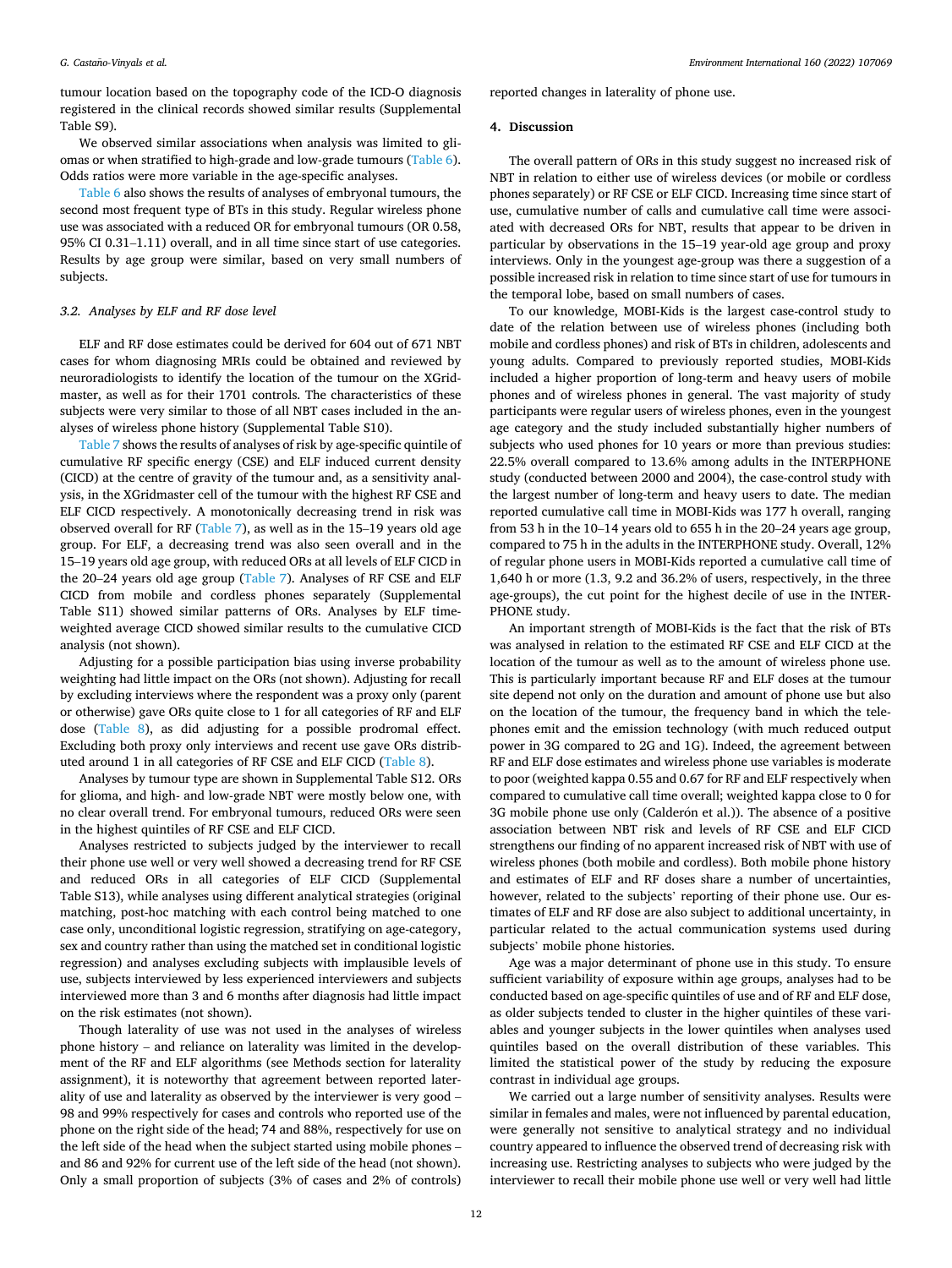<span id="page-12-0"></span>**Table 7** 

Risk of NBT related to cumulative RF specific energy (CSE) and ELF induced current density (CICD) at the centre of gravity (COG) of the tumour, overall and by age group, using age-specific quintiles – adjusted for parental education.

|                                                                                       | Overall |       |           |        | $10-14$ vears |       |       |      |        | $15-19$ vears |       |       |           |        | $20-24$ years |       |       |           |        |      |
|---------------------------------------------------------------------------------------|---------|-------|-----------|--------|---------------|-------|-------|------|--------|---------------|-------|-------|-----------|--------|---------------|-------|-------|-----------|--------|------|
|                                                                                       | Cases   | Cont. | <b>OR</b> | 95% CI |               | Cases | Cont. | OR   | 95% CI |               | Cases | Cont. | <b>OR</b> | 95% CI |               | Cases | Cont. | <b>OR</b> | 95% CI |      |
| RF Age specific quintile of cumulative Specific Energy at COG                         |         |       |           |        |               |       |       |      |        |               |       |       |           |        |               |       |       |           |        |      |
| NRU,1st Q                                                                             | 193     | 491   | 1.00      |        |               | 113   | 280   | 1.00 |        |               | 45    | 121   | 1.00      |        |               | 35    | 90    | 1.00      |        |      |
| 2nd <sub>Q</sub>                                                                      | 109     | 301   | 0.92      | 0.69   | 1.23          | 32    | 114   | 0.68 | 0.42   | 1.11          | 39    | 103   | 1.18      | 0.69   | 2.03          | 38    | 84    | 1.10      | 0.63   | 1.93 |
| 3rd <sub>Q</sub>                                                                      | 111     | 304   | 0.89      | 0.65   | 1.22          | 34    | 115   | 0.64 | 0.39   | 1.06          | 44    | 104   | 1.21      | 0.69   | 2.15          | 33    | 85    | 0.92      | 0.49   | 1.72 |
| 4th_Q                                                                                 | 90      | 301   | 0.77      | 0.55   | 1.06          | 40    | 114   | 0.87 | 0.54   | 1.40          | 32    | 103   | 0.92      | 0.50   | 1.71          | 18    | 84    | 0.54      | 0.27   | 1.09 |
| 5th_Q                                                                                 | 101     | 304   | 0.78      | 0.56   | 1.09          | 44    | 115   | 0.88 | 0.54   | 1.45          | 29    | 104   | 0.72      | 0.38   | 1.38          | 28    | 85    | 0.71      | 0.36   | 1.41 |
| Linear trend test                                                                     | 0.09    |       |           |        |               | 0.55  |       |      |        |               | 0.23  |       |           |        |               | 0.11  |       |           |        |      |
| ELF Age specific quintile of cumulative Induced Current Density at COG                |         |       |           |        |               |       |       |      |        |               |       |       |           |        |               |       |       |           |        |      |
| NRU,1st Q                                                                             | 213     | 491   | 1.00      |        |               | 111   | 280   | 1.00 |        |               | 50    | 121   | 1.00      |        |               | 52    | 90    | 1.00      |        |      |
| 2nd <sub>Q</sub>                                                                      | 109     | 301   | 0.81      | 0.60   | 1.08          | 45    | 114   | 0.95 | 0.62   | 1.47          | 42    | 103   | 1.05      | 0.61   | 1.78          | 22    | 84    | 0.44      | 0.24   | 0.81 |
| 3rd_Q                                                                                 | 80      | 304   | 0.58      | 0.42   | 0.80          | 24    | 115   | 0.51 | 0.30   | 0.87          | 33    | 104   | 0.78      | 0.43   | 1.41          | 23    | 85    | 0.50      | 0.28   | 0.92 |
| 4th_Q                                                                                 | 90      | 301   | 0.62      | 0.45   | 0.86          | 33    | 114   | 0.69 | 0.41   | 1.14          | 32    | 103   | 0.71      | 0.39   | 1.29          | 25    | 84    | 0.44      | 0.23   | 0.82 |
| 5th <sub>Q</sub>                                                                      | 112     | 304   | 0.79      | 0.58   | 1.08          | 50    | 115   | 1.01 | 0.63   | 1.64          | 32    | 104   | 0.73      | 0.40   | 1.32          | 30    | 85    | 0.57      | 0.31   | 1.03 |
| Linear trend test                                                                     | 0.03    |       |           |        |               | 0.42  |       |      |        |               | 0.15  |       |           |        |               | 0.06  |       |           |        |      |
| RF Age specific quintiles of maximum cumulative Specific Energy in the tumour         |         |       |           |        |               |       |       |      |        |               |       |       |           |        |               |       |       |           |        |      |
| NRU,1st Q                                                                             | 195     | 491   | 1.00      |        |               | 109   | 280   | 1.00 |        |               | 52    | 121   | 1.00      |        |               | 34    | 90    | 1.00      |        |      |
| 2nd <sub>Q</sub>                                                                      | 115     | 301   | 0.99      | 0.74   | 1.33          | 31    | 114   | 0.68 | 0.41   | 1.13          | 39    | 103   | 0.96      | 0.57   | 1.62          | 45    | 84    | 1.47      | 0.84   | 2.56 |
| 3rd <sub>Q</sub>                                                                      | 93      | 304   | 0.72      | 0.52   | 1.00          | 34    | 115   | 0.71 | 0.43   | 1.17          | 32    | 104   | 0.66      | 0.36   | 1.20          | 27    | 85    | 0.85      | 0.44   | 1.61 |
| 4th <sub>Q</sub>                                                                      | 101     | 301   | 0.82      | 0.60   | 1.13          | 47    | 114   | 1.06 | 0.66   | 1.70          | 34    | 103   | 0.76      | 0.42   | 1.34          | 20    | 84    | 0.58      | 0.29   | 1.16 |
| 5th <sub>Q</sub>                                                                      | 100     | 304   | 0.76      | 0.54   | 1.07          | 42    | 115   | 0.90 | 0.54   | 1.49          | 32    | 104   | 0.63      | 0.34   | 1.18          | 26    | 85    | 0.70      | 0.35   | 1.41 |
| Linear trend test                                                                     | 0.07    |       |           |        |               | 0.90  |       |      |        |               | 0.14  |       |           |        |               | 0.04  |       |           |        |      |
| ELF Age specific quintile of maximum cumulative Induced Current Density in the tumour |         |       |           |        |               |       |       |      |        |               |       |       |           |        |               |       |       |           |        |      |
| NRU,1st_Q                                                                             | 210     | 491   | 1.00      |        |               | 108   | 280   | 1.00 |        |               | 48    | 121   | 1.00      |        |               | 54    | 90    | 1.00      |        |      |
| 2nd <sub>Q</sub>                                                                      | 103     | 301   | 0.81      | 0.60   | 1.09          | 39    | 114   | 0.86 | 0.54   | 1.36          | 42    | 103   | 1.20      | 0.70   | 2.04          | 22    | 84    | 0.43      | 0.23   | 0.80 |
| 3rd <sub>Q</sub>                                                                      | 89      | 304   | 0.67      | 0.49   | 0.91          | 29    | 115   | 0.68 | 0.41   | 1.12          | 36    | 104   | 0.87      | 0.48   | 1.59          | 24    | 85    | 0.47      | 0.26   | 0.85 |
| 4th Q                                                                                 | 89      | 301   | 0.64      | 0.46   | 0.88          | 35    | 114   | 0.79 | 0.49   | 1.29          | 30    | 103   | 0.72      | 0.39   | 1.32          | 24    | 84    | 0.38      | 0.20   | 0.73 |
| 5th Q                                                                                 | 113     | 304   | 0.84      | 0.61   | 1.15          | 52    | 115   | 1.15 | 0.72   | 1.85          | 33    | 104   | 0.80      | 0.44   | 1.45          | 28    | 85    | 0.51      | 0.28   | 0.94 |
| Linear trend test                                                                     | 0.09    |       |           |        |               | 1.00  |       |      |        |               | 0.18  |       |           |        |               | 0.03  |       |           |        |      |

\*\* Age-specific quintiles for RF CSE at COG (Q1 to Q5): Age 10-14: <4.6e-04/4.6e-04 to < 2.06e-03/2.06e-03 to < 7.1e-03/7.1e-03 to < 3.4e-02/23.4e-02. Age 15-19: <6.67e-03/6.67e-03 to < 2.9e-02/2.9e-02 to < 9.4e-02/ 9.4e-02 to *<* 3.3e-01/ ≥3.3e-01. Age 20–24: *<*5.07e-02/ 5.07e-02 to 1.6e-01/1.6e-01 to *<sup>&</sup>lt;* 4.38e-01/4.38e-01 to *<sup>&</sup>lt;* 1.119/ ≥1.119 J/kg.

Age-specific quintiles for ELF CICD at COG (O1 to O5); Age 10-14; <1.88e-06/1.88e-06 to <6.43e-06/6.43e-06 to <1.473e-05/1.473e-05 to <5.0e-05/>5.62e-05->5.0e-05, Age 15-19; <1.48e-05/1.48e-05 to 5.63e-05/5.63e-06/6.43e-05 05 to *<* 1.58e-04/ 1.58e-04 to *<sup>&</sup>lt;* 4.11e-04/ ≥4.11e-04. Age 20–24: *<*1.35e-04/ 1.35e-04 to *<sup>&</sup>lt;* 3.12e-04/ 3.12e-04 to *<sup>&</sup>lt;* 6.68e-04/ 6.68e-04 to *<sup>&</sup>lt;* 1.68e-03/ ≥1.68e-03 µA\*hours/m2.

Age-specific quintiles for maximum RF CSE in the tumour (O1 to O5): Age 10-14: <1.012e-03/1.012e-03 to < 4.8e-03/4.85e-03 to < 1.5395e-02/1.5395e-02 to < 7.58e-02/>7.58e-02. Age 15-19: <1.34e-02/1.34e-02/1.34e-02 to *<* 5.97e-02/ 5.97e-02 to *<sup>&</sup>lt;* 1.9e-01/ 1.9e-01 to *<sup>&</sup>lt;* 7.1e-01/ ≥7.1e-01. Age 20–24: *<*0.1258/ 0.1258 to *<sup>&</sup>lt;* 0.38/ 0.38 to *<sup>&</sup>lt;* 1.04/ 1.04 to *<sup>&</sup>lt;* 2.88/≥2.88 J/kg.

Age-specific quintiles for maximum ELF CICD in the tumour (Q1 to Q5): Age 10-14: <3.006e-06/ 3.006e-06 to < 9.95e-06/ 9.95e-06 to < 2.499e-05/ 2.499e-05 to < 8.34e-05/ 2.834e-05/ 2.834e-05. Age 15-19: <2.02e-05/ 2.02e-05/ 05 to < 8.6e-05/8.6e-05 to < 2.2247e-04/2.2247e-04 to < 6.0e-04/ >6.0e-04. Age 20-24: <2.18e-04/ 2.18e-04 to < 5.19e-04/ 5.19e-04 to < 9.9e-03/ 9.9e-03 to < 2.64e-03/ >2.64e-03/  $\geq$ .64e-03  $\mu$ A\*hours/m<sup>2</sup>.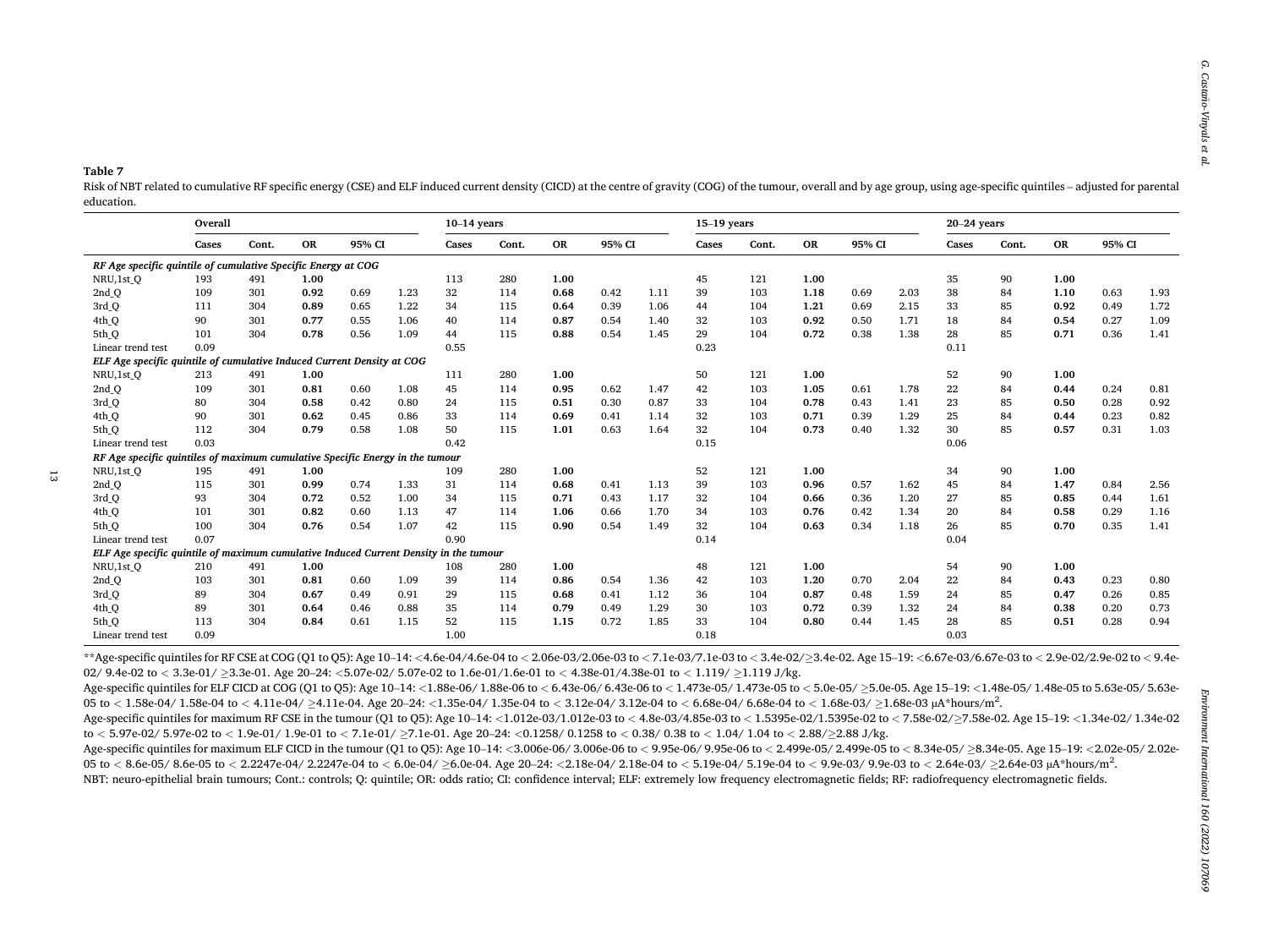#### <span id="page-13-0"></span>**Table 8**

Risk of NBT related to cumulative RF specific energy (CSE) and ELF induced current density (CICD) at the centre of gravity (COG) of the tumour, overall and by age group, using age-specific quintiles – analysis taking into account the main factors influencing the results.

|                                                                        | <b>Excluding Proxy interviews</b> |       |           |        |      | Excluding use in the 5 years before the<br>reference date |     |       |       |           | Excluding use in the 5 years before the reference date<br>AND proxy interviews |     |      |      |      |
|------------------------------------------------------------------------|-----------------------------------|-------|-----------|--------|------|-----------------------------------------------------------|-----|-------|-------|-----------|--------------------------------------------------------------------------------|-----|------|------|------|
|                                                                        | Cases                             | Cont. | <b>OR</b> | 95% CI |      | 95% CI<br><b>OR</b><br>Cont.<br>Cases                     |     | Cases | Cont. | <b>OR</b> | 95% CI                                                                         |     |      |      |      |
| RF Age specific quintile of cumulative Specific Energy at COG          |                                   |       |           |        |      |                                                           |     |       |       |           |                                                                                |     |      |      |      |
| NRU,1st Q                                                              | 146                               | 374   | 1.00      |        |      | 299                                                       | 815 | 1.00  |       |           | 232                                                                            | 705 | 1.00 |      |      |
| 2nd Q                                                                  | 99                                | 250   | 1.03      | 0.74   | 143  | 78                                                        | 220 | 0.96  | 0.70  | 1.33      | 72                                                                             | 216 | 1.07 | 0.76 | 1.51 |
| 3rd Q                                                                  | 96                                | 251   | 1.01      | 0.71   | 1.44 | 69                                                        | 223 | 0.88  | 0.63  | 1.22      | 67                                                                             | 215 | 1.01 | 0.71 | 1.44 |
| 4th <sub>Q</sub>                                                       | 77                                | 247   | 0.89      | 0.62   | 1.29 | 73                                                        | 220 | 0.89  | 0.64  | 1.24      | 57                                                                             | 212 | 0.83 | 0.57 | 1.20 |
| 5th <sub>Q</sub>                                                       | 88                                | 252   | 0.86      | 0.59   | 1.26 | 85                                                        | 223 | 1.03  | 0.74  | 1.44      | 80                                                                             | 213 | 1.20 | 0.83 | 1.73 |
| Linear trend test                                                      | 0.35                              |       |           |        |      | 0.83                                                      |     |       |       |           | 0.79                                                                           |     |      |      |      |
| ELF Age specific quintile of cumulative Induced Current Density at COG |                                   |       |           |        |      |                                                           |     |       |       |           |                                                                                |     |      |      |      |
| NRU,1st Q                                                              | 165                               | 376   | 1.00      |        |      | 297                                                       | 815 | 1.00  |       |           | 235                                                                            | 707 | 1.00 |      |      |
| 2nd Q                                                                  | 96                                | 247   | 0.84      | 0.61   | 1.16 | 79                                                        | 220 | 1.03  | 0.76  | 1.41      | 68                                                                             | 214 | 1.01 | 0.72 | 1.41 |
| 3rd Q                                                                  | 70                                | 257   | 0.62      | 0.44   | 0.89 | 62                                                        | 223 | 0.74  | 0.52  | 1.04      | 58                                                                             | 215 | 0.82 | 0.57 | 1.18 |
| 4th <sub>Q</sub>                                                       | 76                                | 247   | 0.66      | 0.46   | 0.95 | 78                                                        | 220 | 0.98  | 0.71  | 1.37      | 69                                                                             | 214 | 1.01 | 0.71 | 1.44 |
| 5th <sub>Q</sub>                                                       | 99                                | 247   | 0.87      | 0.61   | 1.23 | 88                                                        | 223 | 1.10  | 0.80  | 1.51      | 78                                                                             | 211 | 1.18 | 0.83 | 1.69 |
| Linear trend test                                                      | 0.19                              |       |           |        |      | 0.85                                                      |     |       |       |           | 0.55                                                                           |     |      |      |      |

NBT: neuro-epithelial brain tumours; Cont.: controls; Q: quintile; OR: odds ratio; CI: confidence interval; ELF: extremely low frequency electromagnetic fields; RF: radiofrequency electromagnetic fields.

impact on these results. Excluding proxy interview and the most recent 5 years of use (to rule out a possible prodromal effect), adjusting for other uses of phones and Wi-Fi all resulted in ORs that were closer to the null, however.

These observations suggest that different sources of bias may play a role in the decreasing trend in ORs observed in relation to both wireless phone use variables and RF and ELF dose. We have no reason to suspect, a priori, that wireless phone use (or the resulting EMF dose to the brain) would reduce BT risk.

The decreasing trend was mainly seen in the 15–19 years old age group. This age-group is characterised by a mixed profile of respondents, with substantially more cases than controls with proxy only respondents. While among the 10–14 years old, most of the interviews were with a parent and in the 20–24 year old group the subjects tended to respond themselves, in the 15–19 years age group, 41% of subjects responded by themselves and 52% together with a parent. Analyses restricted to interviews with the subject him/herself alone or with a parent gave ORs that were generally closer to 1, suggesting that information on wireless phone history collected from parents (who may be unaware of their children's true) alone may not be reliable. These observations suggest that at least part of the reduced ORs may be related to proxy interviews bias.

Regarding confounding, the analyses presented were adjusted by educational achievement level of parents and difference of time of interviews between cases and controls within countries. The post-hoc matching ensured that cases and their controls were as close as possible with respect to age and interview dates and were of the same sex and country. While the MOBI-Kids study collected information on numerous other potential risk factors for BTs in young people, none of these, a priori, is thought to be a possible confounder of the association between phone use history or RF or ELF dose and NBT risk. Our attempt to adjust for a possible prodromal effect did result in ORs that were closer to 1, so this is also a possible partial explanation for the trends observed.

Risk factors for BTs in young people are largely unknown, however, and we cannot rule out the possibility that residual confounding bias has contributed to our results.

The case-control design of this study makes it prone to a range of biases, which we addressed through a number of sub-studies. Analysis of the non-participation questionnaire data suggested that both prevalence of mobile phone use and percentage of subjects who used phones for 5 years or more tended to be higher among participants than among those who declined to participate ([Turner et al., 2019\)](#page-19-0) but our analyses suggest this contributed little to the observed reduced ORs.

Validation of reported mobile phone use of case and controls through review of operator records provided no evidence of a differential recall error between cases and controls ([van Wel et al., 2021](#page-19-0)), hence we did not adjust our analyses for such error. However, the study did indicate both systematic and random non-differential recall errors, with subjects tending to underestimate number of calls and overestimate call duration, with a trend by the level of self-reported mobile phone use: underestimation at lower levels and overestimation at higher levels for both number and duration of calls. As the analyses presented in this paper are based on categorical analyses of wireless phone use and RF and ELF dose, any such under- or over-estimation is not expected to affect our results (only the cut-points of the quintiles would be changed). The observed non-differential recall error may also bias risk estimates, though the direction of any bias is uncertain ([Dosemeci et al., 1990\)](#page-18-0), and we have little reason to think it would be likely to explain the decreasing trends observed mainly in the 15–19 years age group.

The factors mentioned above – possibly differential recall in proxies, prodromal effects and non-participation selection bias – are likely to be responsible for at least part of the decreasing trend in ORs observed in this study and, taken together, might explain our findings [\(Table 4](#page-8-0)). Despite our best efforts, some unknown bias might also explain our findings. The effect of unknown bias cannot be calculated; therefore we cannot rule out a bias that could have caused the reduced ORs observed in this study, or that could even obscure a real increase in risk of BTs in relation to wireless phone use and ELF and/or RF dose. Indeed, as pointed out by Saracci and Pearce, in the absence of data to evaluate the likely magnitude of the effect of such bias, a weakly elevated risk can actually be concealed under consistently reduced risks [\(Saracci and](#page-19-0)  [Pearce, 2008](#page-19-0)). Thus we can only discard a strong positive association between wireless phone use and risk of BTs in this study.

The lack of an increased risk in our study are consistent with those of the CEFALO study of BTs in children and adolescents [\(Aydin et al., 2011\)](#page-18-0) which included a smaller number of cases, diagnosed between 2004 and 2008, with substantially less phone use. They are also consistent with the overall INTERPHONE study results which found no overall increase in risk in relation to the level of mobile phone use. Unlike INTERPHONE, we found no increased risk in the highest dose group and no RF doserelated increased risk in the longest-term users. Unlike Hardell, we also found no association with amount and number of years of use ([Hardell and Carlberg, 2015b](#page-18-0)). These differences might reflect differences in phone technologies over time, with most phone use among participants of these studies using the 1st and 2nd generations of mobile telephony, compared to the 2nd and 3rd among MOBI-Kids participants (2G, 3G). While differences in output power between these systems were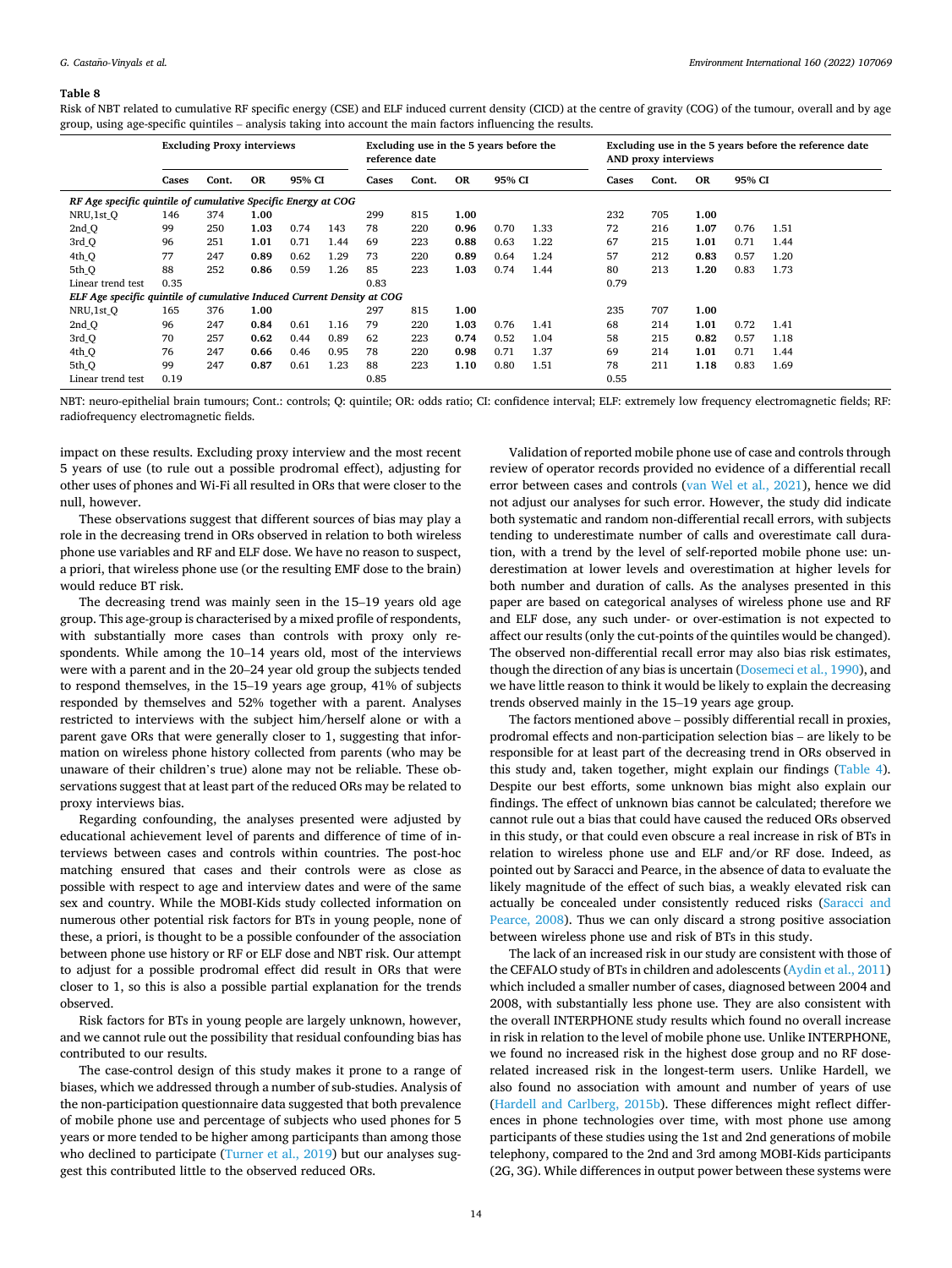taken into account in the algorithm that estimated the subjects' RF dose in both studies, direct comparison of results of analyses of RF dose between these two studies is not possible, as the algorithm used in MOBI-Kids was improved to factor in advances in dosimetry, such as, among others, the inclusion of heterogenous phantoms, which provide RF dose at the tissue level, as opposed to the homogenous phantom used in INTERPHONE.

Currently, there is no conclusive biological evidence that RF or ELF at the levels emitted by mobile phones may increase the risk of brain cancer [\(ICNIRP, 2020; SCENIHR, 2015\)](#page-18-0), hence our results are consistent with the knowledge to date. Recent reviews, however, report RF related increased oxidative stress in the majority of animal and cell studies, including experiments made with a variety of cell types, exposure times and SAR levels ([Schuermann and Mevissen, 2021\)](#page-19-0). A large number of studies also report potential effects of RF exposure on genotoxicity and gene expression ([Lai, 2021](#page-19-0)). Further, two large long-term careful animal experiments have been conducted to evaluate the potential carcinogenic effects of RF exposure. Both the US National Toxicology Programme (NTP) study and the Italian Ramazzini Institute (RI) study report an increased risk of heart schwannomas (in males only in the NTP study) and of glial cell tumours – in male rats in the NTP study and in females and not statistically significant in the RI study – at the highest dose levels ([Falcioni et al., 2018; NTP, 2018; Wyde et al., 2018](#page-18-0)). Further research is underway to understand these results and the potential biological mechanisms of RF, including a systematic review organised by the World Health Organisation. One possible mechanism by which RF or ELF might affect the risk of cancer is through tumour promotion, thus possibly accelerating the appearance of a tumour which would otherwise have occurred later. Such an effect would translate into a shift in the age-distribution curves of BT incidence ([Kundi, 2010\)](#page-19-0). No such shift has been reported to date, though BTs in young people are rare, and the power to observe such a shift is probably low.

Case control studies are not well suited to identify tumour promotion effects [\(Kundi, 2010](#page-19-0)). Our results, however, do not exclude a possible brain tumour growth acceleration effect of wireless phone use. It is thought that many tumours of childhood and adolescence may be initiated prenatally or shortly after birth. Tumours eligible for the MOBIkids study mainly peak therefore in the 3rd year of life and decline afterwards. Hence, in the 10 to 24 years age range, many patients with tumours may have already had a growing mass of neoplastic cells leading to their diagnosed BT after they started wireless phone use. Under these circumstances, wireless phone use could have increased the growth rate of these nascent tumours and led to earlier diagnosis. If then the incidence decreases with age, which is the case in this age range, then the incidence in wireless phone users could fall below the incidence in non-users. As a consequence, the ORs, which are valid estimates of the incidence ratios, could fall below 1 in the face of a tumour promoting effect of wireless phone use.

Although this is the largest study of BTs in young people to date, the numbers of subjects in subgroups are often too small to evaluate possible associations, for example, in specific windows of time, in specific age groups, and in different anatomical locations of tumours. There are also too few cases to study effects on any BT type except NBTs, which, though more homogeneous than other BT types, are not a completely homogeneous group of tumours and may have different risk factors (including, possibly, EMF from wireless phones) for different histologic subtypes. BTs in young people are rare, however, and even with a median of 3 years of case recruitment in most participating centres, the present 14-country study could only recruit 899 BT cases, of which 671 were NBT.

## **5. Conclusions**

In this large multi-national case-control study of BTs, no increased risk of neuroepithelial BTs was observed either in relation to wireless phone use or to estimated ELF or RF dose from wireless phones.

Decreasing trends in risk in relation to time since start of use and cumulative call time were observed. We have no a priori reason from research in humans to believe that this reflects a protective effect of wireless phone use in humans. Analyses suggest that this finding, mainly attributable to observations in the 15–19 years old age group, could be explained by differential recall in proxies and prodromal effects. Moreover, we cannot rule out residual confounding from sources we have not identified, despite our best efforts in identifying possible confounders. Therefore, while our study provides no evidence of a causal association between wireless phone use and BTs in young people, possible sources of residual bias prevent us from ruling out a small increase in risk due to this use.

#### **Declaration of Competing Interest**

The authors declare that they have no known competing financial interests or personal relationships that could have appeared to influence the work reported in this paper.

## *Acknowledgements*

We would like to acknowledge all the research assistants and interviewers in the study centres, the staff of all participating hospitals, and, most of all the study participants and their families.

The coordinating centre would like to thank Carmen Cabas and Anna Peiro for database management and analyses and Laurel Kincl for her role as coordinator in the early phase of the project. The Madrid centre would also like to thank Dr Beatriz Pérez-Gómez and Marina Pollán for their contributions to the implementation of MOBI-Kids in Madrid. The Spanish centres would like to thank all Spanish interviewers and field work coordinators for their dedication: Marta Cervantes, Eva Ferreras, Irene Gavidia, Mª Antonia Muñoz, Rebeca Sánchez, Mª Ángeles Sierra, Angela Zumel; Patricia de Llobet for her support in different steps of the analysis and preparation of this paper; and all the department of the participating hospitals: Parc Salut Mar (H del Mar), H Sant Joan de Déu, H Mutua de Terrassa, H Can Ruti, H Bellvitge, H. St. Pere de Ribes, H Sant Pau, H Vall d'Hebrón, H Parc Taulí, H Clínic, H Sagrada Família, H Hospital de Barcelona, H Corachán, H Dexeus, H Teknon, H El Pilar, H Quirón, H General de Catalunya, H Sagrat Cor, H El Remei, H Joan XXIII (Tarragona), H Arnau de Vilanova (Lleida), H Trueta (Girona), Hospital Comarcal del Pallars, Fundació Sant Hospital, Espitau Val d'Aran, Hospital Universitario La Paz, Hospital Universitario Ramón y Cajal, Hospital Universitario 12 de Octubre, Hospital Universitario de la Princesa, Hospital General Gregorio Marañón, Hospital Infantil Universitario Niño Jesús, Hospital Universitario Puerta de Hierro, Hospital Clínico San Carlos, Hospital Universitario de Getafe, Hospital Central de la Defensa Gómez Ulla, Fundación Jiménez Díaz, QuirónSalud, Grupo HM Hospitales Madrid (Sanchinarro, Montepríncipe y Clara Campal), Hopital MD Anderson, Grupo Sanitas (Hospital La Moraleja y Hospital La Zarzuela), Hospital Universitario Príncipe de Asturias, Hospital Universitario Fundación Alcorcón, Hospital Infanta Leonor, Hospital Infanta Cristina, Hospital Universitario Rey Juan Carlos, H. Virgen Macarena, H. Virgen del Rocío, H. Juan Ramón Jimenez, H. Universitario Torrecárdenas, H. Puerta del Mar, Complejo Hospitalario de Jaén, H. General de Málaga, H. Reina Sofía, H. de Rehabilitación y Traumatología Virgen de las Nieves, H. Infanta Elena, H. Virgen del Valme, H. Puerto Real, H. Virgen de la Victoria, H. La Línea, H. General Universitario de Valencia, H. Universitario la Fe, H. Universitario Dr. Peset, H. Clínico Universitario, H. de la Ribera, H. de Sagunto, H. de Manises, H. Consorcio provincial de Castellón, H. General de Alicante, H. General de Castellón, H. Comarcal de Vinaroz, H. de la Plana de Vilareal, H. Vega Baja de Orihuela, H. Torrevieja, H. General de Elda, H. Marina-Baixa (Vila Joiosa), H. General de Elche, H. Virgen de los Lirios Alcoy, H. San Juan de Alicante. The Madrid team also would like to thank to *DEVIR Iberia* and *Asmodee Spain*, for their charitable support, contributing with board games for kids for participants.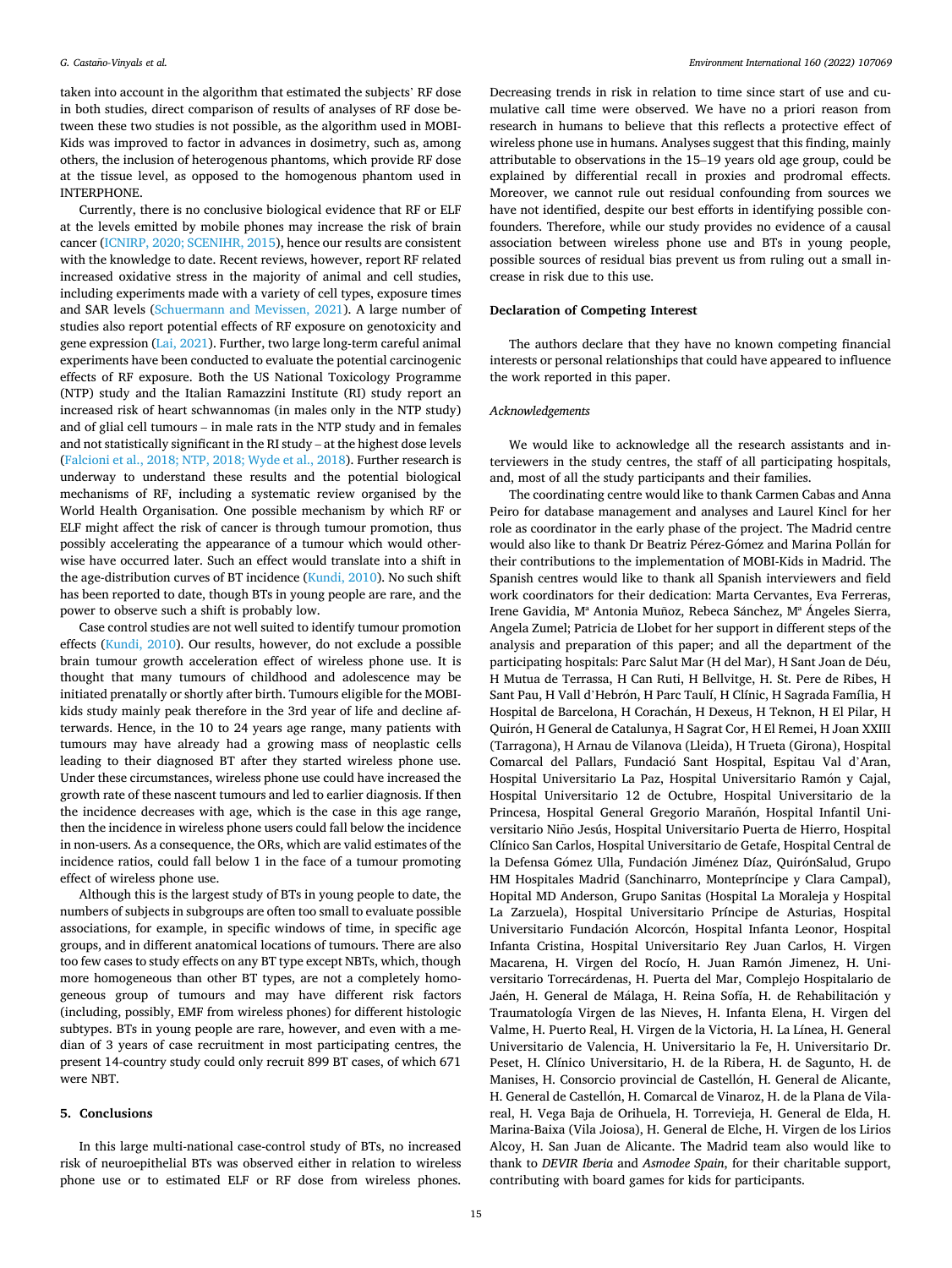The Australian Coordinating team would also like to thank all research assistants and interviewers as well as participants and their families. We are also grateful to the following hospitals including medical, nursing and administrative staff: Victoria: Alfred Health: Professor Jeffrey V Rosenfeld, Professor Jonathan Serpell, A/Professor Dinesh Varma. Southern Health: A/Professor Andrew Danks, Professor Alan Saunder, Professor Stephen Bellamy, Professor Chris Kimber, Professor Bruce Waxman. The Royal Melbourne Hospital: Professor Andrew Kaye, Mr Ian Hayes. Royal Children's Hospital: Ms Wirginia Maixner, Professor Mike O'Brien. Western Health: Associate Professor Trevor Jones. Eastern Health: Professor Michael Grigg. Northern Health: Dr Neil Stugnell and Peninsular Health: A/Profesor Bob Spychal, Dr Kathy McMahon. New South Wales: Sydney Children's Hospital Network: Dr Erica Jacobsen, Dr Guy Henry, Assoc Professor Ralph Cohen. Northern Sydney Local Health District: Dr Jonathan Ball, Dr Thomas Hugh, Dr Philip Middleton. South Eastern Sydney Local Health District – Northern Sector: Dr Bernard Kwok, Prof Philip Crowe. South Eastern Sydney Local Health District – Central Sector: Professor David Morris, Dr Anthony Ethell. Sydney Local Health District: Dr Martin McGee-Collett, A/Professor Chris Young, Dr Robert Claxon. South Western Sydney Local Area Health Service – Western Zone: Dr Peter Campbell, Dr David Blomberg, Prof Neil Merrett. Western Sydney Local Health District & Nepean Blue Mountains: Dr Gary Morgan, Prof Michael Cox, Dr David Dunn.

The Austrian coordination team would like to thank Georg Wanek, Lilly Damm, Ulrike Leiss, Johanna Buchroithner, Christian Freyschlag and Bernhard Furtmüller for their support in recruiting and interviewing participants. We like to thank Julia Furtner for coding tumour locations. We are also grateful and want to acknowledge all participating hospitals: General Hospital Vienna, Klinik Donaustadt Vienna, Klinik Landstrasse Vienna, Neuromed Campus Johannes Kepler University Linz, Ordensklinikum Linz, Paracelsus Medical Private University, Salzburg, Medical University Innsbruck, County Hospital Kufstein, State Hospitals Vorarlberg.

The Canadian team would like to thank our coordinators: Fatima Kazoun (Ottawa), Daniel Bedard (Ottawa), Tina Changoor (Toronto), and Agnes Lai (BC Cancer). We would also like to thank the many people that made recruitment possible: from the Ottawa Children's Hospital of Eastern Ontario -Dr. Michael Vassilyadi, Gail Macartney, the CHEO SUPPORT team; from The Ottawa Hospital - Dr. Michael Taccone; from the BC Cancer Agency - Maria Andrews, Brendan Bakos; from the BC Cancer Registry - Ryan Woods, Cathy MacKay, Lisa Stellingwerff; from Vancouver General Hospital - Dr. Brian Toyota, Dr. Thomas J. Zwimpfer, Bonnie Giovannetti, Dr. O. Neely, M. Panton, Dr. Danny Mendelsohn, Joleen Wright, Sandy Strandberg; from the BC Children's Hospital - Dr. Juliette Hukin, Colleen Fitzgerald, Jessica Davis, Dr. Eric M. Webber, Dr. Sonia Butterworth, Dr. Geoffrey Blair, Dr. James Murphy, Dr. Erik D. Skarsgard, Damian J Duffy, Roseanne Lim; from Toronto's The Hospital for Sick Children - Dr. Eric Bouffet, Dr. Nataliya Zhukova; from Toronto's University Health Network - Dr. Mark Bernstein. Thanks to Mara Habash for coding phone operator records data. We would also like to thank our neuroradiologist, Dr. Thanh Nguyen (The Ottawa Hospital), and our pathologist, Dr. Jean Michaud (Children's Hospital of Eastern Ontario). D. Krewski is the Natural Sciences and Engineering Research Council of Canada Chair in Risk Science at the University of Ottawa.

The French coordination team would like to thank Stéphanie Bonnay, Brigitte Chazara, Véronique Dimper, Françoise Du Mazel, Laila Heintz-Benajar with the help of Vanessa Gros, Carine Jeunecourt, Bénédicte Radal, Olivia Rick, Céline Sardano-Garsi, and Xavier Schwall for their support in recruiting and interviewing participants. The French team is also grateful to Dr. Martine Hours for her valuable advice and assistance, Dominique Delmas for her assistance in the implementation of the study in France, to Dr. Luc Bauchet for helping us in the solicitation of neurosurgeons and to Dr Pr Serge Bracard for locating the tumours on the XGridmaster as well as to the Services of neurosurgery, neurology, neuroradiology, neuropathology, pediatric oncology, radiotherapy and general, visceral, digestive surgery of following hospitals :

CHU de Strasbourg, Hôpitaux Civils de Colmar, Groupe Hospitalier de Mulhouse et Sud-Alsace, CHRU de Nancy, CHR de Metz-Thionville, Hôpitaux privés de Metz, CH Emile Durkheim d'Epinal, Polyclinique La Ligne Bleue d'Epinal, AP-HP Paris, Institut Curie de Paris, CH Sainte-Anne de Paris, Institut Gustave-Roussy de Villejuif, Hôpital privé d'Antony, Hôpital Privé de la Seine Saint-Denis, Hôpital Robert Ballanger d'Aulnay-sous-Bois, Institut Hospitalier Franco-Britannique de Levallois-Perret, Hospices Civils de Lyon, Centre Léon Bérard de Lyon, Clinique Rillieux Lyon-Nord, Hôpital Nord-Ouest de Villefranche-sur-Saône, Clinique du Val d'Ouest d'Ecully, Polyclinique du Beaujolais d'Arnas, CHU de Grenoble, Clinique des Eaux Claires de Grenoble, CH de Voiron, Clinique de Chartreuse de Voiron, Clinique Saint-Charles de Roussillon, AP-HM Marseille, Hôpital Saint-Joseph de Marseille, Clinique Vignoli de Salon-de Provence, CH d'Aix-en-Provence, Clinique de Marignane, CHU de Montpellier, Clinique Saint-Jean de Montpellier, Hôpitaux du Bassin de Thau, CH de Béziers, Polyclinique Saint-Privat de Boujan-sur-Libron, CHU de Bordeaux, Clinique Mutualiste Lesparre de Bordeaux, Polyclinique Bordeaux Rive Droite.

The German study centre would like to thank Silke Thomas, Sabine Heinrich, Iven-Alex Heim, Susanne Brilmayer, Swaantje Barth, Vanessa Kießling and Jenny Schlichtiger for their great contributions to the implementation and conduct of MOBI-Kids in Germany. We are also very grateful to all interviewers, student assistants and to the staff in our collaborating hospitals: Neurochirurgische Klinik und Poliklinik am Klinikum der Universität München, Dr. von Haunersches Kinderspital, Rotkreuzklinikum München, Krankenhaus Martha-Maria München, München Klinik Bogenhausen, München Klinik Neuperlach, München Klinik Schwabing, Maria-Theresa-Klinik München, Klinikum Augsburg, Kreiskrankenhaus Ebersberg, RoMed Klinikum Rosenheim, Kreisklinik Wolfratshausen, Schön Klinik Vogtareuth, Kinderkrankenhaus St. Marien Landshut, Universitätsklinikum Erlangen, Klinikum Nürnberg Süd, Uniklinik der RWTH Aachen, Asklepios Kinderklinik St. Augustin, Universitätsklinikum Bonn, Universitätsklinikum Düsseldorf, Uniklinik Köln, Kliniken der Stadt Köln - Krankenhaus Merheim, St. Antonius Hospital Eschweiler, Heilig Geist-Krankenhaus Köln-Longerich, St. Josef Krankenhaus Linnich, Evangelisches Krankenhaus Lippstadt, St. Vinzenz-Hospital Dinslaken, Kreiskrankenhaus Dormagen, Marien Hospital Düsseldorf, St. Martinus-Krankenhaus Düsseldorf, Sana Krankenhaus Benrath, Marien-Hospital Euskirchen, Kreiskrankenhaus Mechernich, Malteser Krankenhaus St. Brigida, Universitätsklinikum der Ruhr-Universität Bochum, Klinikum Dortmund, Universitätsklinikum Essen, Universitätsklinikum Hamburg-Eppendorf, Asklepios Klinik Hamburg Nord, Schön Klinik Hamburg Eilbek, Paracelsus-Klinik Henstedt-Ulzburg, Klinikum Lüneburg, Krankenhaus Reinbek St-Adolf Stift, Asklepios Klinik Hamburg Altona, Helios Mariahilf Klinik Hamburg, FEK Krankenhaus Neumünster, Charité -Universitätsmedizin Berlin, MEOCLINIC Berlin, Ernst von Bergmann Klinikum Potsdam, Helios Klinikum Berlin-Buch, Evangelisches Krankenhaus Ludwigsfelde-Teltow, Klinik Oranienburg, St. Josef Krankenhaus Potsdam-Sanssouci, St. Joseph Krankenhaus Berlin-Tempelhof, St. Marien-Krankenhaus Berlin, Klinikum Brandenburg, Klinikum Frankfurt (Oder), Havelland Klinik Nauen, Klinikum der Johann Wolfgang Goethe-Universität Frankfurt, Universitätsmedizin der Johannes Gutenberg-Universität Mainz, Klinikum Offenbach, Helios Dr. Horst Schmidt Kliniken Wiesbaden, Hochwaldkrankenhaus Bad Nauheim, Heilig-Geist-Hospital Bingen, Klinikum Hanau, Klinikum Worms, St. Josefs-Hospital Wiesbaden, Klinikum Frankfurt-Höchst, Krankenhaus Groß-Gerau, St. Vinzenz-Krankenhaus Hanau, Helios Kliniken Idstein, GPR Klinikum Rüsselsheim, Evangelisches Krankenhaus Wesel, Ev. Diakonissenkrankenhaus Leipzig, Park-Krankenhaus Leipzig-Südost, Krankenhaus St. Elisabeth Leipzig, Universitätsklinikum Halle (Saale), Krankenhaus St. Elisabeth und St. Barbara Halle (Saale), Universitätsklinikum Jena, Helios Klink Erfurt, BG-Kliniken Bergmannstrost Halle, Robert-Koch-Krankenhaus Apolda, Städtisches Klinikum Dessau, Katholisches Krankenhaus St. Johann Nepomuk Erfurt, Sophien und Hufeland Klinikum Weimar, Muldentalklinik Wurzen, Helios Klinik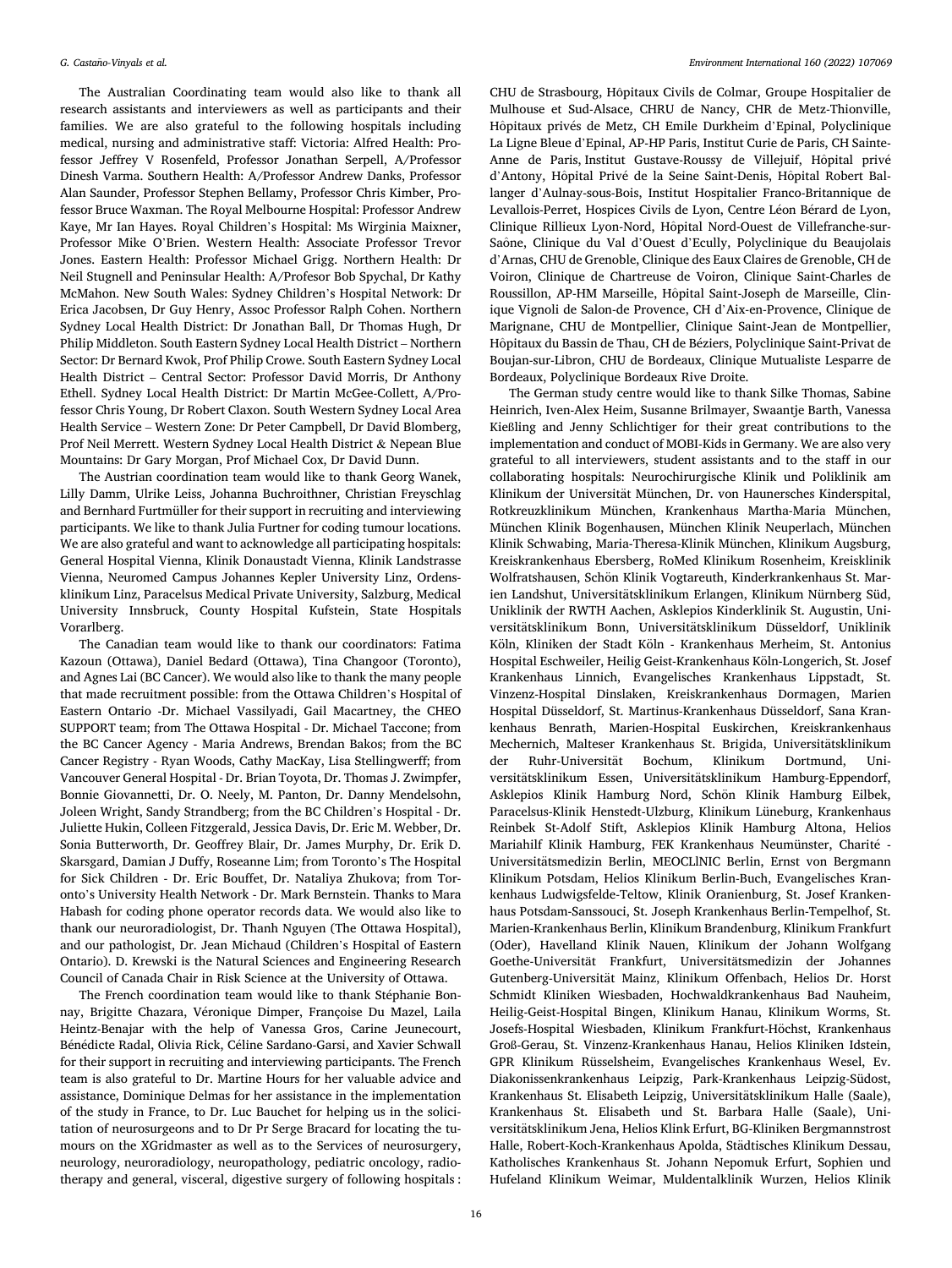Borna, Universitätsklinikum Carl Gustav Carus Dresden, Krankenhaus Bischofswerda, Kreiskrankenhaus Freiberg, Weißeritztal Kliniken Freital, Sächsische Schweiz Klinik Sebnitz, Asklepios-ASB Klinik Radeberg, Klinikum Stuttgart – Katharinenhospital, Klinikum Stuttgart – Olgahospital, Robert-Bosch-Krankenhaus Stuttgart, Diakonie-Klinikum Stuttgart, Sana Klinik Bethesda Stuttgart, Universitätsklinikum Ulm, Universitätsklinikum Tübingen, Klinikum Esslingen, Universitätsklinikum Mannheim, Universitätsklinikum Freiburg, Rems-Murr-Klinik Schorndorf, Rems-Murr-Klinik Backnang, Medius Klinik Nürtingen, Klinikum Ludwigsburg, Ermstalklinik Bad Urach, SLK-Kliniken Heilbronn, Kreisklinikum Calw-Nagold, Filderklinik, Krankenhaus Herrenberg, Steinlach Klinik, Paracelsus-Krankenhaus Ruit, Kreiskrankenhaus Plochingen, Krankenhaus Vaihingen, Universitätkliniken des Saarlandes, Universitätsklinikum Gießen und Marburg, St. Petri Hospital Warburg, Lahn Dill Kliniken Dillenburg, Universitätsklinikum Münster, Raphaelsklinik Münster, Clemenshospital Münster, Evangelisches Krankenhaus Johannisstift Münster, St. Franziskus Hospital Münster, Herz-Jesu-Krankenhaus Münster-Hiltrup, St. Elisabeth-Hospital Beckum, Klinikum Kassel, Universitätsmedizin Göttingen, Klinikum Oldenburg, St. Johannes Hospital Varel, Kreisklinik Hofgeisma, Asklepios Harzklinik Goslar. Klinikum Bad Hersfeld, Klinikum Wernigerode-Blankenburg, St. Petri Hospital Warburg, Diakonie-Krankenhaus Wehrda, Klinikum Itzehoe, Universitätsklinikum Rostock, Universitätsmedizin Greifswald, Universitatsklinikum ¨ Schleswig-Holstein, Diakonissenkrankenhaus Flensburg.

The Greek centre would like to thank the NARECHEM-ST collaborators and physicians who contributed less than 5 study participants notably, Bouka E, Oikonomou K, Nomikos P, Dana H, Sgouros S, Papadakis V, Boviatsis E, Tzanis S, Papanikolaou P, Zountsas V, Alexiou G, Papakonstantinou E, Vakis A, Stefanaki K, Strantzia E, Papadopoulos S, Papadopoulos K, Themistocleous M, Kanavidis P, Nikas I, Bourgioti C and the NARECHEM-ST collaboring group for making this study possible: Bouka Evdoxia, Hellenic Society for Social Pediatrics and Health Promotion, Athens; Moschovi Maria, Hematology-Oncology Unit, First Dpt of Pediatrics, Athens University Medical School, ''Aghia Sophia'' Children's Hospital, Athens; Pourtsidis Apostolos,Oncology Department, "P. & A. Kyriakou" Children's Hospital, Athens; Oikonomou Konstantinos,Department of Neurosurgery, "G. Gennimatas" Athens General Hospital, Athens; Nomikos Panagiotis,Department of Neurosurgery and Gamma Knife Radiosurgery, Hygeia Hospital, Athens; Dana Helen,Oncology Department, "Mitera" Childrens Hospital, Athens; Sgouros Spyros,Department of Neurosurgery, "Mitera" Childrens Hospital, Athens; Papadakis Vasilis,Department of Pediatric Haematology-Oncology, "Aghia Sophia" Children's Hospital; Boviatsis Efstathios,2nd Department of Neurosurgery of University of Athens Medical School at Attikon University Hospital; Tzanis Spyridon, Department of Neurosurgery, Henrie Dynant Hospital, Athens; Papanikolaou Panos, Department of Neurosurgery, Nikea General Hospital, Piraeus; Zountsas Vasilis,Department of Neurosurgery, St. Luke's Hospital, Thessaloniki; Alexiou George, Department of Neurosurgery, University Hospital of Ioannina, Ioannina; Papakonstantinou Evgenia,Department of Pediatric Hematology and Oncology, Hippokration Hospital, Thessaloniki; Vakis Antonios,Department of Neurosurgery, University Hospital of Heraklion, Heraklion, Crete; Stefanaki Kalliopi, Histopathology Department, "Aghia Sophia" Children's Hospital, Athens; Strantzia Ekaterini, Histopathology Department, "Pan. & Agl. Kyriakou" Children's Hospital, Athen; Papadopoulos Savvas, Department of Pathology, Hygeia Hospital, Athens; Papadopoulos Konstantinos,Department of Surgery, Nikea General Hospital, Piraeus; Themistocleous Marios, Department of Neurosurgery, "Aghia Sophia" Children's Hospital, Athens; Kanavidis Prodromos, Department of Surgery, Attikon University Hospital, National and Kapodistrian University of Athens, Medical School, Athens; Nikas Ioannis,Department of Imaging, Children's Hospital "Aghia Sofia", Athens; Bourgioti Charis,First Department of Radiology, Aretaieion Hospital, Medical School, National and Kapodistrian University

of Athens, Athens. The Greek team would also like to thank the other oncologists, pathologists, neurosurgeons, radiologists and surgeons who participated in the recruitment of patients and in the provision of information.

The coordinating centre in India would like to acknowledge all participating hospitals: Tata Memorial Hospital, Mumbai; Lokmanya Tilak Municipal General Hospital and Medical College, Mumbai and Grant Medical College and Sir Jamshedjee Jeejeebhoy Group of Hospitals, Mumbai. We would like to thank Divya Patel, Nayana Nalawade, Nimisha Mishra and other interviewers for their continuous efforts and dedication, and also to Ankita Manjrekar for her efforts in the Data Management.

The Israeli study centre wishes to acknowledge the following hospitals for the help they provided in patients recruitment and ascertainment: Chaim Sheba Medical Center, Tel Aviv Sourasky Medical Center, Rabin Medical Center, Hadassah Medical Center, Rambam Health Care Campus, Soroka Medical Center, Shamir Medical Center (Assaf Harofeh), Edith Wolfson Medical Center, Barzilai Medical Center, Galilee Medical Center, Bnai Zion Medical Center. We are grateful to Prof. Chen Hoffmann (Neuroradiology - Chaim Sheba Medical Center) who contributed to tumor localization and the review of cases. We acknowledge the diligent work of the fieldwork staff including Galith Hirsh-Yechezkel, Tehila Ben-Tal, Ahuva Zultan, Keren Manor, Tamar Feldman.

The coordinating centre in Italy would like to thank Antonio Argentino, Anna Maria Badiali, Emma Borghetti, Valentina Cacciarini, Irene Corazzesi, Laura Davico, Mariangela Farinotti, Laura Fiorini, Marco Gilardetti, Fulvio Lazzarato, Francesco Marinelli, Caterina Salce, and all cooperating professionals who made this study possible. We would like to thank Dr Giovanna Carrara for the study of the radiological images, Dr Maria Luisa Mosso for the revision of diagnoses, and all the departments of neurology, neurosurgery, neuroradiology, neurooncology and general surgery of following hospitals: AOU Città della Salute e della Scienza di Torino (Torino), Ospedale Maggiore (Novara), Ospedale Civile SS Antonio e Biagio (Alessandria), Ospedale Infantile C. Arrigo (Alessandria), Ospedale S. Croce e Carle (Cuneo), Ospedale di Ivrea (Torino), Ospedale San Giovanni Bosco (Torino), Fondazione IRCCS Istituto Neurologico Carlo Besta (Milano), IRCCS Ospedale San Raffaele (Milano), Fondazione IRCCS Ca' Granda Ospedale Maggiore Policlinico (Milano), Grande Ospedale Metropolitano Niguarda (Milano), HUMANITAS IRCCS (Milano), Ospedale Civile di Legnano (Milano), Ospedale di Circolo e Fondazione Macchi (Varese), Ospedale S.Gerardo (Monza), Ospedale Sant'Anna - San Fermo della Battaglia (Como), Ospedale di Circolo (Lecco), Ospedale di Sondrio, Azienda Ospedaliera Papa Giovanni XXIII Ospedali Riuniti (Bergamo), Spedali Civili (Brescia), Istituti Ospedalieri (Cremona), Fondazione IRCCS Policlinico San Matteo (Pavia), Ospedale Maggiore (Lodi), Ospedale di Vizzolo Predabissi Melegnano (Milano), Fondazione Poliambulanza Istituto Ospedaliero (Brescia), AOU Ospedale Pediatrico Meyer (Firenze), Azienda Ospedaliero-Universitaria Careggi (Firenze), Azienda Ospedaliero-Universitaria Le Scotte (Siena), Ospedale San Donato (Arezzo), Nuovo Ospedale del Mugello Borgo S.Lorenzo (Firenze), Ospedale Apuane (Massa e Carrara), Ospedale Santa Maria Annunziata (Bagno a Ripoli-Firenze), Ospedale vecchio (Prato), Policlinico Sant'Orsola-Malpighi (Bologna), Ospedale Bellaria (Bologna), Ospedale di Bentivoglio (Bologna), Ospedale "SS. Salvatore" di San Giovanni in Persiceto (Bologna), Policlinico di Modena, Ospedale di Vignola (Modena), Ospedale di Pavullo nel Frignano (Modena), Ospedale di Sassuolo (Modena), Arcispedale "Santa Maria Nuova" (Reggio Emilia), Ospedale di Guastalla (Reggio Emilia), Ospedale "SantAnna" di Castelnovo né Monti (Reggio Emila), Ospedale Maggiore (Parma), Arcispedale "SantAnna" (Ferrara), Ospedale "Santa Maria delle Croci" (Ravenna), Ospedale "Bufalini" (Cesena), Ospedale Maggiore (Bologna).

The coordinating centre in Japan would like to acknowledge all participating hospitals; Tokyo Women's Medical University, Saitama Medical University International Medical Center, National Center for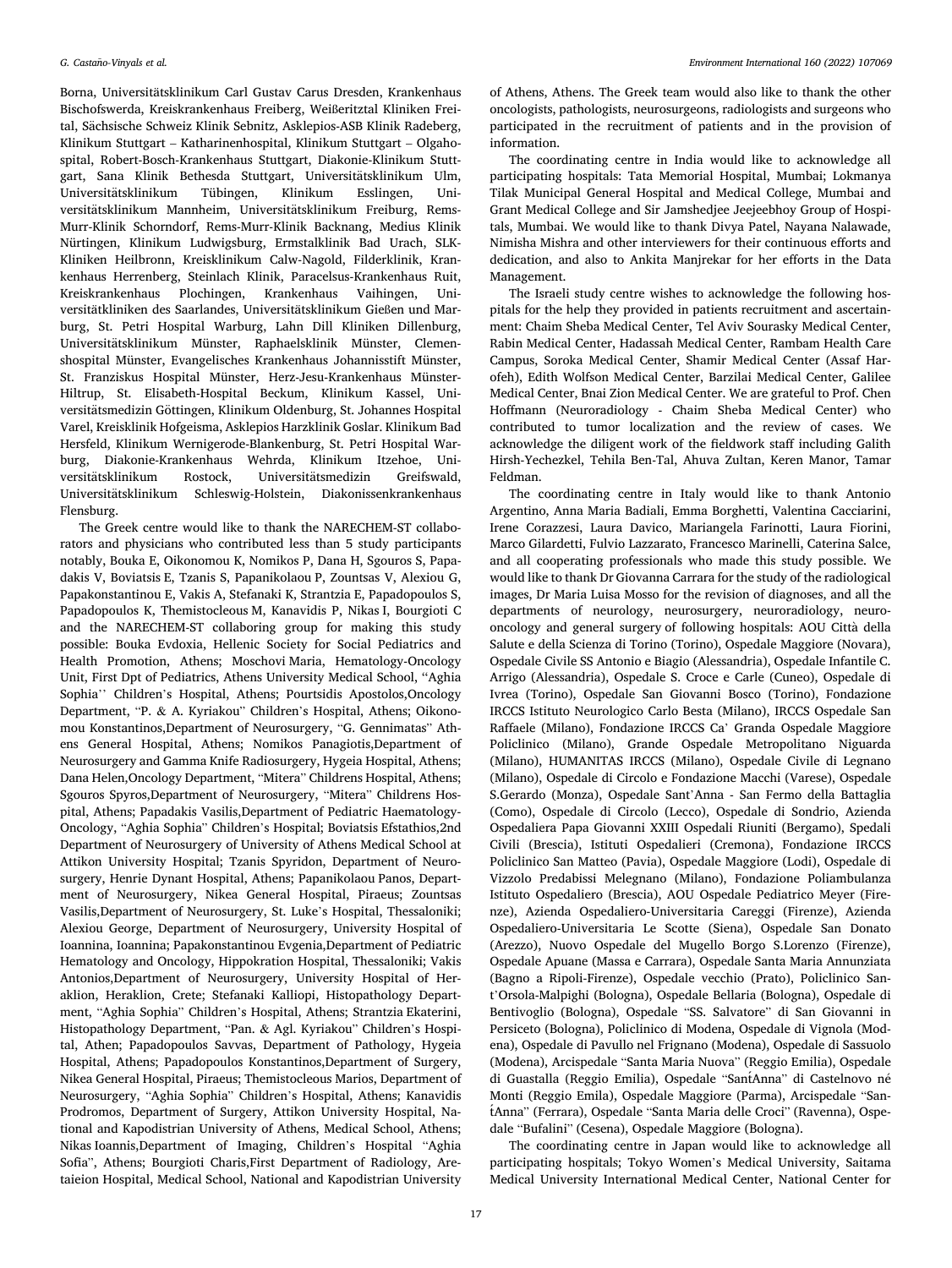Child Health and Development, Keio University, Kitasato University, NTT Medical Center Tokyo, St. Luke's International Hospital, Tokyo Metropolitan Children's Medical Center, Tokyo Metropolitan Police Hospital, Kawakita General Hospital, Juntendo University, Itabashi Chuo Medical Centre, Tokyo Medical and Dental University, National Cancer Centre Hospital East, The University of Tokyo, National Centre for Global Health and Medicine, Showa General Hospital, Toho University Omori Medical Centre, Kyorin University Hospital, National Hospital Organization Tokyo Medical Centre, National Hospital Organization Tokyo National Hospital, Shiseikai Daini Hospital, Nippon Medical School Tama Nagayama Hospital, Saitama Medical University.

In Korea, we would like to thank to participating hospitals and staffs. For recruitment of brain tumor case; Prof. Dong-Seok Kim at Severance Children's Hospital, Yonsei University, Prof. Jung-il Lee at Samsung Medical Center, Sungkyunkwan University, Prof. Young-Shin La at Asan Medical Center, Ulsan University, Prof. Ji Hoon Phi at Seoul National University Children's Hospital, and Prof. Young Hwan Ahn at Ajou University Hospital. For recruitment of appendicitis control; Prof. Myung-Chul Chang at Dankook University Hospital, Prof. Jin-Ho Jeong at Myongji Hospital, Prof. Sung-Woo Hong at Inje University Seoul Paik Hospital, Dr. Kee Hyun La at Hongik Hospital, Dr. Tae Wan Kim at Incheonsarang Hospital, Dr. Young-Kyu Cho at Hanil General Hospital, Dr. Bong Gu Kim at Green Hospital, and Dr. Jae Bum Lee at Daehang Hospital. The collaboration of Prof. Ji-Young Lee for radiological image assessment in Dankook University Hospital and Dr. Hyungryul Limis appreciated. We particularly thank to Ms. Yoo-Jin Lee for patient interview and data management, Ms. In-Sun Yeom, Nam-Hee Kim, Hae-Jung Han, and So-Yeon Kwak for coordinating interview and medical information collection on patients.

The centre in The Netherlands would like to acknowledge the following contributions: the Dutch Society for Pediatric Oncology (SKION), represented by A. Antoinette Y. N. Schouten-van Meeteren, for the support and collaboration in setting up the case–control study in The Netherlands, the Dutch Childhood Cancer Parent Organization (VOKK), represented by M. C. Naafs-Wilstra, for the collaboration in patient recruitment, the interviewers Trees Hoekman and Ria Duenk and staff in the participating hospitals: Amsterdam University Medical Centre, Emma Children's Hospital, Department of Pediatric Oncology, Amsterdam University Medical Centre, location VUmc, Department of Pediatric Hematology-Oncology, Amsterdam University Medical Centre, Neurosurgical Centre Amsterdam, Maastricht University Medical Centre, Department of Pediatrics, Albert Schweitzer Hospital Dordrecht, Department of Surgery, Deventer Hospital, Department of Surgery, Erasmus Medical Centre Rotterdam, Daniel den Hoed Clinic, Department of Neuro-oncology, Erasmus Medical Centre Rotterdam, Sophia Children's Hospital, Department of Pediatric Oncology, Haga Hospital The Hague, Juliana Children's Hospital, Department of Pediatric Surgery, Isala Hospital Zwolle, Department of Neurology, Jeroen Bosch Hospital Den Bosch, Department of Pediatrics, Maxima Medical Centre Veldhoven, Department of Pediatrics & Surgery, Medical Centre Leeuwarden, Department of Surgery, Onze Lieve Vrouwe Hospital Amsterdam, Department of Pediatrics, St. Antonius Hospital Nieuwegein, Department of Pediatrics & Surgery, St. Elisabeth Hospital Tilburg, Department of Neurology, University Medical Centre Groningen, Beatrix Children's Hospital, Department of Pediatric Oncology, Radboud University Medical Centre, Department of Pediatric Hematology-Oncology, University Medical Centre Utrecht, Department of Neurology, University Medical Centre Utrecht, Wilhelmina Children's Hospital, Department of Pediatric Neurosurgery and neuroradiologist Dr. Reneman, Amsterdam University Medical Centre Amsterdam for localizing tumours using the XGridMaster software.

The coordinating centre in New Zealand would like to thank Angela Thurston (Massey University, Wellington) for conducting all the interviews and the assembly of clinical information. We also thank Glen Thomson (Starship Hospital, Auckland) for the study of the radiological images, and Rakesh Patel (Starship Hospital, Auckland), Nicholas Finnis

(Christchurch Hospital), and Jan Sisley (Auckland District Health Board) for their support and clinical expertise. We also thank Martin MacFarlane (Christchurch Hospital), Stephanie Moore (Starship Hospital, Auckland), Adele McMahon (Auckland City Hospital), Jan Millar (Christchurch Hospital), Trudy Keer-Keer (Christchurch Hospital), Suzanne Holyoak (Ministry of Health), and Kirsten Ballantine (New Zealand Child Cancer Registry) for their invaluable support with patient recruitment. We also thank Dorothy Shumack (Auckland District Health Board), Natasha Caldwell (Auckland City Hospital), and Jacqui Gardner (Canterbury Health Laboratories) for facilitating access to the biological samples and their help with tumour coding.

## *Funding*

Funding for the coordination of the MOBI-Kids study was obtained from the European Community's Seventh Framework Programme under grant agreements number 226873 and 603794, and from the Spanish Ministry of Science and Innovation (MINECO). In Spain, additional funding was obtained from the Spanish Health Research Fund (FIS) of the National Institute for Health Carlos III, and from the Junta de Andalucía, Consejería de Salud. Proyecto PI-0317-2010. ISGlobal also acknowledges support from the Spanish Ministry of Science, Innovation and Universities through the "Centro de Excelencia Severo Ochoa 2019- 2023" Program (CEX2018-000806-S), support from the Generalitat de Catalunya through the CERCA Program and support from the Secretariat of Universities and Research of the Department of Business and Knowledge of the Generalitat of Catalonia through AGAUR (the Catalan Agency for Management of University and Research Grants) (Project 2017 SGR 1487). Australian participation in MOBI-Kids was supported by the Australian National Health and Medical Research Council with a five-year research grant (grant number: 546130). Austrian participation in MOBI-Kids was partly supported by a grant from the Ministry of Science. In Canada, participation in MOBI-Kids was supported by a university-industry partnership grant from the Canadian Institutes of Health Research (CIHR), reference number 110835, with the Canadian Wireless Telecommunications Association (CWTA) serving as the industrial partner. CWTA provides technical information on wireless telecommunications in Canada and facilitates access to billing records from Canadian network operators, but has no involvement in the design, conduct, analysis, or interpretation of the MOBI-KIDS study. French participation was also supported by the French National Agency for Sanitary Safety of Food, Environment and Labour (ANSES, contract FSRF2008-3), French National Cancer Institute (INCa), Pfizer Foundation and League against cancer. The German study centre received additional funding from the Federal Office for Radiation Protection (BfS) under grant number 3609S30010. In Greece, the study was partially supported by the Hellenic Society for Social Pediatrics and Health Promotion, ELKE (Special Account for Research Grants of the National and Kapodistrian University of Athens) and GGET (General Secretariat for Research and Technology). Mobi-Kids India was supported by Board of Research in Nuclear Sciences (BRNS, sanction no: 2013/38/01-BRNS).

Italian participation was partially supported by a Ministry of Health grant (RF-2009-1546284). MOBI-Kids Korea was supported by the ICT R&D program (2017-0-00961 and 2019-0-00102) of MSIT/IITP, Korea. Mobi-Kids Japan was supported by Research on biological electromagnetic environment (Grant Number: 0155-0107) of Ministry of Internal Affairs and Communications Japan. New Zealand participation was supported by the Health Research Council (HRC 12/380) and Cure Kids (grant number 3536). The Netherland's participation in MOBI-KIDS was partly supported by The Netherlands Organisation for Health Research and Development (ZonMw) within the program Electromagnetic Fields and Health Research under grant number 85800001, and by the ODAS foundation, a private foundation supporting activities in the field of pediatric oncology and visual disabilities.

The funding sources had no role in the study design; the collection, analysis, and interpretation of data; the writing of the report; or the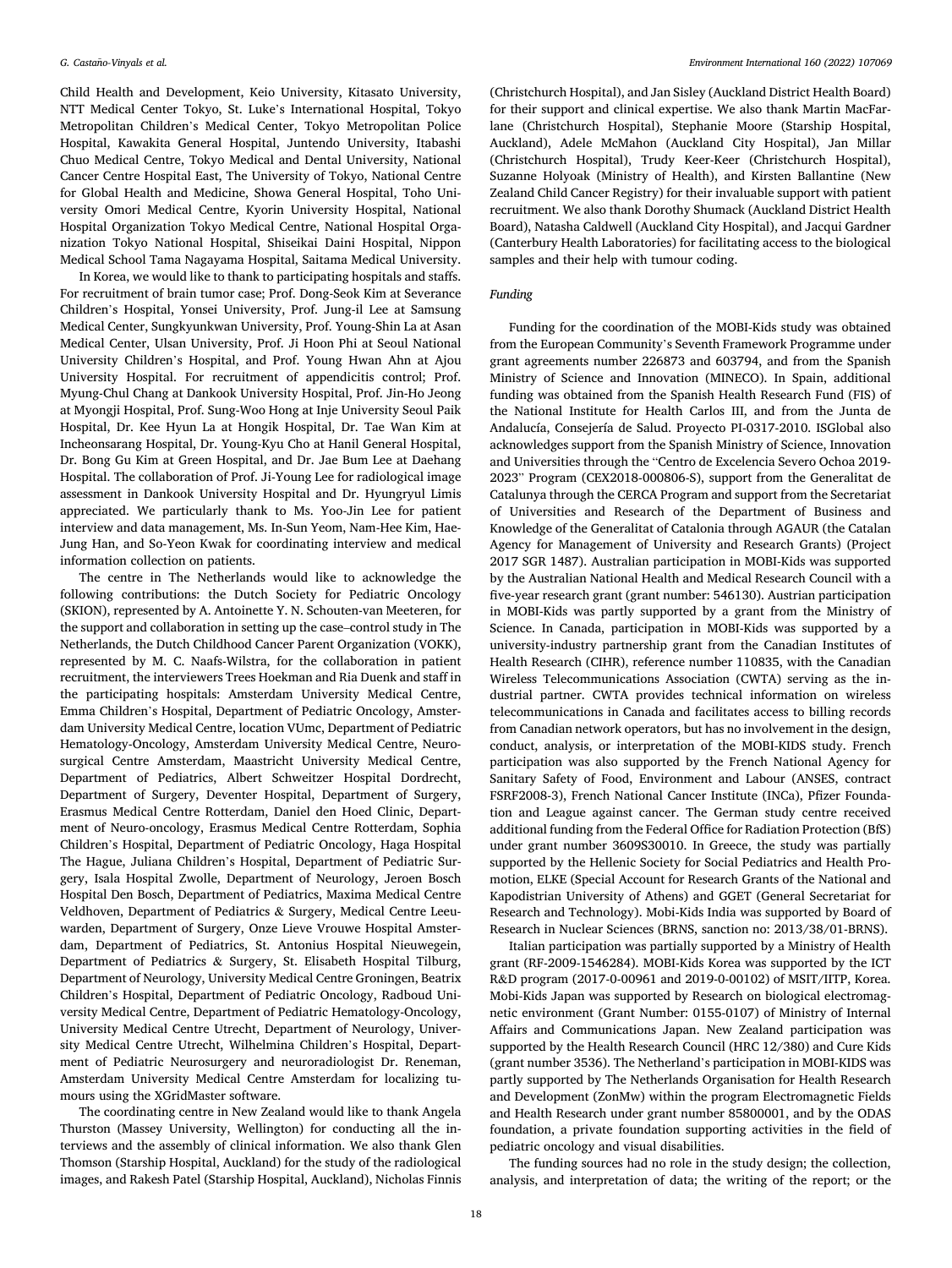<span id="page-18-0"></span>decision to submit the article for publication.

## **Appendix A. Supplementary data**

Supplementary data to this article can be found online at [https://doi.](https://doi.org/10.1016/j.envint.2021.107069)  [org/10.1016/j.envint.2021.107069](https://doi.org/10.1016/j.envint.2021.107069).

#### **References**

- Ahlbom, A., Feychting, M., Cardis, E., Elliot, P., 2007. Re: Schz et al. Cellular Telephone Use and Cancer Risk: Update of a Nationwide Danish Cohort Study [Letter to the editor]. JNCI 99, 655.
- Aydin, D., Feychting, M., Schuz, J., Tynes, T., Andersen, T.V., Schmidt, L.S., Poulsen, A. H., Johansen, C., Prochazka, M., Lannering, B., Klaeboe, L., Eggen, T., Jenni, D., Grotzer, M., Von der Weid, N., Kuehni, C.E., Roosli, M., 2011. Mobile phone use and brain tumors in children and adolescents: a multicenter case-control study. J. Natl Cancer Inst. 103 (16), 1264–1276. <https://doi.org/10.1093/jnci/djr244>.
- Baan, R., Grosse, Y., Lauby-Secretan, B., El Ghissassi, F., Bouvard, V., Benbrahim-Tallaa, L., Guha, N., Islami, F., Galichet, L., Straif, K., 2011. Carcinogenicity of radiofrequency electromagnetic fields. Lancet Oncol. 12 (7), 624–626. [https://doi.](https://doi.org/10.1016/S1470-2045(11)70147-4)  [org/10.1016/S1470-2045\(11\)70147-4](https://doi.org/10.1016/S1470-2045(11)70147-4).
- Baldi, I., Coureau, G., Jaffré, A., Gruber, A., Ducamp, S., Provost, D., Lebailly, P., Vital, A., Loiseau, H., Salamon, R., 2011. Occupational and residential exposure to electromagnetic fields and risk of brain tumors in adults: A case–control study in Gironde, France. Int. J. Cancer 129 (6), 1477–1484. [https://doi.org/10.1002/](https://doi.org/10.1002/ijc.25765) iic.25765
- Benson, V.S., Pirie, K., Schüz, J., Reeves, G.K., Beral, V., Green, J., 2013. Mobile phone use and risk of brain neoplasms and other cancers: prospective study. Int. J. Epidemiol. 42 (3), 792–802. https://doi.org/10.1093/ije/dyt07.
- Breslow, N.E., Day, N.E., 1987. Statistical Methods in Cancer Research. Volume II The design and analysis of cohort studies. (No. 82). Lyon.
- Byun, Y.-H., Ha, M., Kwon, H.-J., Choi, K.-H., Burm, E., Choi, Y., Lim, M.-H., Yoo, S.-J., Paik, K.-C., Choi, H.-D., Kim, N., 2013. Epidemiological characteristics of mobile phone ownership and use in korean children and adolescents. Environ. Health Toxicol. 28, e2013018 [https://doi.org/10.5620/eht.2013.28.e2013018.](https://doi.org/10.5620/eht.2013.28.e2013018)
- Calderón, C., Addison, D., Mee, T., Findlay, R., Maslanyj, M., Conil, E., Kromhout, H., Lee, A.-K., Sim, M.R., Taki, M., Varsier, N., Wiart, J., Cardis, E., 2014. Assessment of extremely low frequency magnetic field exposure from GSM mobile phones. Bioelectromagnetics 35 (3), 210–221. <https://doi.org/10.1002/bem.21827>.
- Calderón, C., Castano-Vinyals, G., Maslanyj, M., Wiart, J., Lee, A.-K., Taki, M., Cardis, E., n.d. Estimation of ELF and RF exposure in the brain from mobile phones in the MOBI-Kids Study. in preparation.
- Cardis, E., Armstrong, B.K., Bowman, J.D., Giles, G.G., Hours, M., Krewski, D., McBride, M., Parent, M.E., Sadetzki, S., Woodward, A., Brown, J., Chetrit, A., Figuerola, J., Hoffmann, C., Jarus-Hakak, A., Montestruq, L., Nadon, L., Richardson, L., Villegas, R., Vrijheid, M., 2011a. Risk of brain tumours in relation to estimated RF dose from mobile phones: results from five Interphone countries. Occup. Environ. Med. 68 (9), 631–640. [https://doi.org/10.1136/oemed-2011-](https://doi.org/10.1136/oemed-2011-100155)  [100155](https://doi.org/10.1136/oemed-2011-100155).
- [Cardis, E., Deltour, I., Mann, S., Moissonnier, M., Taki, M., Varsier, N., Wake, K.,](http://refhub.elsevier.com/S0160-4120(21)00694-2/h0055) [Wiart, J., 2008. Distribution of RF energy emitted by mobile phones in anatomical](http://refhub.elsevier.com/S0160-4120(21)00694-2/h0055) [structures of the brain. Phys. Med. Biol. 53 \(11\), 2771](http://refhub.elsevier.com/S0160-4120(21)00694-2/h0055)–2783.
- Cardis, E., Sadetzki, S., 2011. Indications of possible brain-tumour risk in mobile-phone studies: should we be concerned? Occup. Environ. Med. 68 (3), 169–171. [https://](https://doi.org/10.1136/oem.2010.061358)  [doi.org/10.1136/oem.2010.061358.](https://doi.org/10.1136/oem.2010.061358)
- Cardis, E., Varsier, N., Bowman, J.D., Deltour, I., Figuerola, J., Mann, S., Moissonnier, M., Taki, M., Vecchia, P., Villegas, R., Vrijheid, M., Wake, K., Wiart, J., 2011b. Estimation of RF energy absorbed in the brain from mobile phones in the Interphone Study. Occup. Environ. Med. 68 (9), 686–693. [https://doi.org/10.1136/](https://doi.org/10.1136/oemed-2011-100065)  [oemed-2011-100065](https://doi.org/10.1136/oemed-2011-100065).
- Carles, C., Esquirol, Y., Turuban, M., Piel, C., Migault, L., Pouchieu, C., Bouvier, G., Fabbro-Peray, P., Lebailly, P., Baldi, I., 2020. Residential proximity to power lines and risk of brain tumor in the general population. Environ. Res. 185, 109473. [https://doi.org/10.1016/j.envres.2020.109473.](https://doi.org/10.1016/j.envres.2020.109473)
- Chapman, S., Azizi, L., Luo, Q., Sitas, F., 2016. Has the incidence of brain cancer risen in Australia since the introduction of mobile phones 29 years ago? Cancer Epidemiol. 42, 199–205. [https://doi.org/10.1016/j.canep.2016.04.010.](https://doi.org/10.1016/j.canep.2016.04.010)
- Choi, K.-H., Ha, J., Bae, S., Lee, A.-K., Choi, H.-D., Ahn, Y.H., Ha, M., Joo, H., Kwon, H.- J., Jung, K.-W., 2021. Mobile Phone Use and Time Trend of Brain Cancer Incidence Rate in Korea. Bioelectromagnetics n/a 42 (8), 629–648. [https://doi.org/10.1002/](https://doi.org/10.1002/bem.22373) [bem.22373](https://doi.org/10.1002/bem.22373).
- Cole, S.R., Hernán, M.A., 2008. Constructing inverse probability weights for marginal structural models. Am. J. Epidemiol. 168, 656–664. [https://doi.org/10.1093/aje/](https://doi.org/10.1093/aje/kwn164)  [kwn164](https://doi.org/10.1093/aje/kwn164).
- Coureau, G., Bouvier, G., Lebailly, P., Fabbro-Peray, P., Gruber, A., Leffondre, K., Guillamo, J.-S., Loiseau, H., Mathoulin-Pélissier, S., Salamon, R., Baldi, I., 2014. Mobile phone use and brain tumours in the CERENAT case-control study. Occup. Environ. Med. 71 (7), 514–522. [https://doi.org/10.1136/oemed-2013-101754.](https://doi.org/10.1136/oemed-2013-101754)
- Davis, F.G., Smith, T.R., Gittleman, H.R., Ostrom, Q.T., Kruchko, C., Barnholtz-Sloan, J. S., 2020. Glioblastoma incidence rate trends in Canada and the United States compared with England, 1995–2015. Neuro Oncol. 22, 301–302. [https://doi.org/](https://doi.org/10.1093/neuonc/noz203) [10.1093/neuonc/noz203](https://doi.org/10.1093/neuonc/noz203).
- de Vocht, F., 2019. Analyses of temporal and spatial patterns of glioblastoma multiforme and other brain cancer subtypes in relation to mobile phones using synthetic counterfactuals. Environ. Res. 168, 329–335. [https://doi.org/10.1016/j.](https://doi.org/10.1016/j.envres.2018.10.011) [envres.2018.10.011](https://doi.org/10.1016/j.envres.2018.10.011).
- de Vocht, F., 2016. Inferring the 1985–2014 impact of mobile phone use on selected brain cancer subtypes using Bayesian structural time series and synthetic controls. Environ. Int. 97, 100–107. <https://doi.org/10.1016/j.envint.2016.10.019>.
- de Vocht, F., Burstyn, I., Cherrie, J.W., 2011. Time trends (1998–2007) in brain cancer incidence rates in relation to mobile phone use in England. Bioelectromagnetics 32 (5), 334–339.<https://doi.org/10.1002/bem.20648>.
- [Deltour, I., Johansen, C., Auvinen, A., Feychting, M., Klaeboe, L., Schuz, J., 2009. Time](http://refhub.elsevier.com/S0160-4120(21)00694-2/h0115)  [trends in brain tumor incidence rates in Denmark, Finland, Norway, and Sweden,](http://refhub.elsevier.com/S0160-4120(21)00694-2/h0115)  [1974-2003. JNCI J. Natl. Cancer Inst. 101 \(24\), 1721](http://refhub.elsevier.com/S0160-4120(21)00694-2/h0115)–1724.
- Dosemeci, M., Wacholder, S., Lubin, H., 1990. Does nondifferential misclassification of exposure always bias a true effect toward the null value? Am. J. Epidemiol. 132 (4), 746–748. [https://doi.org/10.1093/oxfordjournals.aje.a115716.](https://doi.org/10.1093/oxfordjournals.aje.a115716)
- Elliott, P., Shaddick, G., Douglass, M., de Hoogh, K., Briggs, D.J., Toledano, M.B., 2013. Adult cancers near high-voltage overhead power lines. Epidemiology 24 (2), 184–190. https://doi.org/10.1097/EDE.0b013e31827e9
- Falcioni, L., Bua, L., Tibaldi, E., Lauriola, M., De Angelis, L., Gnudi, F., Mandrioli, D., Manservigi, M., Manservisi, F., Manzoli, I., Menghetti, I., Montella, R., Panzacchi, S., Sgargi, D., Strollo, V., Vornoli, A., Belpoggi, F., 2018. Report of final results regarding brain and heart tumors in Sprague-Dawley rats exposed from prenatal life until natural death to mobile phone radiofrequency field representative of a 1.8 GHz GSM base station environmental emission. Environ. Res. 165, 496–503. [https://doi.](https://doi.org/10.1016/j.envres.2018.01.037)  [org/10.1016/j.envres.2018.01.037](https://doi.org/10.1016/j.envres.2018.01.037).
- Frei, P., Poulsen, A.H., Johansen, C., Olsen, J.H., Steding-Jessen, M., Schuz, J., 2011. Use of mobile phones and risk of brain tumours: update of Danish cohort study. BMJ 343, d6387–d6387. DOI: 10.1136/bmj.d6387.
- GBD 2016 Brain and Other CNS Cancer Collaborators, 2019. Global, regional, and national burden of brain and other CNS cancer, 1990-2016: a systematic analysis for the Global Burden of Disease Study 2016. Lancet Neurol 18, 376–393. DOI: 10.1016/ S1474-4422(18)30468-X.
- Goedhart, G., van Wel, L., Langer, C.E., de Llobet Viladoms, P., Wiart, J., Hours, M., Kromhout, H., Benke, G., Bouka, E., Bruchim, R., Choi, K.-H., Eng, A., Ha, M., Huss, A., Kiyohara, K., Kojimahara, N., Krewski, D., Lacour, B., 't Mannetje, A., Maule, M., Migliore, E., Mohipp, C., Momoli, F., Petridou, E.T., Radon, K., Remen, T., Sadetzki, S., Sim, M., Weinmann, T., Cardis, E., Vrijheid, M., Vermeulen, R., 2018. Recall of mobile phone usage and laterality in young people: The multinational Mobi-Expo study. Environ. Res. 165, 150-157. https://o [10.1016/j.envres.2018.04.018.](https://doi.org/10.1016/j.envres.2018.04.018)
- Grell, K., Frederiksen, K., Schüz, J., Cardis, E., Armstrong, B., Siemiatycki, J., Krewski, D. R., McBride, M.L., Johansen, C., Auvinen, A., Hours, M., Blettner, M., Sadetzki, S., Lagorio, S., Yamaguchi, N., Woodward, A., Tynes, T., Feychting, M., Fleming, S.J., Swerdlow, A.J., Andersen, P.K., 2016. The intracranial distribution of gliomas in relation to exposure from mobile phones: analyses from the INTERPHONE study. Am. J. Epidemiol. 184 (11), 818–828. <https://doi.org/10.1093/aje/kww082>.
- [Hardell, L., Carlberg, M., Alonso, M.M., 2017. Mobile phones, cordless phones and rates](http://refhub.elsevier.com/S0160-4120(21)00694-2/h0150)  [of brain tumors in different age groups in the Swedish National Inpatient Register](http://refhub.elsevier.com/S0160-4120(21)00694-2/h0150)  [and the Swedish Cancer Register during 1998](http://refhub.elsevier.com/S0160-4120(21)00694-2/h0150)–2015. PLoS ONE 12 (10), e0185461.
- Hardell, L., Carlberg, M., 2015a. Increasing rates of brain tumours in the Swedish national inpatient register and the causes of death register. Int. J. Environ. Res. Public Health 12, 3793–3813. [https://doi.org/10.3390/ijerph120403793.](https://doi.org/10.3390/ijerph120403793)
- Hardell, L., Carlberg, M., 2015b. Mobile phone and cordless phone use and the risk for glioma - Analysis of pooled case-control studies in Sweden, 1997–2003 and 2007–2009. Pathophysiology 22 (1), 1–13. [https://doi.org/10.1016/j.](https://doi.org/10.1016/j.pathophys.2014.10.001) [pathophys.2014.10.001](https://doi.org/10.1016/j.pathophys.2014.10.001).
- IARC, 2013. IARC Monographs on the Evaluation of Carcinogenic Risks to Humans, Vol. 102. Non-ionizing radiation, part 1: Part II: Radiofrequency Electromagnetic Fields [includes mobile telephones]. IARC (International Agency for Research on Cancer), Lyon.
- IARC, 2002. IARC Monographs on the Evaluation of Carcinogenic Risks to Humans, Vol. 80. Non-ionizing radiation, part 1: static and extremely low-frequency (ELF) electric and magnetic fields. IARC (International Agency for Research on Cancer), Lyon.
- Icnirp, 2020. Guidelines for Limiting Exposure to Electromagnetic Fields (100 kHz to 300 GHz). Health Phys. 118, 483–524. [https://doi.org/10.1097/](https://doi.org/10.1097/HP.0000000000001210) [HP.0000000000001210](https://doi.org/10.1097/HP.0000000000001210).
- INTERPHONE Study Group, 2011. Acoustic neuroma risk in relation to mobile telephone use: results of the INTERPHONE international case-control study. Cancer Epidemiol. 35, 453–464. [https://doi.org/10.1016/j.canep.2011.05.012.](https://doi.org/10.1016/j.canep.2011.05.012)
- INTERPHONE Study Group, 2010. Brain tumour risk in relation to mobile telephone use: results of the INTERPHONE international case-control study. Int. J. Epidemiol. 39, 675–694. <https://doi.org/10.1093/ije/dyq079>.
- [Karipidis, K., Elwood, M., Benke, G., Sanagou, M., Tjong, L., Croft, R.J., 2018. Mobile](http://refhub.elsevier.com/S0160-4120(21)00694-2/h0190)  [phone use and incidence of brain tumour histological types, grading or anatomical](http://refhub.elsevier.com/S0160-4120(21)00694-2/h0190)  [location: a population-based ecological study. BMJ Open 8 \(12\), e024489.](http://refhub.elsevier.com/S0160-4120(21)00694-2/h0190)
- Keinan-Boker, L., Friedman, E., Silverman, B.G., 2018. Trends in the incidence of primary brain, central nervous system and intracranial tumors in Israel, 1990–2015. Cancer Epidemiol. 56, 6–13. <https://doi.org/10.1016/j.canep.2018.07.003>.
- Khan, M.W., Juutilainen, J., Auvinen, A., Naarala, J., Pukkala, E., Roivainen, P., 2021. A cohort study on adult hematological malignancies and brain tumors in relation to magnetic fields from indoor transformer stations. Int. J. Hyg. Environ. Health 233, 113712. <https://doi.org/10.1016/j.ijheh.2021.113712>.
- Kheifets, L., Monroe, J., Vergara, X., Mezei, G., Afifi, A.A., 2008. Occupational electromagnetic fields and leukemia and brain cancer: an update to two meta-